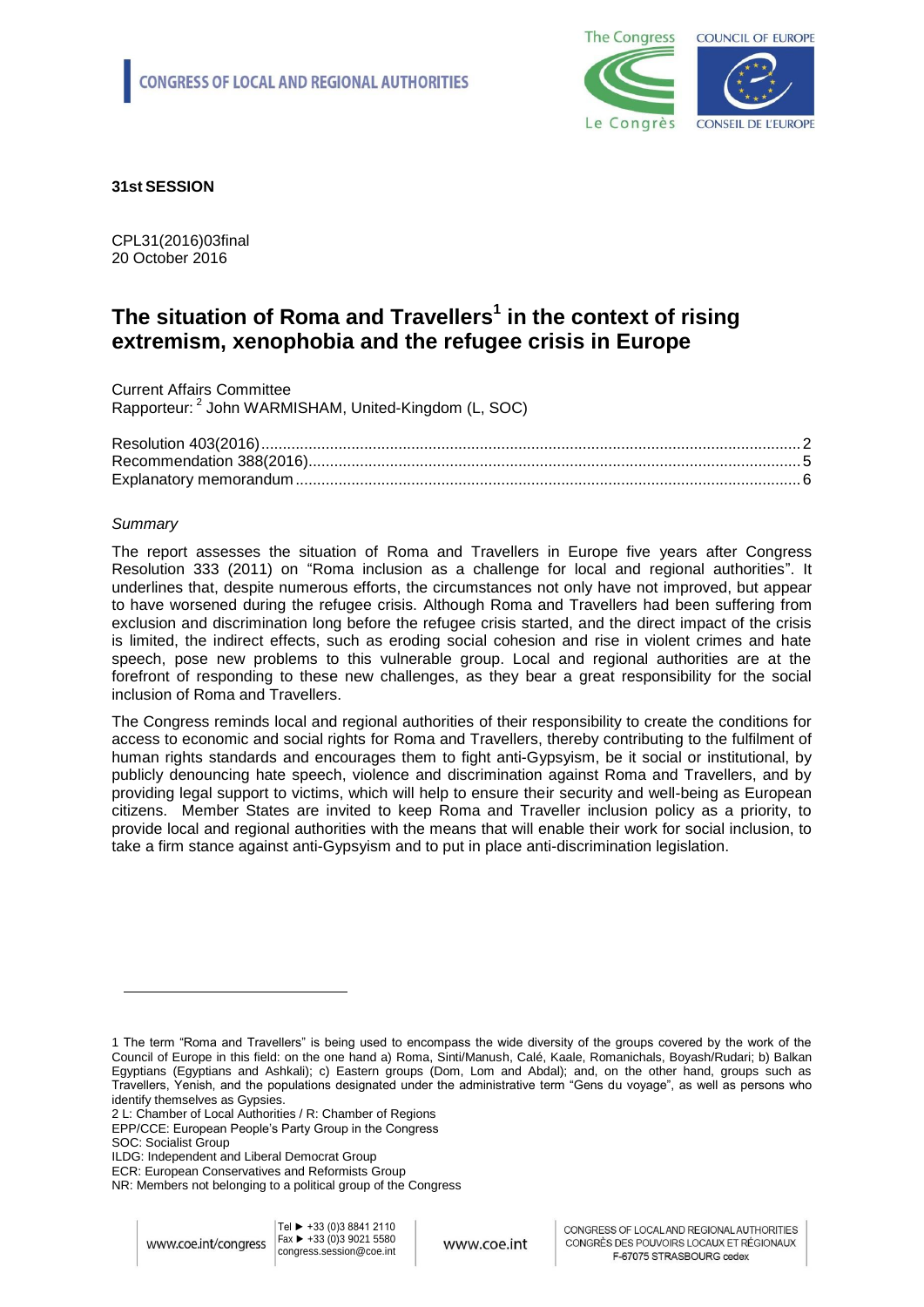### <span id="page-1-0"></span>**RESOLUTION 403(2016)**<sup>3</sup>

1. The current refugee crisis has shaken the political landscape in Europe, especially in the European Union, the member States of which are the main receiving countries for refugees. The priorities of politicians, institutions and civil society on all levels have focussed on managing the influx of refugees, organising their transfer to their destination countries, allocating those already on European soil between countries and settling them.

2. This development has not left European societies untouched. While many civil society organisations and individuals all over Europe tried their best to manage the situation by providing humanitarian aid and support for integration measures, large parts of European societies have felt anxious, disappointed by the inappropriate response by political leaders at all levels, developing xenophobic reactions towards what they perceived as foreign and a threat.

3. Roma and Travellers have been regarded as foreigners and outsiders in Europe for the longest time. Anti-Gypsyism<sup>4</sup> is one of the main reasons why their general situation is not improving, apart from small instances of progress in some countries.<sup>5</sup> Anti-Gypsyist policies harm inclusion efforts as deeply rooted stereotypes prevent politicians from committing to Roma and Traveller inclusion policies on all levels.

4. This unfortunate tradition of excluding Roma and Travellers from the majority society and thereby constructing the image of the societal outcast seems to have been exacerbated by the outbreak of the financial and economic crisis in 2008 that led to painful cuts in welfare budgets of many European States and subsequently to a corrosion of social cohesion. Not only were Roma and Traveller inclusion efforts one of the victims of the austerity measures, the need for scapegoats led to a rise in hate speech and violent attacks against them.

5. The Congress of Local and Regional Authorities of the Council of Europe had already expressed concern in 2011, in its Resolution 333<sup>6</sup> on the situation of Roma in Europe as a challenge for local and regional authorities, and stated that local and regional authorities have "a duty to take effective action at the local level and must show leadership and vision, as well as win support from all sections of the community for addressing Roma issues in order to remedy the situation of the social exclusion of Roma."

6. The current refugee situation has impacted a continent that has not yet recovered from the crisis. Roma and Traveller inclusion policies that were already affected by the financial and economic crises are now even more at risk of being demoted and losing the priority status that these inclusion policies for Europe's largest minority enjoyed on the European and national levels. There is a risk that political commitment for the inclusion of Roma and Travellers might be regarded as secondary, and Roma and Travellers discarded in the current context of rising racism and xenophobia that has been exacerbated by the inadequate response to the refugee situation. This risk of Roma and Travellers being deprioritised persists in spite of international commitment for their inclusion.

7. However, the arrival of one million refugees in Europe should not be seen exclusively as a threat. Many studies suggest that a good proportion of the newcomers are young, well-educated and willing to build a new life with their own hands. European states should be aware that the refugee crisis might yield economic advantages for all sides. This observation holds also partially true for Roma and Travellers. Like the majority of refugees, the average age of Roma and Traveller populations is lower than that of the majority population. In some member States Roma constitute around 10% of the population. Given that a great part of this Roma population is very young, Europe has a considerable economic asset at its disposal, which is yet to be mobilised.

8. In the Strasbourg Declaration of 2010, the Council of Europe reinforced its long-standing commitment and urged member States to strengthen their efforts to make this inclusion a reality in Europe. In March 2016, the Committee of Ministers adopted the Thematic Action Plan on the

5 See, for example[, http://www.osce.org/odihr/107406?download=true](http://www.osce.org/odihr/107406?download=true)

<sup>3</sup> Debated and approved by the Chamber of Local Authorities on 20 October 2016 and adopted by the Congress on 21st October 2016, 3rd sitting (see Document [CPL31\(2016\)03final,](https://wcd.coe.int/ViewDoc.jsp?p=&Ref=CPL31(2016)03FINAL&Language=lanEnglish&Ver=original&Site=COE&BackColorInternet=C3C3C3&BackColorIntranet=CACC9A&BackColorLogged=EFEA9C&direct=true) rapporteur: John WARMISHAM, United-Kingdom (L, SOC)).

<sup>4</sup> Anti-Gypsyism is a specific form of racism, an ideology founded on racial superiority, a form of dehumanisation and institutional racism nurtured by historical discrimination, which is expressed, among others, by violence, hate speech, exploitation, stigmatisation and the most blatant kind of discrimination. – European Commission Against Racism and Intolerance (ECRI), GPR 13, 2011.

<sup>6</sup> <https://wcd.coe.int/ViewDoc.jsp?p=&id=1855297&direct=true>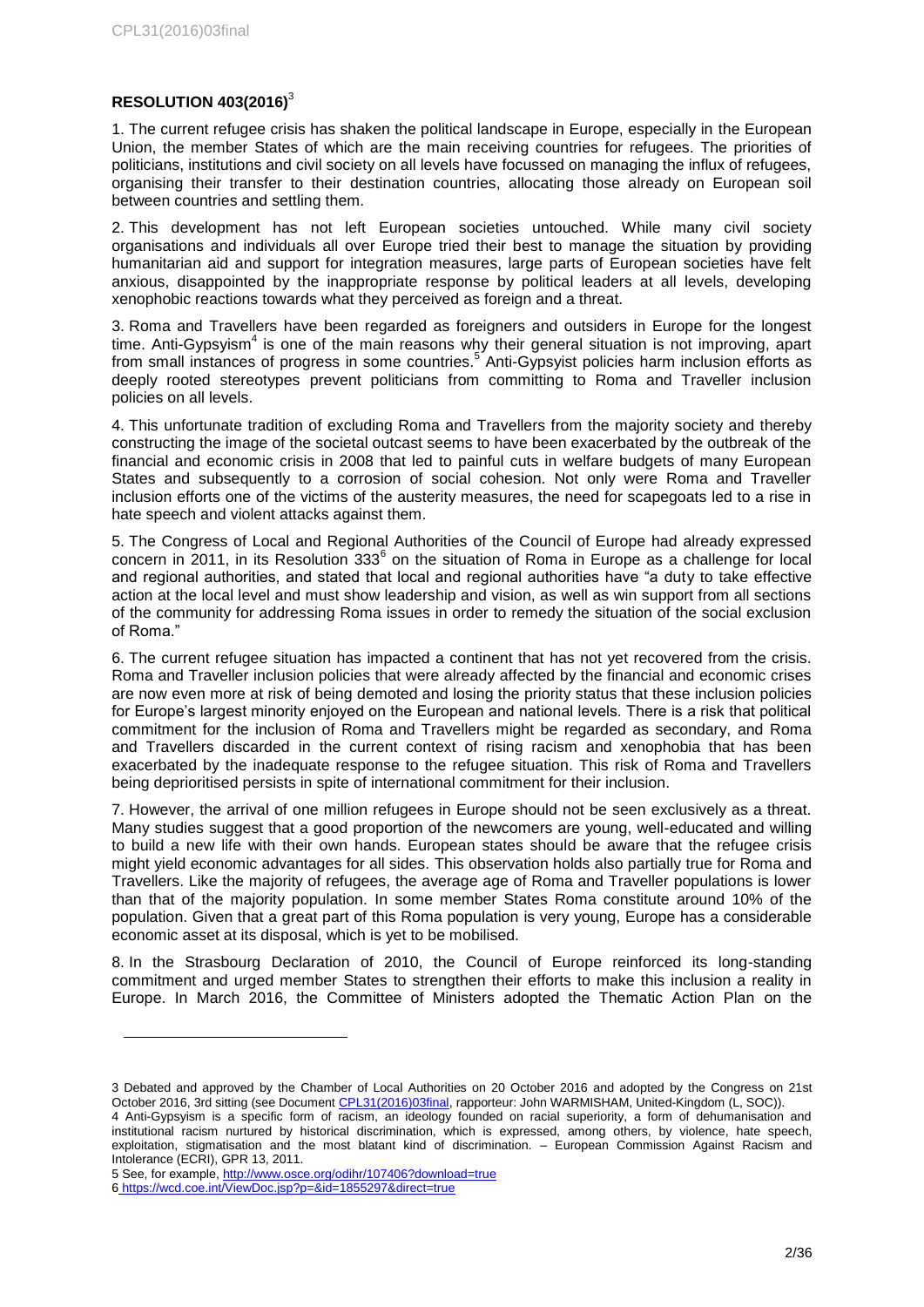Inclusion of Roma and Travellers  $(2016{\text -}2019)^7$  which lists the fight against anti-Gypsyism, the support of vulnerable groups and solutions at the local level as priorities.

9. The local and regional authorities have a responsibility to implement policies that will ensure access for Roma and Travellers to social rights in the fields of housing, education, employment and healthcare, as well as empowerment and political participation through numerous activities that can be implemented on the local and regional level.

10. In light of the above, the Congress of Local and Regional Authorities calls on local and regional authorities to:

*a.* implement measures suggested by Congress Resolution 333 (2011);

*b.* address the social, economic and security needs of Roma and Traveller citizens by specific measures that include the following:

i. with regard to social and economic rights, to implement measures that will ensure access for Roma and Travellers to social rights in areas that fall within the competence of local authorities including education, employment, housing and health services, and to encourage local authorities to make use of the available social funding instruments to provide special education and vocational training opportunities for Roma and Traveller youth;

ii. with regard to the safety and well-being of Roma and Traveller citizens to:

publicly condemn, identify and implement measures to combat public manifestations of anti-Gypsyism that can take the form of hate speech, discrimination, threats, intimidation and racially motivated violence, whether by individuals, organised groups or by local elected representatives themselves;

design specific measures to guarantee the safety and well-being of Roma and Traveller women, children and youth as especially vulnerable groups.

iii. with regard to the fight against anti-Gypsyism and the access to justice to:

- take action to combat ignorance, myths and stereotypes concerning Roma and Travellers among the non-Roma population;

- discontinue all discriminatory practices which can be regarded as manifestations of institutional anti-Gypsyism, such as school segregation, forced evictions and expulsions;

- set up specialised institutions, such as local legal clinics to, effectively and at little or no cost support victims of anti-Gypsyism in the pursuit of justice;

- provide training for local government personnel such as administrative staff, social workers, municipal police forces or other security forces, that are likely to deal with cases related to anti-Gypsyism to acknowledge it, report it, and effectively and sensitively help the victims;

- develop local educational and intercultural initiatives bringing together Roma and Traveller and non-Roma youth, to facilitate cultural exchange, to spread knowledge and awareness of Roma and Traveller culture, language and history;

*c.* make efforts to turn the prevailing political and social crisis situation exacerbated by phenomena such as violent extremism and the refugee influx into an opportunity for local communities to review their integration strategies and policies in order to systematically address the Roma and Traveller inclusion dimension;

*d.* exchange information on and implement or adapt the successful examples of Roma and Traveller integration across the continent with particular emphasis on participation, engaging with the leaders of the Roma community to work in partnership with local and regional authorities, as well as establish structures to ensure the voice of Roma and Travellers is heard (including the voice of women and young people), either in the form of specific consultative bodies, or by involving Roma and Travellers in representative bodies for minorities and community groups generally;

*e.* in the same spirit, promote and support the development or strengthening of local Roma and Travellers associations that can mobilise and articulate this voice in appropriate forums as well as act as partners for the local authority;

<sup>7</sup> [https://search.coe.int/cm/Pages/result\\_details.aspx?ObjectID=09000016805c5a1d](https://search.coe.int/cm/Pages/result_details.aspx?ObjectID=09000016805c5a1d)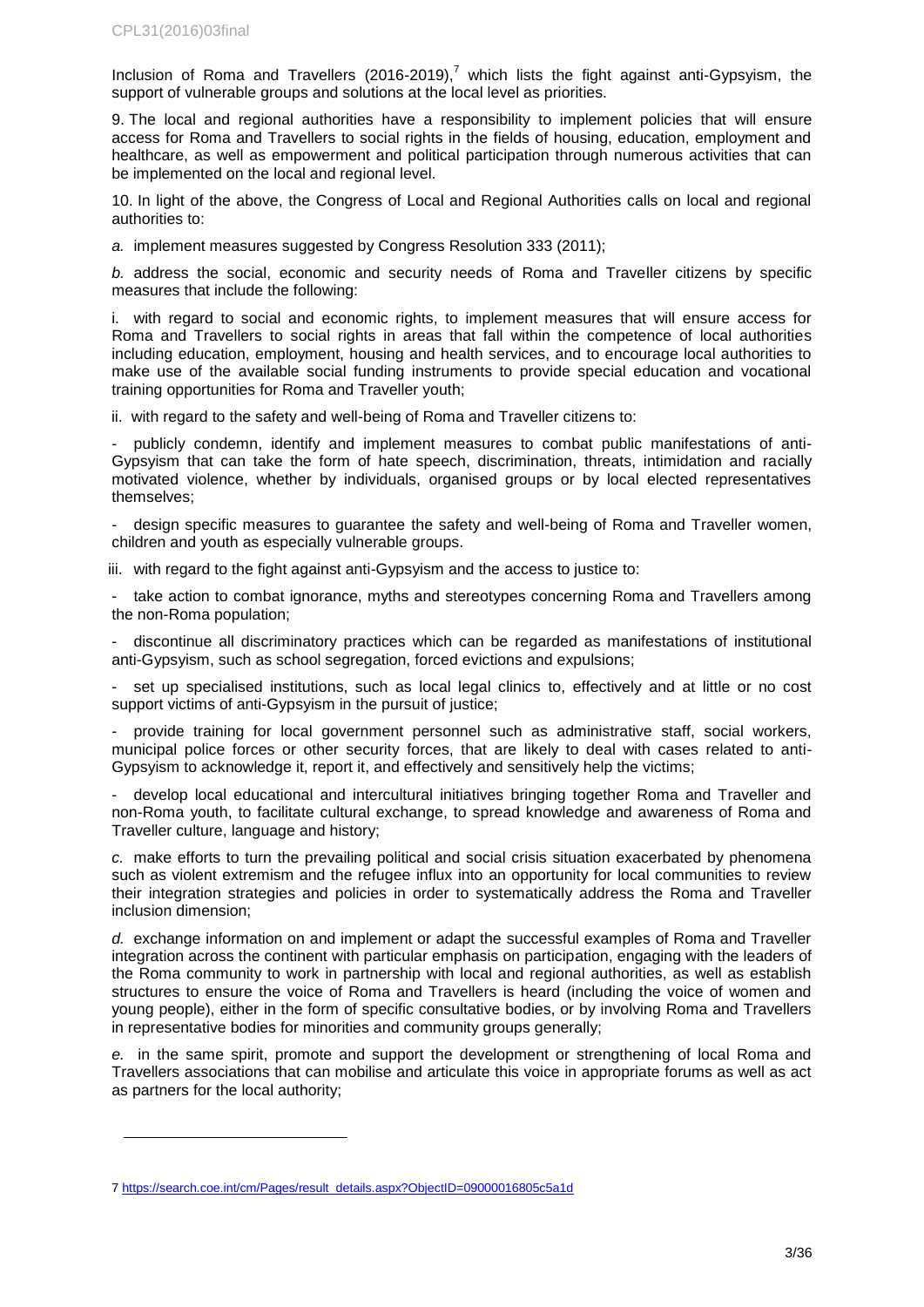*f.* seek collaboration with local and regional authorities in other member States to promote mutual learning through networks such as the European Alliance of Cities and Regions for the Inclusion of Roma and Travellers, set up as an initiative of the Congress.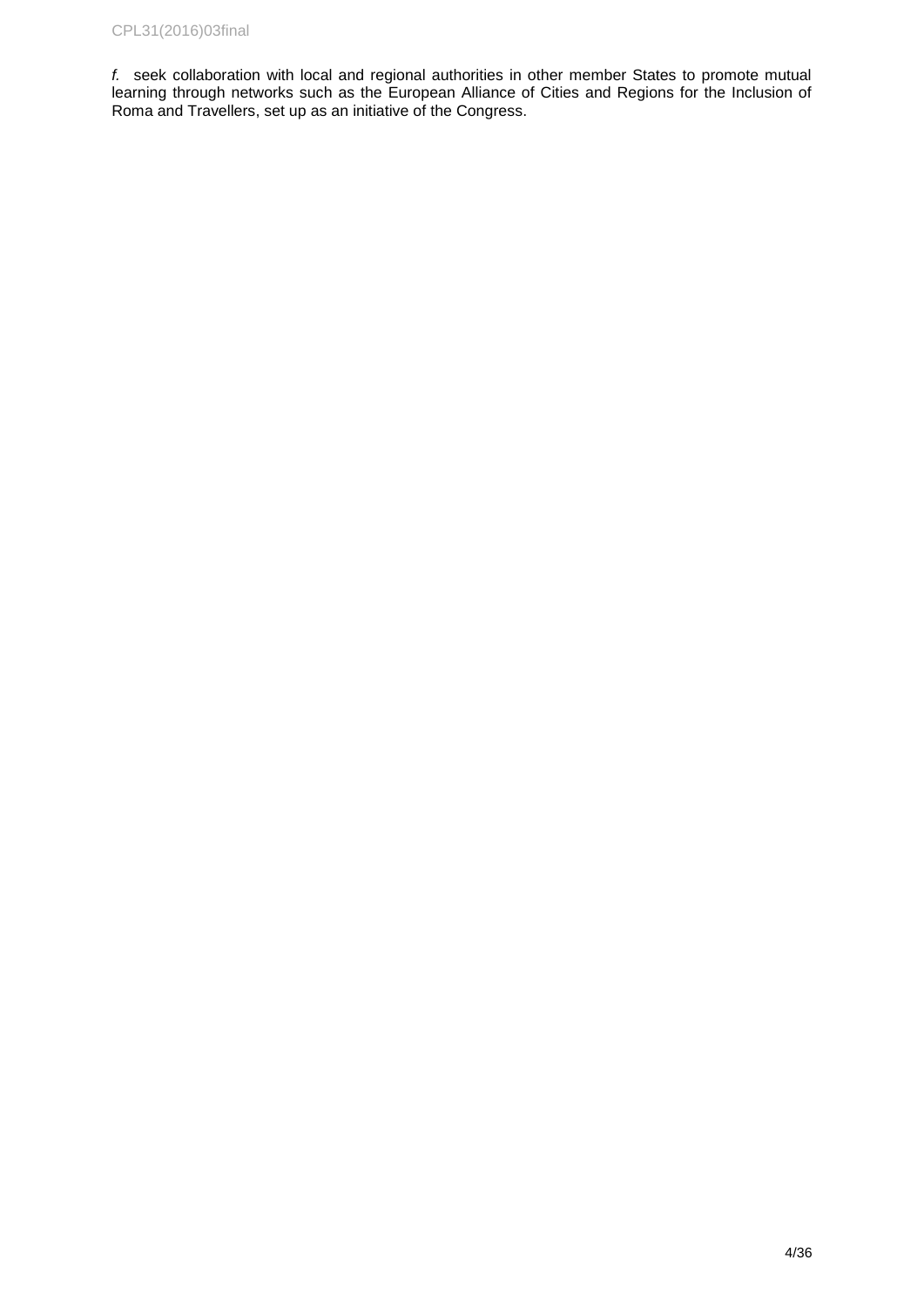### <span id="page-4-0"></span>**RECOMMENDATION 388(2016)<sup>8</sup>**

1. In its declaration of 1 February 2012, $9$  the Committee of Ministers of the Council of Europe expressed its concern over the rise of anti-Gypsyism, anti-Roma rhetoric and violent attacks against Roma in Europe. It called on governments and public authorities to swiftly and publicly condemn incidents of hate speech or hate crime, as well as to ensure national strategies for social inclusion in the field of housing, education, health care and employment have a strong component on antidiscrimination, for which it called on member States to implement anti-discrimination legislation.

2. In its Recommendation [CM/Rec\(2008\)5](https://search.coe.int/cm/Pages/result_details.aspx?Reference=CM/Rec%282008%295) the Committee of Ministers recommended to member States to adopt coherent, comprehensive and adequately resourced national and regional strategies with short- and long-term action plans, targets and indicators for implementing policies that address legal and social discrimination against Roma and Travellers and enforce the principle of equality; to monitor the implementation of these strategies and to include relevant stakeholders such as regional and local authorities, self-governing bodies, Roma and Traveller organisations and the broader public in the implementation.

3. Resolution 1740(2010) of the Parliamentary Assembly on the situation of Roma in Europe called on member States to adopt national action plans and strengthen their efforts for their implementation, not least by ensuring implementation at the local level.

4. The Commissioner for Human Rights of the Council of Europe has underlined that he has "encountered one serious human rights problem in practically every member state - the prolonged exclusion and discrimination of the Roma population", which he said could be reversed with a little political will.<sup>10</sup> In a recent statement, he called on member States to fight racism and discrimination against Travellers, whose way of life is still not respected in many member States of the Council of Europe.

5. In light of the above, the Congress of Local and Regional Authorities of the Council of Europe, keeping in mind all recommendations issued by the Committee of Ministers and the Parliamentary Assembly of the Council of Europe and building up on its own recommendations to the member States, recommends that the Committee of Ministers invite member States to:

*a.* rise to the challenge set by the prevailing political and social situation exacerbated by phenomena such as violent extremism and the refugee influx by turning it into an opportunity to review their integration strategies in order to systematically address the Roma and Traveller inclusion dimension;

*b.* adopt anti-discrimination legislation and policies which are in line with international and European human rights standards to ensure that Roma and Travellers as European citizens enjoy legal and social equality;

 $c.$  develop the legislative framework to overcome institutional anti-Gypsyism<sup>12</sup> and manifestations thereof such as segregation (spatial or in schools) and forced evictions, in order to facilitate local government policy making and action in support of Roma and Traveller inclusion;

*d.* provide legal remedies for victims of anti-Gypsyism, whether institutional or social, that grant victims compensation and satisfaction, and deter potential perpetrators from discriminating against Roma and Travellers;

*e.* provide local and regional authorities with own sufficient financial resources or transfers to enable them to address the Roma and Traveller communities' needs;

*f.* actively and publicly condemn and counter public manifestations of anti-Gypsyism in the form of hate speech, discrimination, threats, intimidation and racially motivated violence, whether by individuals or organised groups, and take steps to ensure that the law is enforced effectively and in a non-discriminatory manner by the police and other responsible agencies.

<sup>8</sup> See footnote 2

[<sup>9</sup>https://wcd.coe.int/ViewDoc.jsp?p=&Ref=Decl%2801.02.2012%29&Language=lanEnglish&Ver=original&BackColorInternet=C](https://wcd.coe.int/ViewDoc.jsp?p=&Ref=Decl%2801.02.2012%29&Language=lanEnglish&Ver=original&BackColorInternet=C3C3C3&BackColorIntranet=EDB021&BackColorLogged=F5D383&direct=true) [3C3C3&BackColorIntranet=EDB021&BackColorLogged=F5D383&direct=true](https://wcd.coe.int/ViewDoc.jsp?p=&Ref=Decl%2801.02.2012%29&Language=lanEnglish&Ver=original&BackColorInternet=C3C3C3&BackColorIntranet=EDB021&BackColorLogged=F5D383&direct=true)

<sup>10</sup> <http://www.coe.int/en/web/commissioner/-/roma-inclusion-is-mission-possible>

<sup>11</sup> <http://www.coe.int/en/web/commissioner/-/travellers-time-to-counter-deep-rooted-hostility>

<sup>12</sup> Anti-Gypsyism is a specific form of racism, an ideology founded on racial superiority, a form of dehumanisation and institutional racism nurtured by historical discrimination, which is expressed, among others, by violence, hate speech, exploitation, stigmatisation and the most blatant kind of discrimination. – European Commission Against Racism and Intolerance (ECRI), GPR 13, 2011.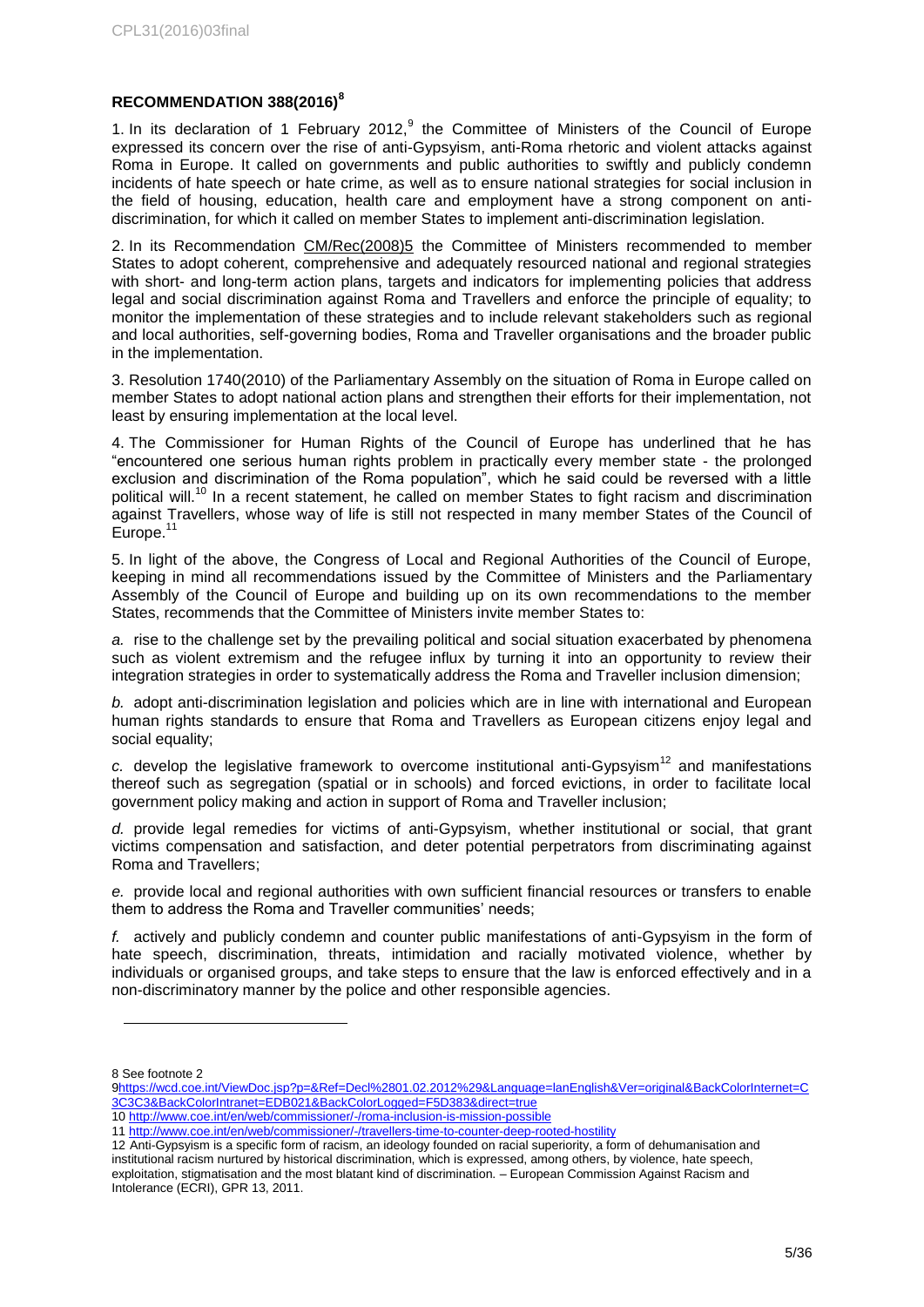## <span id="page-5-0"></span>**EXPLANATORY MEMORANDUM** 13

|    | <b>Table of contents</b>                                                                                         |  |  |  |  |
|----|------------------------------------------------------------------------------------------------------------------|--|--|--|--|
|    |                                                                                                                  |  |  |  |  |
|    |                                                                                                                  |  |  |  |  |
|    |                                                                                                                  |  |  |  |  |
|    |                                                                                                                  |  |  |  |  |
|    |                                                                                                                  |  |  |  |  |
|    |                                                                                                                  |  |  |  |  |
|    |                                                                                                                  |  |  |  |  |
|    |                                                                                                                  |  |  |  |  |
|    |                                                                                                                  |  |  |  |  |
|    |                                                                                                                  |  |  |  |  |
| f. |                                                                                                                  |  |  |  |  |
| g. |                                                                                                                  |  |  |  |  |
|    |                                                                                                                  |  |  |  |  |
| i. |                                                                                                                  |  |  |  |  |
|    |                                                                                                                  |  |  |  |  |
|    |                                                                                                                  |  |  |  |  |
|    |                                                                                                                  |  |  |  |  |
|    |                                                                                                                  |  |  |  |  |
|    | 4. Assessment of the activities of local and regional authorities and of the Congress initiative                 |  |  |  |  |
|    |                                                                                                                  |  |  |  |  |
|    | b. A short assessment of the European Alliance of Cities and Regions for the Inclusion of Roma and<br>Travellers |  |  |  |  |
|    |                                                                                                                  |  |  |  |  |
|    |                                                                                                                  |  |  |  |  |

# <span id="page-5-1"></span>**1. Introduction**

### <span id="page-5-2"></span>**a. Background**

l

1. Resolution 1740 (2010) of the Parliamentary Assembly on the situation of Roma in Europe and relevant activities of the Council of Europe noted that Roma are still regularly victims of intolerance, discrimination and rejection based on deep-seated prejudices, and that many activities of member States were too isolated and too limited in their nature to bring about improvement of the situation. The Assembly called on member States to adopt national action plans and strengthen their efforts for their implementation, not least by ensuring implementation at the local level. Member states were urged to strengthen their efforts in the fields of housing, education, employment and health care, as well as ensuring implementation of non-discrimination legislation and discrimination.

2. In its declaration of 1 February 2012,<sup>14</sup> the Committee of Ministers of the Council of Europe expressed its concern over the rise of anti-Gypsyism, anti-Roma rhetoric and violent attacks against

<sup>13</sup> This explanatory memorandum is based on the document prepared by the Council of Europe consultant Anna Mirga-Kruszelnicka, anthropologist, PhD candidate at the Autonomous University of Barcelona, which is available from the Secretariat upon request.

[<sup>14</sup>https://wcd.coe.int/ViewDoc.jsp?p=&Ref=Decl%2801.02.2012%29&Language=lanEnglish&Ver=original&BackColorInternet=](https://wcd.coe.int/ViewDoc.jsp?p=&Ref=Decl%2801.02.2012%29&Language=lanEnglish&Ver=original&BackColorInternet=C3C3C3&BackColorIntranet=EDB021&BackColorLogged=F5D383&direct=true) C<sub>3</sub>C<sub>3</sub>C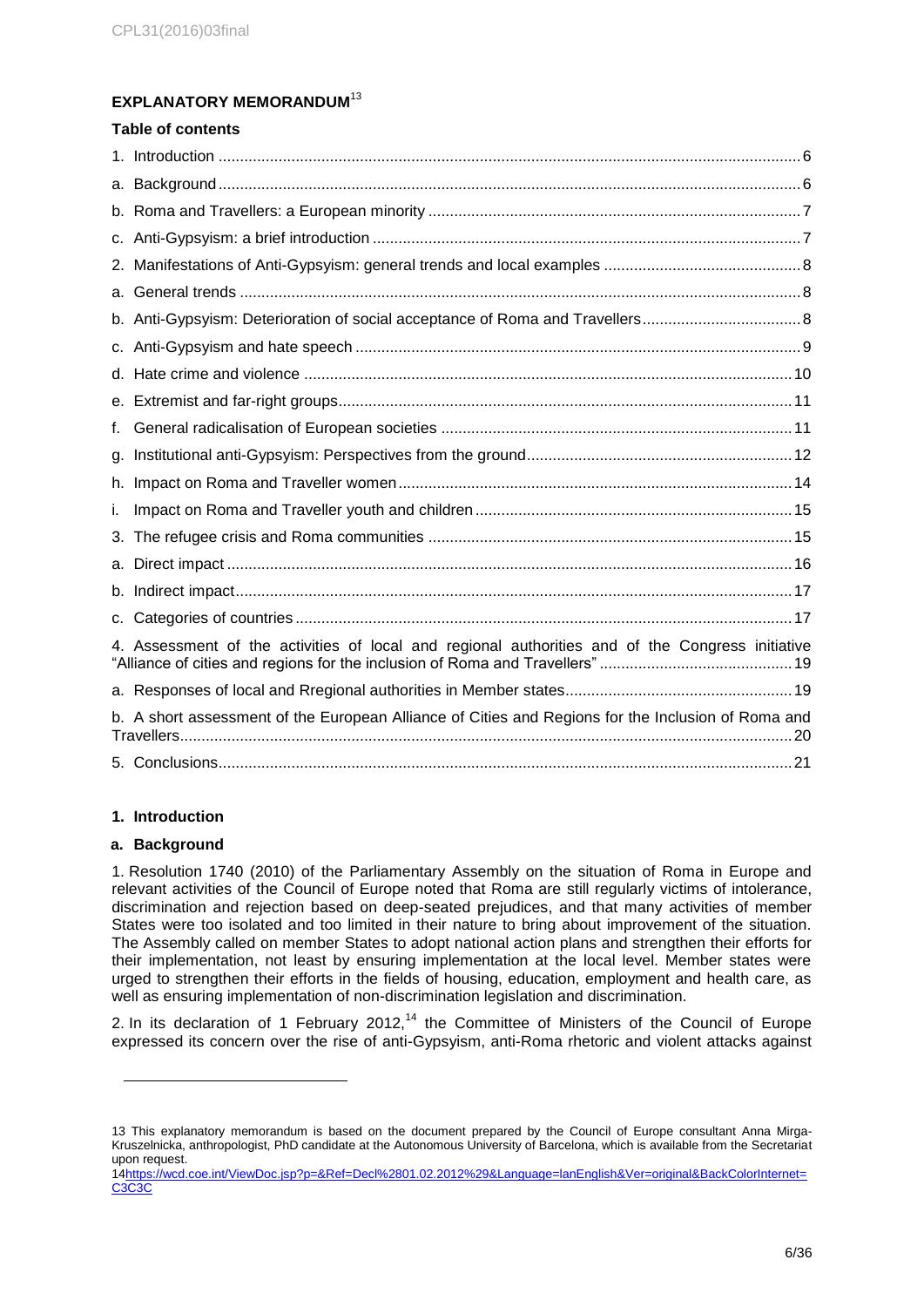Roma in Europe. It called on governments and public authorities to swiftly and publicly condemn incidents of hate speech or hate crime, as well as to ensure national strategies for social inclusion in the field of housing, education, health care and employment have a strong component on antidiscrimination, for which it called on member States to implement anti-discrimination legislation.

3. In Resolution 333 (2011)<sup>15</sup> on the situation of Roma in Europe as a challenge for local and regional authorities, the Congress expressed its concern about the situation of Roma in Europe and stated that local and regional authorities have "a duty to take effective action at the local level and must show leadership and vision, as well as win support from all sections of the community for addressing Roma issues in order to remedy the situation of the social exclusion of Roma." It invited local and regional authorities to implement policies that ensure access to social rights in the fields of housing, education, employment and healthcare, as well as empowerment and political participation through numerous activities that can be implemented on the local and regional level.

4. The Commissioner for Human Rights of the Council of Europe has underlined that he has "encountered one serious human rights problem in practically every member state - the prolonged exclusion and discrimination of the Roma population", which he said could be reversed with a little political will.<sup>16</sup> In a recent statement, he called on member States to fight racism and discrimination against Travellers, whose way of life is still not respected in many member States of the Council of Europe. $<sup>1</sup>$ </sup>

5. Against the backdrop of the existing deplorable human rights situation of Roma and Travellers in Europe, the refugee crisis now seems to threaten the efforts that have been taken in Europe for Roma and Traveller inclusion. The fate of one already vulnerable group seems to be at stake now that another vulnerable group requires major political attention.

6. In light of these developments, the Congress' Current Affairs Committee decided to examine the situation of Roma and Travellers in Europe today, one year after the large influx of refugees into Europe started to shake the political landscape.

### <span id="page-6-0"></span>**b. Roma and Travellers: a European minority**

7. Roma are the largest minority group in Europe, with between 10 and 12 million persons living in the Council of Europe member States. The term "Roma and Travellers" is used to encompass the wide diversity of the groups covered by the work of the Council of Europe in this field: on the one hand a) Roma, Sinti/Manush, Calé, Kaale, Romanichals, Boyash/Rudari; b) Balkan Egyptians (Egyptians and Ashkali); c) Eastern groups (Dom, Lom and Abdal); and, on the other hand, groups such as Travellers, Yenish, and the populations designated under the administrative term "Gens du voyage", as well as persons who identify themselves as Gypsies.

8. Roma and Travellers still face widespread exclusion, discrimination and poverty in today's Europe. "No European government can claim a fully successful record in protecting the human rights of the members of these minorities",<sup>18</sup> and inclusion efforts achieve only minor successes.

9. Roma and Travellers do not only face poverty. If social inclusion was merely a question of economic empowerment by eradicating poverty, then the multitude of funds that is being made available by several international organisations and civil society initiatives would be received much more enthusiastically to finance inclusion projects for Roma and Travellers, especially on the local level. However, even though the political commitments exist, the human rights standards established by the Council of Europe and other international organisations exist, the good practices and the knowledge exist, and little change seems to come along. In the end, it seems to be the lack of political will to implement strategies for Roma and Traveller inclusion that constitutes the major stumbling block. This lack of political is often connected to one phenomenon: anti-Gypsyism.

### <span id="page-6-1"></span>**c. Anti-Gypsyism: A brief introduction**

l

10. According to the General Policy Recommendation No. 13 by the European Commission against Racism and Intolerance (ECRI), "anti-Gypsyism is a specific form of racism, an ideology founded on

<sup>15</sup>https://wcd.coe.int/ViewDoc.jsp?p=&Ref=RES333%282011%29&Language=lanFrench&Ver=original&Site=Congress&BackC olorInternet=e0cee1&BackColorIntranet=e0cee1&BackColorLogged=FFC679&direct=true3&BackColorIntranet=EDB021&Back ColorLogged=F5D383&direct=true

<sup>16</sup> <http://www.coe.int/en/web/commissioner/-/roma-inclusion-is-mission-possible>

<sup>17</sup> <http://www.coe.int/en/web/commissioner/-/travellers-time-to-counter-deep-rooted-hostility>

<sup>18</sup> Council of Europe, Human rights of Roma and Travellers in Europe, 2012,

https://www.coe.int/t/commissioner/source/prems/prems79611\_GBR\_CouvHumanRightsOfRoma\_WEB.pdf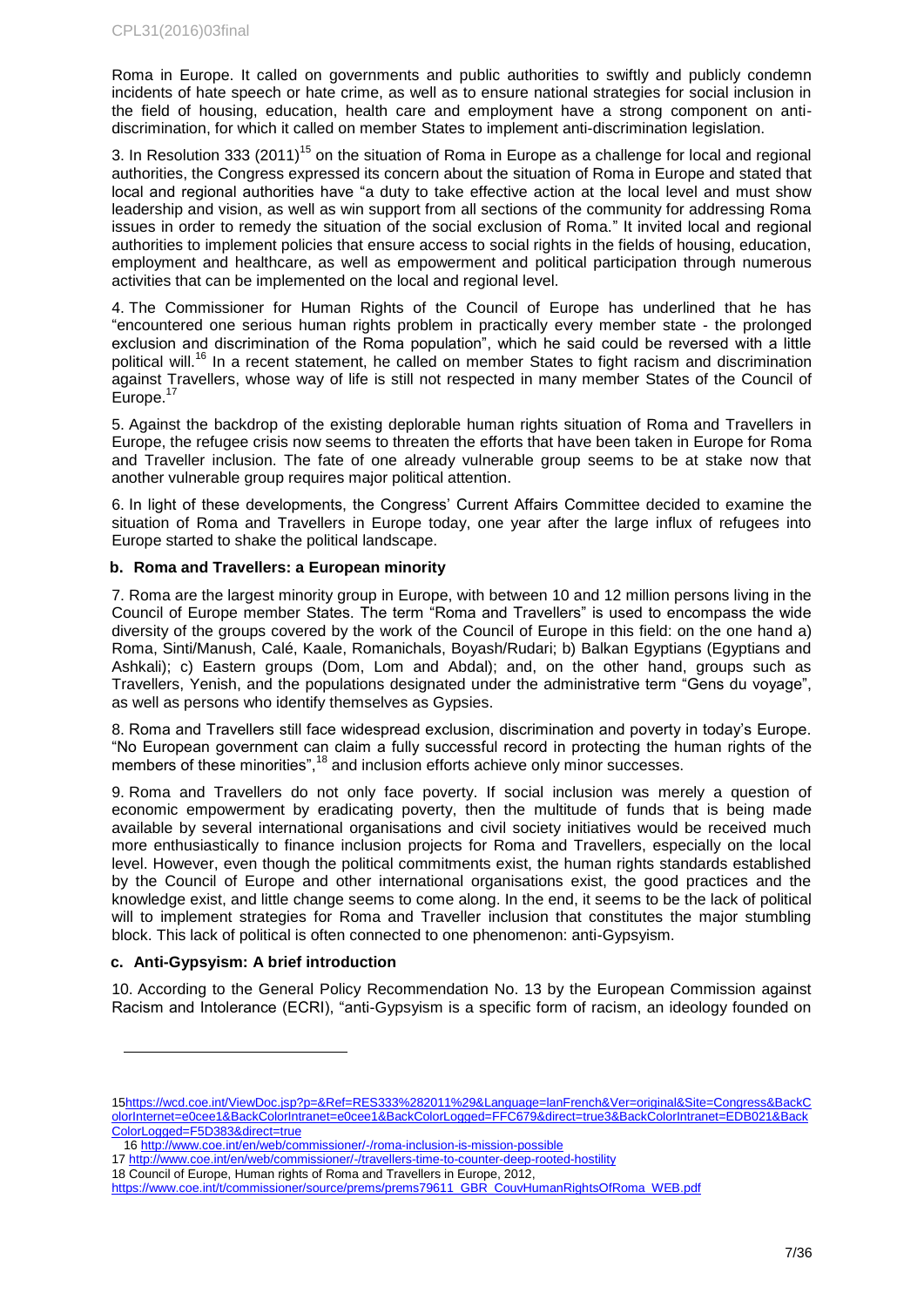racial superiority, a form of dehumanisation and institutional racism nurtured by historical discrimination, which is expressed, among others, by violence, hate speech, exploitation, stigmatisation and the most blatant kind of discrimination."19

11. The term has also appeared in the language of European Parliament resolutions on Roma,<sup>20</sup> and most notably in its Resolution from 2015 in which EP acknowledged that "anti-Gypsyism is one of the main causes of the discrimination and marginalisation that the Roma people have suffered historically in many European countries".<sup>21</sup> In the same year, the European Commission for the first time made notable use of the term in its report on the Implementation of the EU Framework for National Roma Integration Strategies.<sup>22</sup> A deeper discussion of anti-Gypsyism can be found in chapter "1. Anti-Gypsyism – A Brief Introduction" of the Appendix to this document.

### <span id="page-7-0"></span>**2. Manifestations of Anti-Gypsyism: General trends and local examples**

### <span id="page-7-1"></span>**a. General trends**

12. Five years after the adoption of the Resolution 333(2011) on "The situation of Roma in Europe: a challenge for local and regional authorities", not much can be reported as visible progress in this regard. Roma communities continue to face discrimination and, according to numerous reports, they continue to be victims of hate crimes and hate speech. More disquietly and as a consequence of present social climate and rhetoric of fear and insecurity caused by the refugee crisis and jihadist attacks in several cities in Europe, the manifestations of anti-Gypsyism have intensified, making this population especially vulnerable to racists attacks and hate speech in many parts of Europe.

13. These general processes, to which Roma were subjected as parts of their societies, warranted Europe's getting more populist and radical, both in its rhetoric and political choices and, especially, the current refugees crisis opened the door for more nationalist, xenophobic, anti-migrant and refugee as well as anti-EU turn in Europe. This unfavourable context helped anti-Gypsyism to flourish and intensify.

14. A testimony to this is the European Parliament Resolution from 2015 in which EP "expresses its deep concern at the rise of anti-Gypsyism, as manifested inter alia through anti-Roma rhetoric and violent attacks against Roma in Europe, including murders."<sup>23</sup> Another document from this year observes that "anti-Gypsyism, far right demonstrations [against the Roma], hate speech and hate crime have been on the rise."<sup>24</sup>

### <span id="page-7-2"></span>**b. Anti-Gypsyism: Deterioration of social acceptance of Roma and Travellers**

15. When it comes to social acceptance of Roma and the opinion of the majority society, the picture all over Europe appears to be rather bleak, as the majority population (for example 85% in Italy, 72% in Denmark, 42% in Germany) seems to hold unfavourable views of Roma according to EU surveys.<sup>25</sup>

16. There is plenty of evidence and reports on discrimination against Roma and Travellers, hate crime and hate speech in all parts of Europe and especially during the recent years. They are proof of the general deterioration of the human rights situation of Roma and Travellers and increased racism and intolerance this minority faces in those countries.

17. While most studies deal primarily with Roma (the great majority of whom does not travel anymore), Travellers (who embrace a nomadic or semi-nomadic way of life) should not be left out of consideration as they find themselves in a situation comparable to Roma. One example that tragically highlights the low level of acceptance of Travellers is the events that unfolded after a fire at a poorly maintained traveller site in Carrickmines, near Dublin, killed 10 people. As a first response to the incident, the local authorities planned to set up a temporary site for the Travellers until a new permanent site could be created. Residents blocked the entrance to the land plot stating "we don't want them here". $\frac{3}{4}$ 

<sup>19</sup> [https://www.coe.int/t/dghl/monitoring/ecri/activities/GPR/EN/Recommendation\\_N13/e-RPG%2013%20-%20A4.pdf](https://www.coe.int/t/dghl/monitoring/ecri/activities/GPR/EN/Recommendation_N13/e-RPG%2013%20-%20A4.pdf)

<sup>20</sup> <http://www.europarl.europa.eu/sides/getDoc.do?pubRef=-//EP//TEXT+TA+P6-TA-2005-0151+0+DOC+XML+V0//EN>

<sup>21</sup> "European Parliament resolution of 15 April 2015 on the occasion of International Roma Day – anti-Gypsyism in Europe and EU recognition of the memorial day of the Roma genocide during World War

II" [http://www.europarl.europa.eu/sides/getDoc.do?pubRef=-//EP//TEXT+TA+P8-TA-2015](http://www.europarl.europa.eu/sides/getDoc.do?pubRef=-//EP//TEXT+TA+P8-TA-2015%200095+0+DOC+XML+V0//EN&language=EN) 

<sup>0095+0+</sup>DOC+XML+V0//EN&language=EN

<sup>22</sup> [http://ec.europa.eu/justice/discrimination/files/roma\\_communication2015\\_en.pdf](http://ec.europa.eu/justice/discrimination/files/roma_communication2015_en.pdf) 23 <http://www.europarl.europa.eu/sides/getDoc.do?type=TA&language=EN&reference=P8-TA-2015-0095>

<sup>24</sup> [http://ec.europa.eu/justice/discrimination/files/roma\\_communication2015\\_en.pdf](http://ec.europa.eu/justice/discrimination/files/roma_communication2015_en.pdf)

<sup>25</sup> [http://ec.europa.eu/justice/discrimination/files/roma\\_communication2015\\_en.pdf](http://ec.europa.eu/justice/discrimination/files/roma_communication2015_en.pdf)

<sup>26</sup> <http://www.independent.ie/irish-news/carrickmines-tragedy-temporary-site-for-survivors-blocked-by-residents-31608722.html>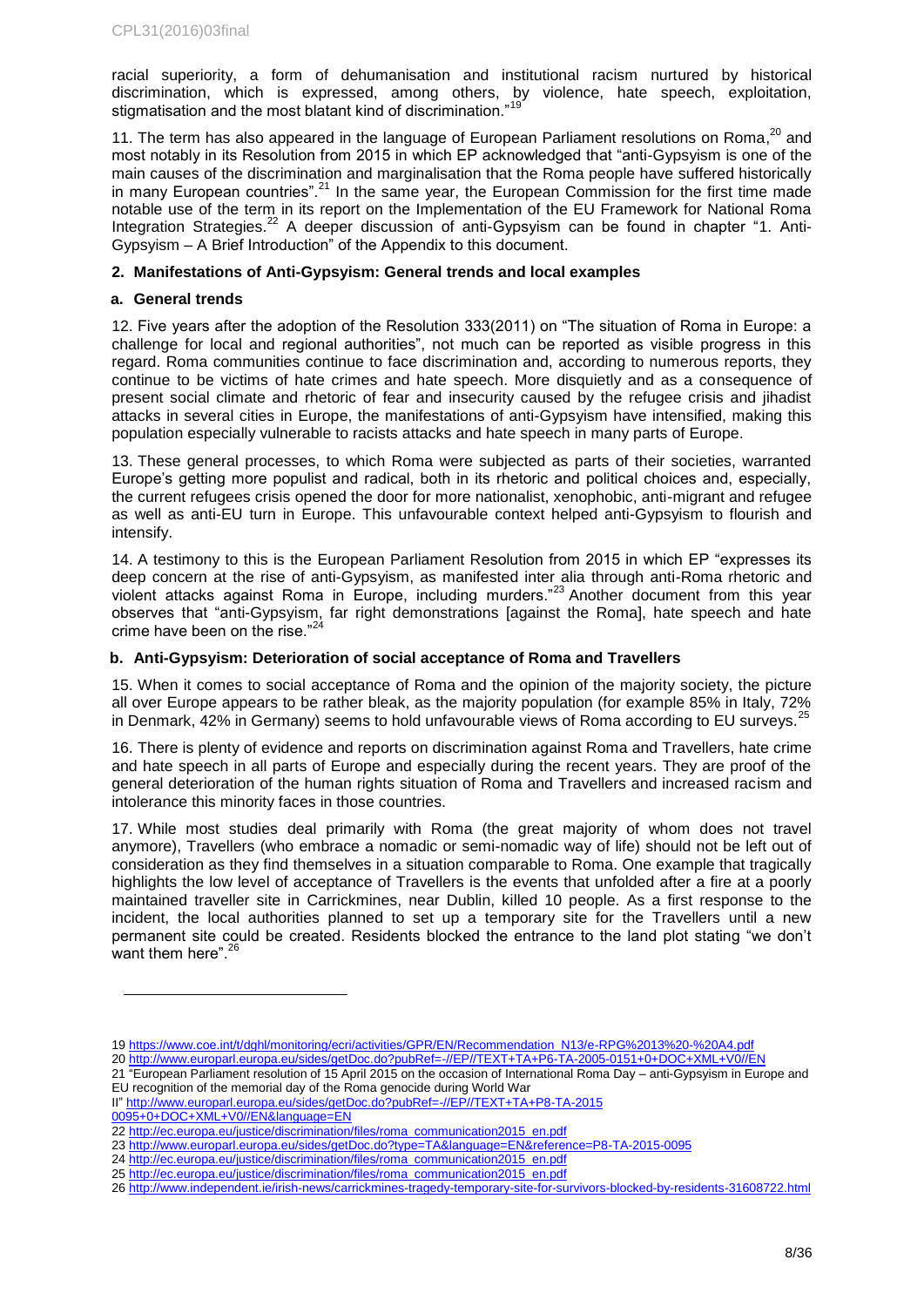18. Chapter 2.a. of the Appendix of this document holds more, similar examples.

### <span id="page-8-0"></span>**c. Anti-Gypsyism and hate speech**

#### *i. Public officials and anti-Gypsy rhetoric*

19. Not only have Roma and Travellers been stigmatised as a "security issue", $27$  which led on the one hand to their de-humanisation, but on the other hand also suggests that measures taken against them are necessary for public security. Also, it seems that more and more public officials come up and employ openly racist anti-Gypsy rhetoric. Statements by public officials that would not have been acceptable several years ago seemingly are allowed nowadays.

20. One example of anti-Gypsyist rhetoric deployed by public officials is the joint declaration of 5 towns in Vorarlberg in Austria to no longer accept camps of Roma families that were trying to make a living by begging in serval towns.<sup>28</sup> The declaration displays a number of anti-Gypsyist stereotypes: reference to alleged nomadism, to the alleged lack of willingness to make a living by "decent" work, the equation of "beggars" with "Roma families", the alleged inability to respect laws and the reference to littering and hygienic problems in the camps. $29$ 

21. An example of hatred against Travellers and their stigmatisation as a "security issue" unfolded in Belgium: In a Flemish town, a group of French Travellers had an agreement with the owner of a private camping site for a stay of two weeks. Although the Travellers had paid their stay and although no complaints whatsoever were recorded, the mayor demanded the Travellers to leave the municipality immediately. The mayor issued an eviction order, based on an article of the communal law, stipulating that any placement of caravans for another cause than recreation has to be authorised by the mayor – even on private ground. The mayor argued that it would be the duty of his office to protect his citizens from crime – he stated that in the past a rise of crime was recorded whenever travellers were around. The travellers were evicted with force from the camping site. $^{30}$ 

22. The European Network against Racism (ENAR) observed that "political discourse which demonises migrants, asylum seekers and minorities creates a climate in which attacks on minorities are legitimate."<sup>31</sup> In such a context, racist and xenophobic rhetoric obviously contributes to escalation of negative attitudes and, in the case of Roma, often legitimises stronger manifestation of anti-Gypsyism. Numerous examples of anti-Gypsy rhetoric employed by public officials can be reported across Europe.

23. According to a Harvard report on the violence against Roma in Hungary, "discrimination against Roma has escalated into violence and physical assaults due to political leaders who incite hatred against the Roma through racist attitudes and discourse."<sup>32</sup> The report of the Council of Europe Commissioner for Human Rights on Hungary notices with concern the "increasing influence of extremist rhetoric on the discourse of mainstream politicians and on society at large".<sup>33</sup> The same source notes that hate speech against Roma occurs also in political discourse, particularly at the local level.

24. Hungary has been particularly notorious in using explicit anti-Roma rhetoric in the political discourses.<sup>34</sup> In 2015 for example, Elod Novak, MP and Deputy Leader of the far-right Jobbik party posted racist comments about Roma on Facebook, saying that: "The number of Hungarians is not just falling disastrously, but soon we will become a minority in our own homes." $35$ 

25. Furthermore, as the European Commission noticed in 2015, these expressions and rhetoric are not publicly condemned or ostracised.<sup>36</sup> There are only rare instances when politicians are brought to the courts and held responsible for their racist statements. Most recently, French courts ordered Jean-

l

29 [http://www.romano-centro.org/index.php?option=com\\_docman&task=doc\\_download&gid=103&Itemid=18&lang=de](http://www.romano-centro.org/index.php?option=com_docman&task=doc_download&gid=103&Itemid=18&lang=de)

2014[,https://wcd.coe.int/ViewDoc.jsp?p=&Ref=CommDH%282014%2921&Language=lanEnglish&Ver=original&BackColorInter](https://wcd.coe.int/ViewDoc.jsp?p=&Ref=CommDH%282014%2921&Language=lanEnglish&Ver=original&BackColorInternet=C3C3C3&BackColorIntranet=EDB021&BackColorLogged=F5D383&direct=true) [net=C3C3C3&BackColorIntranet=EDB021&BackColorLogged=F5D383&direct=true](https://wcd.coe.int/ViewDoc.jsp?p=&Ref=CommDH%282014%2921&Language=lanEnglish&Ver=original&BackColorInternet=C3C3C3&BackColorIntranet=EDB021&BackColorLogged=F5D383&direct=true)

35 <http://www.bbc.com/news/magazine-31168246>

<sup>27</sup> See Chapter 2.b. of the Appendix to this document.

<sup>28</sup> <https://www.bregenz.gv.at/bregenz-aktuell/presse/beitrag/keine-zeltlager-in-den-staedten.html>

<sup>30</sup> Reply to the questionnaire by CAHROM members.

<sup>31</sup> [http://enar-eu.org/IMG/pdf/shadowreport\\_2013-14\\_en\\_final\\_lowres-2.pdf](http://enar-eu.org/IMG/pdf/shadowreport_2013-14_en_final_lowres-2.pdf)

<sup>32</sup> [https://cdn2.sph.harvard.edu/wp-content/uploads/sites/5/2014/02/FXB-Hungary-Report\\_Released-February-3-2014.pdf](https://cdn2.sph.harvard.edu/wp-content/uploads/sites/5/2014/02/FXB-Hungary-Report_Released-February-3-2014.pdf)

<sup>33</sup> Report by Council of Europe Commissioner for Human Rights, following his visit to Hungary, Strasbourg, 16 December

<sup>34</sup> <http://www.errc.org/blog/10-things-they-said-about-roma-in-hungary/83>

<sup>36</sup> [http://ec.europa.eu/justice/discrimination/files/roma\\_communication2015\\_en.pdf](http://ec.europa.eu/justice/discrimination/files/roma_communication2015_en.pdf) "politicians and public authorities often failed to publicly condemn such negative trends."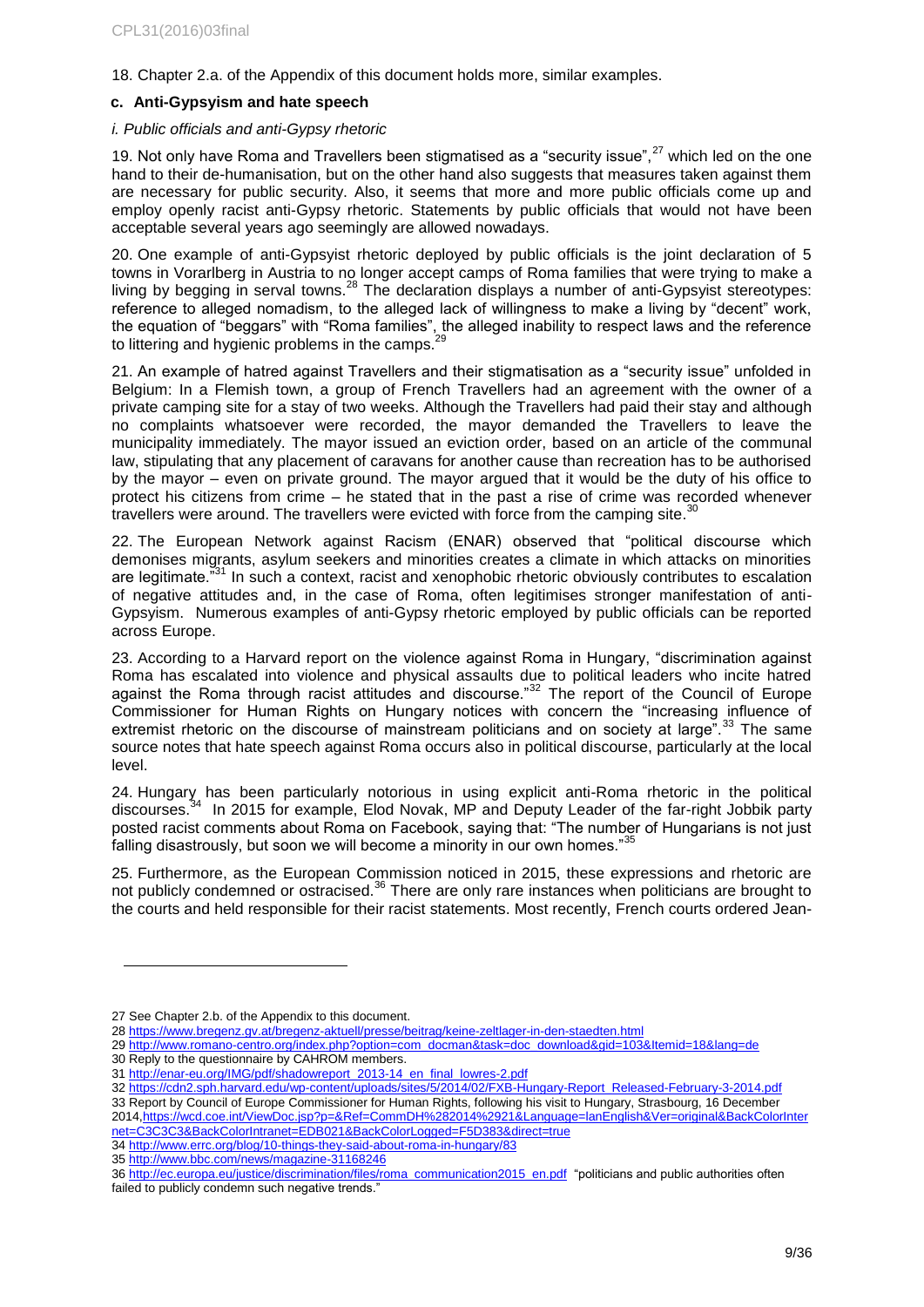Marie Le Pen to pay €45,000 for racism against Roma people and for denying the true scale of the Holocaust.<sup>37</sup>

26. More examples can be found in chapter 2.c.1 of the Appendix to this document.

### *ii. Anti-Gypsyism in the media*

27. Manifestations of anti-Gypsyism are commonplace in present-day media. Stereotypical, biased, racist and sensational reporting on Roma continues to uphold the centuries-old stereotypes about communities and oftentimes fuels anti-Roma sentiments. International organizations such as the Council of Europe and the Office for Democratic Institutions and Human Rights of the OSCE (OSCE-ODIHR), but also numerous civil society organisations have been documenting this practice and provided numerous recommendations on how to deal with this phenomenon through education and schooling. Nonetheless, it seems that the present climate revives and intensifies presence of anti-Gypsyism in the media.

28. Sensational and discriminatory media reports not only reinforce stereotypes and negative attitudes towards the Roma, but can also easily provoke violence. For example in 2013 in Serbia, an article published by the local newspaper *Vecernje Novosti* which described Roma as "dirty" and claimed that "their children have scabies" led to an anti-Roma protest, threats and verbal abuses against a Roma community near Belgrade. $38$  More examples can be found in chapter 2.c.2 of the appendix to this document.

### *iii. Anti-Gypsyism online*

29. Anti-Gypsyism is especially present online – on forums, social media and blogs. Numerous hate groups and communities have been created online, most notably on Facebook, leading its creator to restrict and monitor hate speech in an effort to curb extremism online.<sup>39</sup> Due to its nature, anti-Gypsyism online is particularly difficult to measure and tackle; nonetheless, the international community as well as national governments are increasingly aware of the growth of the problem. According to ECRI's 2014 annual report, "hate speech through the social media is rapidly increasing and has the potential to reach a much larger audience than extremist print media were able to reach previously."<sup>40</sup> In 2015, the danger of online hate speech was also acknowledged by UNESCO.

30. There are limited reports which analyse the level of the online proliferation of anti-Gypsyism, nonetheless the scope of this problem is visible at first sight. Platforms, such as the Council of Europe's "No hate speech movement", provide a plethora of examples of anti-Gypsy sites, groups and posts.<sup>42</sup>

31. It should be noted that not only hatred instigated by media, as mentioned above, but also anti-Gypsyist online hate speech can quickly escalate into violence. In 2014 in Ireland, a group of 200 people in Waterford set out to target Roma families living in the area chanting "Roma out, out, out", breaking windows and damaging property. According to reports, in the weeks prior to the march, there were a number of Facebook pages which demanded the eviction of Roma from Waterford which led up to this violence. It is argued that "the actions of the mob in Waterford show an undeniable correlation between hate speech and incitement to violence on social media and actual physical damage. Without the hate speech that was allowed to foster online, which became progressively more violent in its intentions, individual grievances would not have morphed into a hate crime."

32. More examples can be found in chapter 2.c.3 of the appendix to this document.

### <span id="page-9-0"></span>**d. Hate crime and violence**

l

33. Incidents of hate speech and hate crime, and acts of violence committed by state and non-state actors remain frequent across European countries. According to the 2013-2014 "Shadow Report on racist crime in Europe" by the European Network against Racism (ENAR), cases of violence, abuse and incitement to violence against Roma has been recorded in 26 European states. Furthermore, the

41 <http://unesdoc.unesco.org/images/0023/002332/233231e.pdf> 42 <http://www.nohatespeechmovement.org/>

<sup>37</sup> <http://www.thetimes.co.uk/article/jean-marie-le-pen-must-pay-for-saying-roma-are-smelly-5hzjch77z>

<sup>38</sup> [http://media-diversity.org/en/index.php?option=com\\_content&view=article&id=2661:serbian-newspaper-initiated-anti-roma](http://media-diversity.org/en/index.php?option=com_content&view=article&id=2661:serbian-newspaper-initiated-anti-roma-protest&catid=35:media-news-a-content&Itemid=34)[protest&catid=35:media-news-a-content&Itemid=34](http://media-diversity.org/en/index.php?option=com_content&view=article&id=2661:serbian-newspaper-initiated-anti-roma-protest&catid=35:media-news-a-content&Itemid=34)

<sup>39</sup> [http://www.forbes.com/sites/federicoguerrini/2016/01/19/facebook-launches-new-initiative-against-online-hate-speech-in](http://www.forbes.com/sites/federicoguerrini/2016/01/19/facebook-launches-new-initiative-against-online-hate-speech-in-europe-and-beyond/#49aaca85646c)[europe-and-beyond/#49aaca85646c](http://www.forbes.com/sites/federicoguerrini/2016/01/19/facebook-launches-new-initiative-against-online-hate-speech-in-europe-and-beyond/#49aaca85646c)

<sup>40</sup> http://www.coe.int/t/dghl/monitoring/ecri/activities/Annual\_Reports/Rapport%20annuel%202014.pdf

<sup>43</sup> <http://www.nascireland.org/latest-news/anti-roma-violence-highlights-need-better-online-hate-speech-laws/>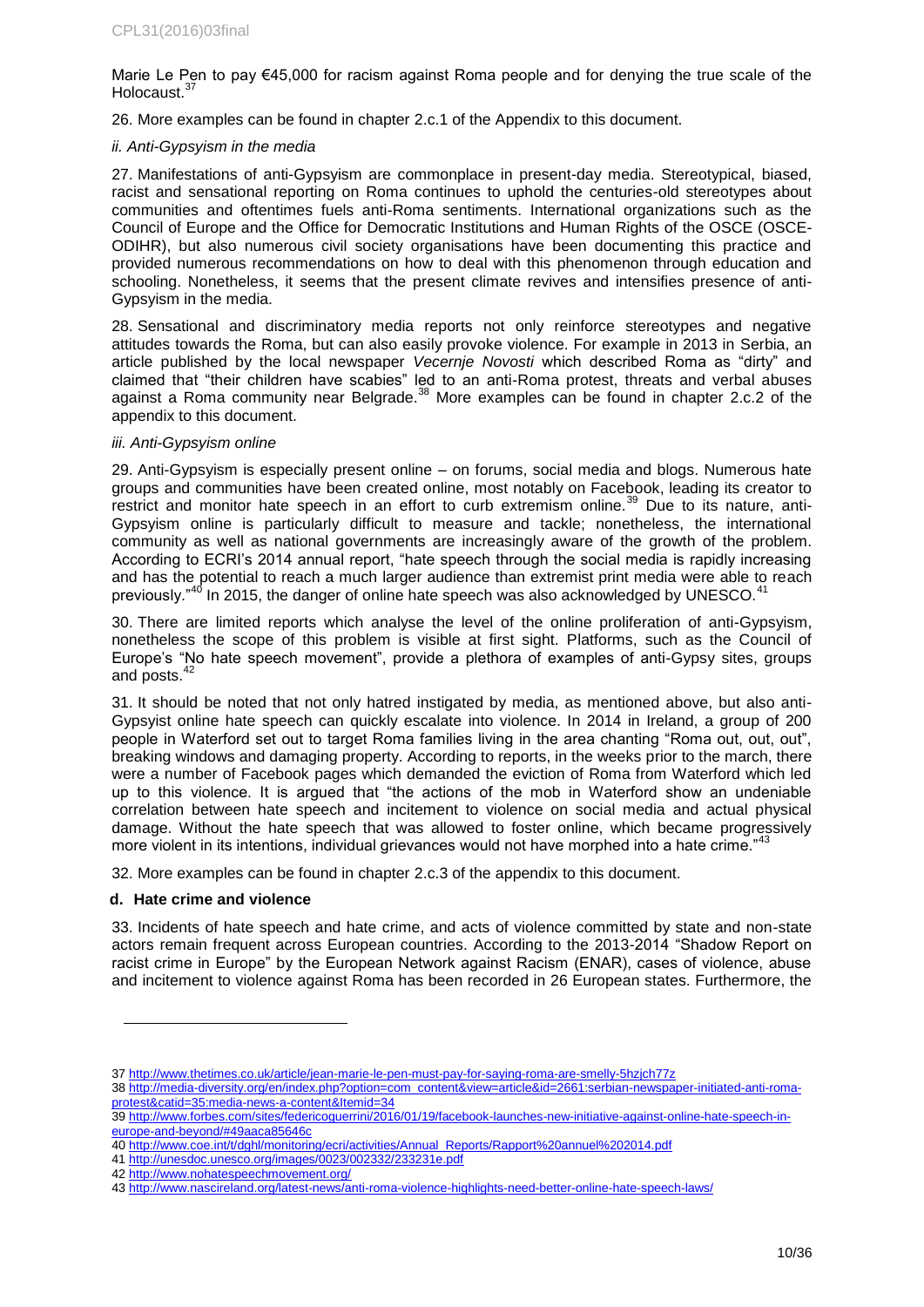report argued that"racist crimes that target this group are more prevalent in EU Member States with a large Roma population."<sup>44</sup>

34. In April 2016, a grenade was thrown into the courtyard of a house in Zagreb, Croatia, which houses a Roma association and a kindergarten.<sup>45</sup> Some claim that the incident is of clear racist nature and can be associated with the growth of radical groups in the country.<sup>46</sup> A few days later, in the same neighbourhood, a Romani house was set on fire, although police is still investigating the causes and whether both incidents are related.<sup>47</sup> According to some press releases, a Molotov cocktail was thrown at the houses and caused the fire. $^{48}$ 

35. Roma are also victims of hate crime in Turkey. Following the İznik pogrom in 2013, in which a mob of over 2000 people attacked a Roma neighbourhood, experts are warning that the incident is a sign of rising intolerance against Roma.<sup>49</sup>

36. Chapter 2.c.4 of the Appendix can be consulted for further examples.

### <span id="page-10-0"></span>**e. Extremist and far-right groups**

37. Since 2011, extremists and far-right groups have been proliferating and growing in number across Europe.<sup>50</sup> This trend, visible for some years, has intensified in the context of the current refugee crisis.

38. In the Czech Republic, far-right and neo-Nazi groups have been targeting Roma for a long time. For example, in 2013 right-wing extremists organised a series of 26 anti-Roma demonstrations and protests,<sup>51</sup> and such marches and demonstrations have been organized throughout 2014 and 2015. Recently in 2015, the Regional Court in Plzeň held a hearing in a case concerning arson attacks in Czech cities of Aš, Hodonín, Praha, Sokolov and Trutnov.<sup>52</sup>

39. In 2016, the anti-Roma rallies continued. Most recently, a meeting organized by a newly formed coalition of several far-right groups took place in Vitkov on 16 April in support of convicted perpetrators of arson attacks against Roma families.<sup>5</sup>

40. Far-right vigilante groups and right-wing private militias have been set up in numerous countries across Europe, most notably in Hungary, Bulgaria, Estonia, Poland, Czech Republic, Slovakia, Austria, Finland, Norway, Sweden and Romania. A worrisome trend is that of expansion and gradual consolidation of such groups across the borders.

41. See the Appendix chapter 2.c.5 for more examples.

### <span id="page-10-1"></span>**f. General radicalisation of European societies**

42. The unfavourable social climate for Roma and Travellers has intensified during the refugee crisis and jihadist attacks in several cities in Europe. Anti-Gypsyism is deeply rooted in Europe's culture and the current social climate revives it. With radicalisation of European majority societies, these negative trends are getting stronger and persistent, despite efforts to improve the situation of Roma and Travellers in Europe.

43. In Bulgaria, in May and July of 2015, outbreaks of anti-Roma protests and mob attacks on Roma settlements were witnessed in Garmen and Orlandovci near Sofia.<sup>54</sup> According to some analysts, right-wing ultras, non-Roma residents and the nationalist Patriotic Front (PF) rioted on the streets, demanding an end to 'Roma theft' and that 'illegal' Roma houses be demolished.<sup>55</sup> In May 2016, over a period of two days, more than 2000 people joined anti-Roma protests in the city of Radnevo. The

46 [https://communismeouvrier.wordpress.com/2016/04/18/attaque-raciste-a-zagreb-la-bombe-contre-une-creche-accueillant](https://communismeouvrier.wordpress.com/2016/04/18/attaque-raciste-a-zagreb-la-bombe-contre-une-creche-accueillant-les-enfants-rroms/)[les-enfants-rroms/](https://communismeouvrier.wordpress.com/2016/04/18/attaque-raciste-a-zagreb-la-bombe-contre-une-creche-accueillant-les-enfants-rroms/)

<sup>44</sup> [http://enar-eu.org/IMG/pdf/shadowreport\\_2013-14\\_en\\_final\\_lowres-2.pdf](http://enar-eu.org/IMG/pdf/shadowreport_2013-14_en_final_lowres-2.pdf)

[<sup>45</sup>http://www.independent.mk/articles/30665/Zagreb+Bomb+Detonates+in+Kindergarten+for+Roma+Children#sthash.DL6fWv](http://www.independent.mk/articles/30665/Zagreb+Bomb+Detonates+in+Kindergarten+for+Roma+Children#sthash.DL6fWvKQ.dpuf) [KQ.dpuf](http://www.independent.mk/articles/30665/Zagreb+Bomb+Detonates+in+Kindergarten+for+Roma+Children#sthash.DL6fWvKQ.dpuf)

<sup>47</sup> <http://dnevnik.hr/vijesti/crna-kronika/nova-eksplozija-u-romskom-naselju---434368.html>

<sup>48</sup> [http://www.wradio.com.co/noticias/internacional/segundo-ataque-en-cuatro-dias-contra-un-barrio-gitano-en-](http://www.wradio.com.co/noticias/internacional/segundo-ataque-en-cuatro-dias-contra-un-barrio-gitano-en-zagreb/20160421/nota/3113170.aspx)

[zagreb/20160421/nota/3113170.aspx](http://www.wradio.com.co/noticias/internacional/segundo-ataque-en-cuatro-dias-contra-un-barrio-gitano-en-zagreb/20160421/nota/3113170.aspx)

<sup>49</sup> <http://www.eurasianet.org/node/67696>

<sup>50</sup> [http://www.strategicdialogue.org/wp-content/uploads/2016/03/OldThreatNewApproach\\_2014.pdf](http://www.strategicdialogue.org/wp-content/uploads/2016/03/OldThreatNewApproach_2014.pdf)

<sup>51</sup> [https://www.coe.int/t/dghl/monitoring/ecri/Country-by-country/Czech\\_Republic/CZE-CbC-V-2015-035-ENG.pdf](https://www.coe.int/t/dghl/monitoring/ecri/Country-by-country/Czech_Republic/CZE-CbC-V-2015-035-ENG.pdf)

<sup>52</sup> <http://www.romea.cz/en/news/czech/security-lax-at-czech-trial-of-alleged-ultra-right-arsonists-and-others>

<sup>53</sup> [http://www.romea.cz/en/news/czech/czech-republic-handful-of-neo-nazis-demonstrate-in-vitkov-to-raise-money-for-racist](http://www.romea.cz/en/news/czech/czech-republic-handful-of-neo-nazis-demonstrate-in-vitkov-to-raise-money-for-racist-arsonists-who-attacked-romani-family)[arsonists-who-attacked-romani-family](http://www.romea.cz/en/news/czech/czech-republic-handful-of-neo-nazis-demonstrate-in-vitkov-to-raise-money-for-racist-arsonists-who-attacked-romani-family)

<sup>54</sup> <https://www.opensocietyfoundations.org/voices/bulgaria-must-stop-its-anti-roma-attacks>

<sup>55</sup> <http://www.hopenothate.org.uk/news/world/article/2798/standing-with-mitko-against-racist-violence>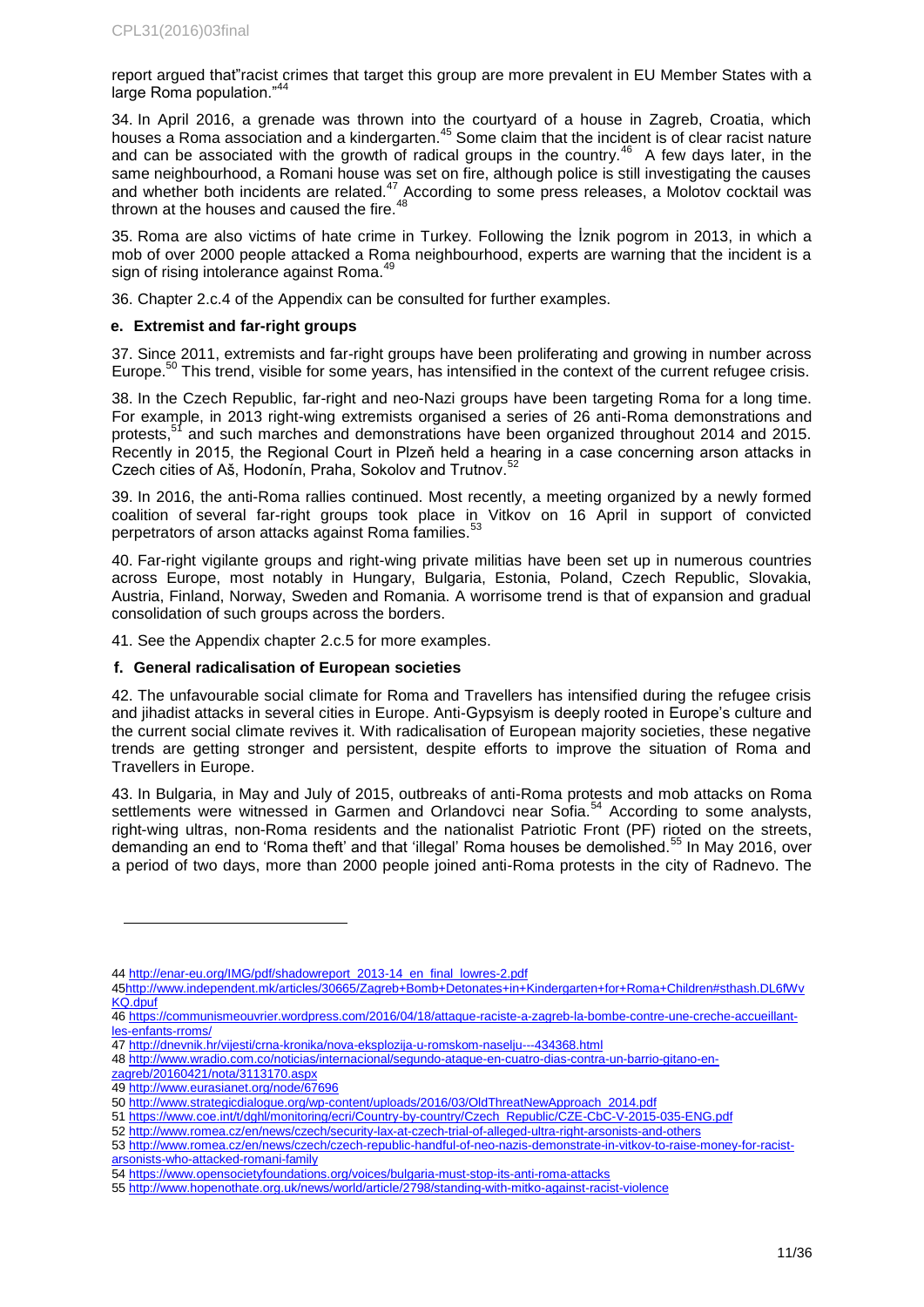protest, which turned violent with several people getting hurt, was sparked by an alleged assault against 3 Bulgarian men by a group of Roma. $^{56}$ 

44. The growing radicalisation of European societies can also be measured by the increasing popularity of far-right, radical, ultra-nationalistic, fascist and openly xenophobic political parties, whose activities have been described above. This trend has been observed in most European countries, from East to West. Fascist and/or far-right parties have made significant electoral gains in recent elections in Austria, Belgium, Bulgaria, Czech Republic, Denmark, Finland, France, Germany, Greece, Hungary, Italy, the Netherlands, Norway, Poland, Slovakia, Sweden, Switzerland, the UK and Ukraine.<sup>57</sup>

45. See Appendix chapter 2.d. for further examples.

### <span id="page-11-0"></span>**g. Institutional anti-Gypsyism: Perspectives from the ground**

46. Anti-Gypsyism manifests itself on a more systemic level through structural and institutional discrimination against Roma and Travellers, unfair (discriminatory) laws or policies, unfair application of laws, unequal access to economic and social rights, unequal access to protective mechanisms, lack of accountability for violations of Roma and Traveller rights or lack of recognition of Roma and Traveller culture are all diverse expressions of anti-Gypsyism by the State.<sup>5</sup>

47. In this report, special consideration will be given to three areas in which anti-Gypsyism leads to grave human rights violations: access to economic and social rights; evictions, expulsions and deportations; and segregation from majority society, all of which fall within local authority competence.

48. Before examining examples, one additional element should be highlighted: There is a strong correlation between state racism and racist attacks: "Where Roma people experience high levels of state racism, they are often the target of public incitement to violence and hatred", and "if Roma are particularly discriminated against in schools and employment within a particular Member State, then they are often also the target of racist crimes."

### *i. Economic and social rights*

49. It is beyond the scope of this report to analyse and contrast the data regarding the access of Roma to economic and social rights. There are numerous reports by such institutions as the Council of Europe.<sup>60</sup> UNDP, FRA, OSCE, the World Bank, among many others, which document in detail the 1human rights situation of Roma in Europe, with specific focus on socio-economic situation. In general terms, however, most recent data indicates that the situation of Roma continues to be alarming in many areas of life. $61$ 

50. One area that is especially worrying is the problematic situation in housing, since the right to housing is an "enabling right" without which other human rights cannot be fully enjoyed. Even after ten years of political attendance to this issue during the Decade for Roma inclusion, no visible progress seems to have been achieved. $62$  Also Travellers suffer from this situation, as many member States with a considerable Traveller population fail to provide sufficient halting sites or to maintain the sites in acceptable conditions.<sup>63</sup>

51. For more examples, see chapter 2.e.1.

#### *ii. Forced evictions*

l

52. Forced evictions are defined as "permanent or temporary removal against their will of individuals, families and/or communities from the homes and/or land which they occupy, without the provision of,

- 57 <http://www.dreamdeferred.org.uk/2016/04/fascism-and-the-far-right-in-europe-country-by-country-guide-part-one/>
- 58 "Mirrors Manual on combatting Antigypsyism through human rights education", Council of Europe, 2015

61 <http://www.egam.eu/racial-discrimination-in-the-job-market-in-europe-situation-testing-campaign-201516/> For example, a recent study conducted in 2016 in nine countries by EGAM found an alarming level of racial discrimination on the job market; people of Roma and Sub-Saharan African origin are the two most discriminated against groups. In some cases, like in Kosovo and Serbia, between 67%-69% of Roma applicants were rejected.

62 [http://www.romadecade.org/cms/upload/file/9809\\_file1\\_final-lostdecade.pdf](http://www.romadecade.org/cms/upload/file/9809_file1_final-lostdecade.pdf)

63 [https://cs.coe.int/team20/cahrom/10%20CAHROM%20Plenary%20meeting/Item%2008%20-](https://cs.coe.int/team20/cahrom/10%20CAHROM%20Plenary%20meeting/Item%2008%20-%20The%20European%20Social%20Charter%20and%20Roma%20and%20Travellers-related%20case%20law.pdf)

[%20The%20European%20Social%20Charter%20and%20Roma%20and%20Travellers-related%20case%20law.pdf](https://cs.coe.int/team20/cahrom/10%20CAHROM%20Plenary%20meeting/Item%2008%20-%20The%20European%20Social%20Charter%20and%20Roma%20and%20Travellers-related%20case%20law.pdf)

<sup>56</sup> <http://www.balkaneu.com/police-protesters-hurt-clash-bulgarias-radnevo-ethnic-tension/> ;

<http://m.btvnovinite.bg/gallery/bulgaria/protestirashti-probiha-zagrazhdenijata-v-radnevo.html>

<sup>59</sup> [http://enar-eu.org/IMG/pdf/shadowreport\\_2013-14\\_en\\_final\\_lowres-2.pdf](http://enar-eu.org/IMG/pdf/shadowreport_2013-14_en_final_lowres-2.pdf)

<sup>60</sup> Notably the report "Human rights of Roma and Travellers in Europe", Council of Europe, 2012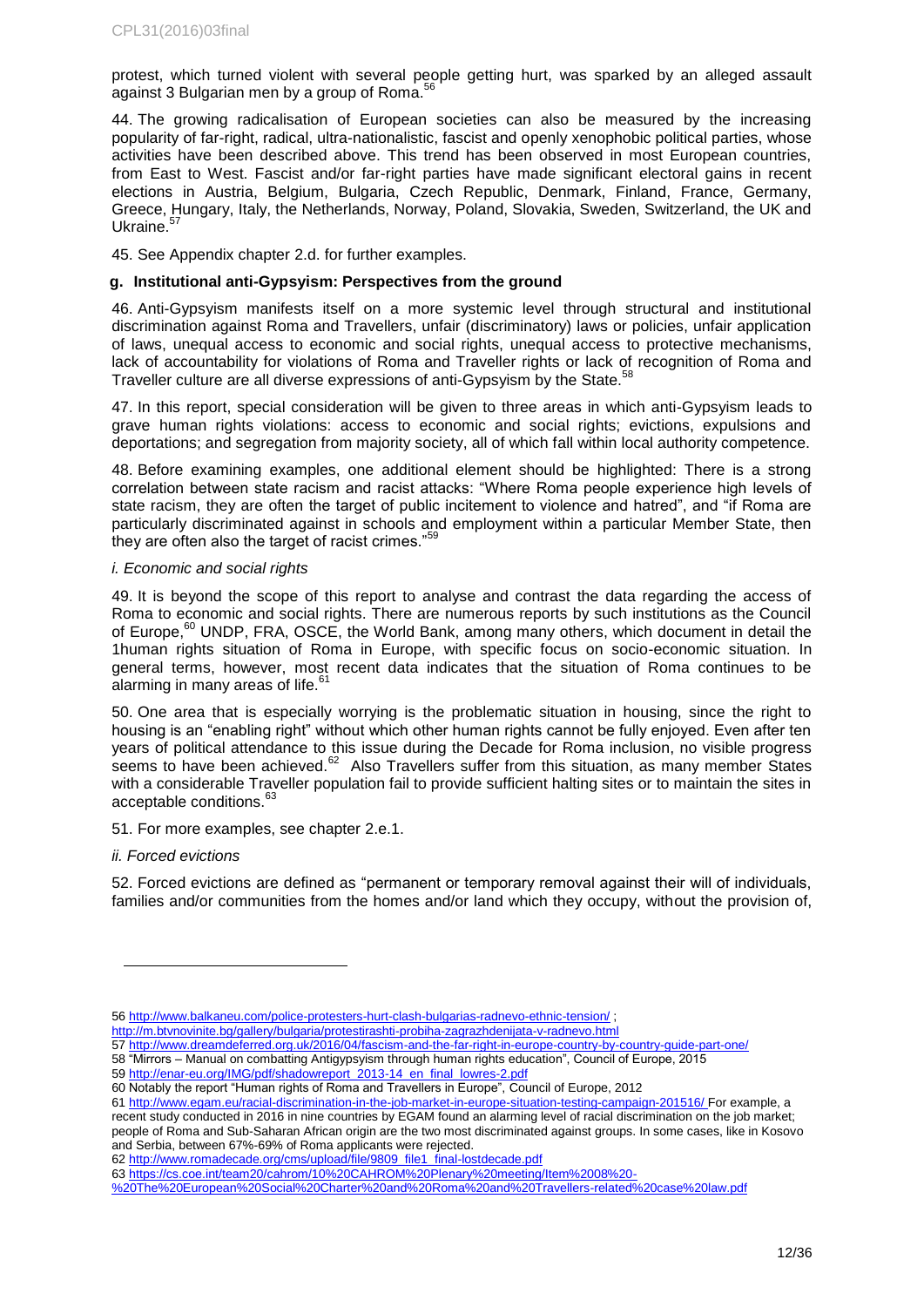and access to, appropriate forms of legal or other protection."<sup>64</sup> Even though they are potentially a threat to anybody living under insecure tenure, they disproportionately affect Roma and Travellers.

53. Despite criticism, forced evictions remain a prevalent, systemic and continuous practice across Europe and represent a major human rights violation, especially when no alternative housing is provided. According to a recent assessment by the European Roma Rights Centre (ERRC) of the National Roma Integration Strategies, "the situation appears to have worsened in 2015: forced evictions and demolitions continue apace, with many Roma 'relocated' to remote, sometimes toxic sites with no access to basic services."<sup>65</sup>

54. With many countries allocating competences over housing issues and local land-use planning to local and regional authorities, mayors and local administrations bear a huge responsibility in upholding human rights standards and refraining from forced evictions that violate the right to housing. Forced evictions of Roma communities seem to have become a popular policy choice by populist mayors in some European states.<sup>66</sup>

55. In France, controversies around forced evictions of Roma, many of them EU-citizens, have been continuing for many years. In 2013, France has evicted a record 19,380 Roma from camps. According to the ERRC, in 2015, over 11,000 Roma were forcibly evicted from their homes, 68 including the biggest and oldest Romani camp "Le Samaritain".<sup>69</sup> Thus, in 2015 a Roma camp was destroyed every three days.<sup>70</sup> In a recent report, during the first quarter of 2016, 3,683 people were forcibly evicted by local authorities from 25 living areas and a "significant increase of evictions based on a notice on grounds of safety risks or health hazards adopted by municipalities has been observed."<sup>71</sup> In most cases, the Roma were not provided with alternative housing. Despite repeated criticism<sup>72</sup> by international organizations condemning forced evictions in France, the situation has not improved.

56. In Italy, according to an Amnesty International report, over 40,000 Roma live in camps; many of those communities have experienced forced evictions. For example, between 2013 and 2015, there were 168 forced evictions of Roma in Rome alone.<sup>73</sup> Most recently, a Romani camp in Torre el Greco, near Naples was given a sudden eviction notice, resulting in a protest by teachers and school principals of a local school attended by Romani students from the camp.<sup>74</sup>

57. In early 2016, Council of Europe Human Rights Commissioner Nils Muižnieks sent letters to the governments of Albania, Bulgaria, Serbia, France, Hungary, Italy and Sweden calling on them to stop the practice of forced evictions of Roma, especially where no alternative housing is provided. Despite such urging, forced evictions of Roma and Travellers remain common practices. Recently, in April 2016, the European Court of Human Rights ruled that 25 French Travellers, evicted from their homes, should receive compensation to the amount of  $\epsilon$ 350,000.<sup>75</sup>

58. For more examples, see chapter 2.e.2 of the Appendix.

### *iii. Segregation in public spaces and schools*

59. Separation through spatial segregation seems to be a widespread policy and continues unabated. Despite many social inclusion policies and programs, there is a rise in the number of excluded communities which are separated from the non-Roma societies.

69 [http://www.nytimes.com/2015/09/05/opinion/frances-war-on-the-roma.html?\\_r=2](http://www.nytimes.com/2015/09/05/opinion/frances-war-on-the-roma.html?_r=2) 70 <http://www.worldpolicy.org/blog/2016/04/21/roma-france-politics-exclusion>

<sup>64</sup> General Comment No. 7, International Covenant on Economic, Social and Cultural Rights.

<sup>65</sup> <http://www.errc.org/cms/upload/file/2015-eu-roma-framework-writen-comments-19-february-2016.pdf>

<sup>66</sup> [http://www.romadecade.org/cms/upload/file/9809\\_file1\\_final-lostdecade.pdf](http://www.romadecade.org/cms/upload/file/9809_file1_final-lostdecade.pdf)

<sup>67</sup> <http://america.aljazeera.com/articles/2014/6/17/roma-attack-franceviolence.html>

<sup>68</sup> <http://www.errc.org/article/more-than-11000-roma-migrants-forcefully-evicted-in-france-in-2015/4442>

<sup>71</sup> <http://www.errc.org/cms/upload/file/france-census-of-forced-evictions-1st-quarter-11-april-2016.pdf>

<sup>72</sup> Most recently: Letter of the Commissioner for Human Rights to the French minister of Interior, 26th of January 2016:

https://wcd.coe.int/com.instranet.InstraServlet?command=com.instranet.CmdBlobGet&InstranetImage

<sup>=2890537&</sup>amp;SecMode=1&DocId=2359340&Usage=2[; http://www.coe.int/en/web/portal/-/secretary-general-responds-to-reports](http://www.coe.int/en/web/portal/-/secretary-general-responds-to-reports-that-french-police-have-cleared-hundreds-of-roma-in-paris?inheritRedirect=true)[that-french-police-have-cleared-hundreds-of-roma-in-paris?inheritRedirect=true](http://www.coe.int/en/web/portal/-/secretary-general-responds-to-reports-that-french-police-have-cleared-hundreds-of-roma-in-paris?inheritRedirect=true)

<sup>73</sup> <https://www.amnesty.org/en/latest/campaigns/2016/04/roma-on-the-margins-housing-rights-denied/>

<sup>74</sup> [http://www.ansa.it/english/news/2016/04/06/teachers-protest-roma-people-eviction\\_00677e83-cfdf-49a6-b75e-](http://www.ansa.it/english/news/2016/04/06/teachers-protest-roma-people-eviction_00677e83-cfdf-49a6-b75e-4ea7efb88041.html)

[<sup>4</sup>ea7efb88041.html](http://www.ansa.it/english/news/2016/04/06/teachers-protest-roma-people-eviction_00677e83-cfdf-49a6-b75e-4ea7efb88041.html)

<sup>75</sup> <http://www.errc.org/article/winterstein-and-others-v-france/4246>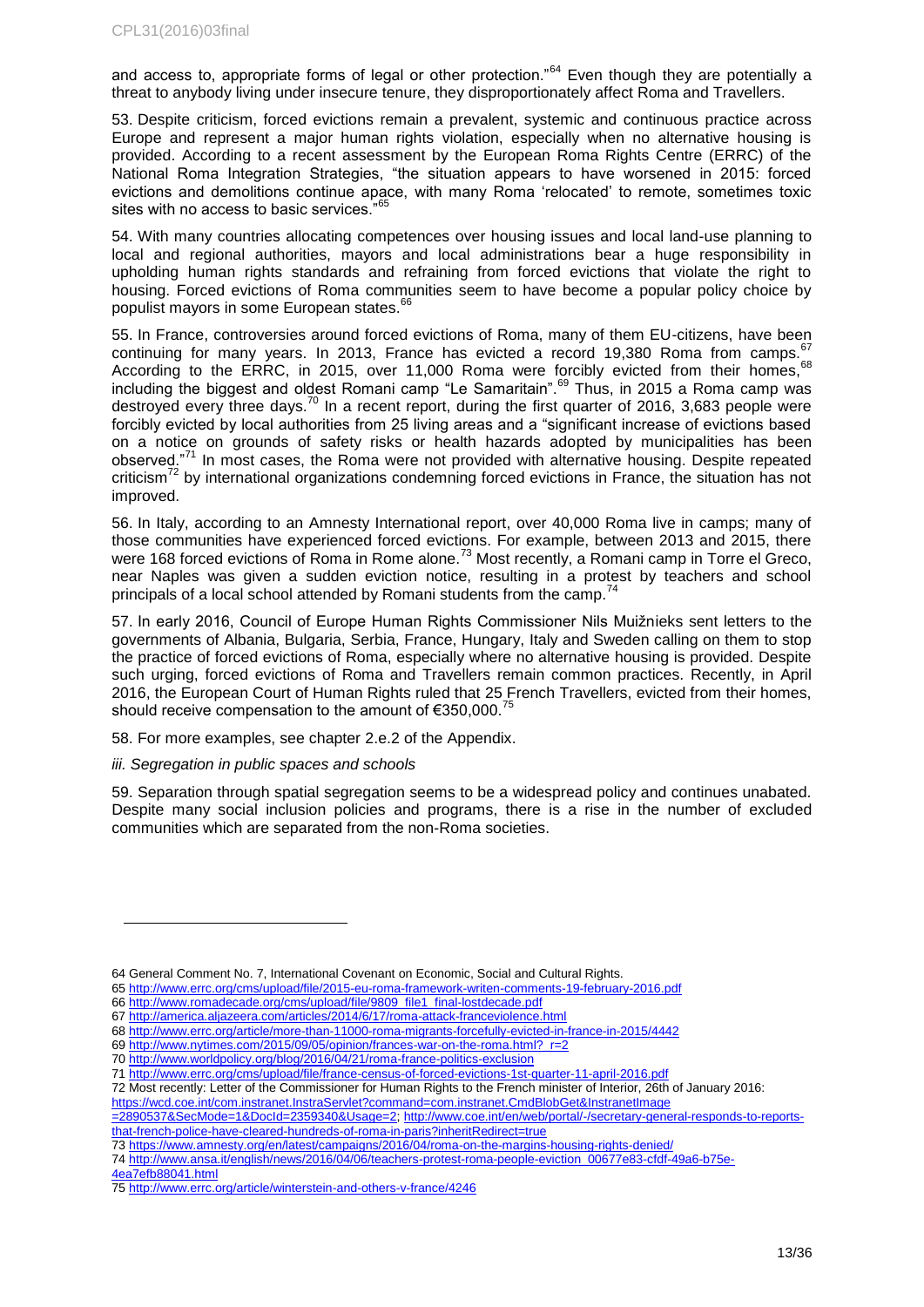60. Spatial segregation includes building walls to separate Romani camps and settlements from the non-Roma population. Such a practice exists in Slovakia, where 14 walls exist, Romania, Bulgaria, Czech Republic, Italy and France.<sup>76</sup>

61. The Slovak municipality of Hrčeľ has introduced special rules for using its multi-functional playground that was created with EU funds in 2012: Romani children can use it on even-numbered days and "the rest" of the citizenry can use it on odd-numbered days.<sup>77</sup>

62. Regarding school segregation, the situation remains worrisome as well. According to a 2015 European Commission report, "segregation of Roma children in education continues to persist: many marginalised Roma children attend segregated schools or classes (…). In CZ and SK, more than 20% of Roma children up to the age of 15 attend special schools and classes for children with mental disabilities."<sup>78</sup>

63. In December 2013 the European Council adopted a Recommendation on effective Roma integration measures in the member States, including in relation to access to education. It stresses the need to "implement, where relevant, desegregation measures concerning Roma both regionally and locally". The European Commission went further and started infringement proceeding because of Roma children discrimination in education against Czech Republic (2014), Slovakia (2015)<sup>79</sup> and Hungary (May 2016). $80$ 

64. More examples can be found in chapter 2.e.3. of the appendix to this document.

#### <span id="page-13-0"></span>**h. Impact on Roma and Traveller women**

65. Roma and Traveller women are exposed to multiple and intersecting discrimination, based on their gender and ethnicity, but also on other intersecting variables such as social class, nationality, level of education etc. For this reason, Roma and Traveller women are particularly vulnerable and encounter limited access to healthcare, education, employment, social services and political participation. According to a survey of the Fundamental Rights Agency of the European Union, "on average, the situation of Roma women in core areas of social life, namely education, employment, housing and health is worse in comparison to that of men."<sup>81</sup>

66. In the context of growing racism and xenophobia, and specifically of anti-Gypsyism, Roma and Traveller women are particularly exposed to experiencing racism. The 2013 FRA survey indicated that they continue to experience discrimination, social exclusion, and deprivation across the EU, and are disproportionately affected.<sup>8</sup>

67. Furthermore, Roma and Traveller women are especially vulnerable to racist practices regarding their reproductive health, including forced sterilisation. Despite the fact that such practices of the past have been strongly condemned by international community, many victims of forced sterilisation are still waiting for compensation.<sup>83</sup> There are even those who still advocate for such measures: In 2013, a Romanian politician was fined for advocating for forced sterilization of Roma women. In 2016, on the occasion of the International Roma Day, he reiterated his stand.<sup>84</sup>

68. In numerous Western countries, Roma women make a visible presence due to the practice of begging on the streets of major European cities, and as such, are significantly exposed to attacks. Recently, two incidents involving Roma women beggars were reported: In March 2016, football fans humiliated Roma beggars on the street of Madrid;<sup>85</sup> in another incident in March 2016, a football fan was recorded urinating on a Roma woman beggar on the streets of Rome.<sup>86</sup> In some places, Roma women beggars are rejected homeless shelters. For example, in Finland a feminist group has denounced the homeless shelter policies of official shelters which deny housing to them.<sup>87</sup>

<sup>76</sup> <http://www.ergonetwork.org/ergo-network/campaigns/wall-free-europe/>

<sup>77</sup> [http://www.romea.cz/en/news/world/slovak-municipality-opened-playground-with-segregated-use-rules-romani-children-on](http://www.romea.cz/en/news/world/slovak-municipality-opened-playground-with-segregated-use-rules-romani-children-on-even-numbered-days-only)[even-numbered-days-only](http://www.romea.cz/en/news/world/slovak-municipality-opened-playground-with-segregated-use-rules-romani-children-on-even-numbered-days-only)

<sup>78</sup> [http://ec.europa.eu/justice/discrimination/files/roma\\_communication2015\\_en.pdf](http://ec.europa.eu/justice/discrimination/files/roma_communication2015_en.pdf)

<sup>79</sup> [http://www.errc.org/article/slovakia-racist-stereotyping-should-not-determine-education-policy--international-ngos-criticize](http://www.errc.org/article/slovakia-racist-stereotyping-should-not-determine-education-policy--international-ngos-criticize-slovak-government/4368)[slovak-government/4368](http://www.errc.org/article/slovakia-racist-stereotyping-should-not-determine-education-policy--international-ngos-criticize-slovak-government/4368) 

<sup>80</sup> [http://europa.eu/rapid/press-release\\_MEMO-16-1823\\_en.htm](http://europa.eu/rapid/press-release_MEMO-16-1823_en.htm)

<sup>81</sup> <http://fra.europa.eu/sites/default/files/ep-request-roma-women.pdf>

<sup>82</sup> <http://fra.europa.eu/en/publication/2014/discrimination-against-and-living-conditions-roma-women-11-eu-member-states>

<sup>83</sup> http://www.aedh.eu/Forced-sterilization-of-Roma-women.html

<sup>84</sup> <http://ziarulunirea.ro/cinci-ong-uri-cer-excluderea-lui-rares-buglea-din-pnl-pentru-declaratii-rasiste-369960/>

<sup>85</sup> [http://www.eldiario.es/politica/Piden-Fiscalia-Delitos-Odio-PSV\\_0\\_495200637.html](http://www.eldiario.es/politica/Piden-Fiscalia-Delitos-Odio-PSV_0_495200637.html)

<sup>86</sup> <http://www.thelocal.it/20160318/prague-football-fans-filmed-urinating-on-rome-beggar>

<sup>87</sup> [http://yle.fi/uutiset/feminist\\_group\\_lashes\\_helsinki\\_over\\_treatment\\_of\\_roma/8759513](http://yle.fi/uutiset/feminist_group_lashes_helsinki_over_treatment_of_roma/8759513)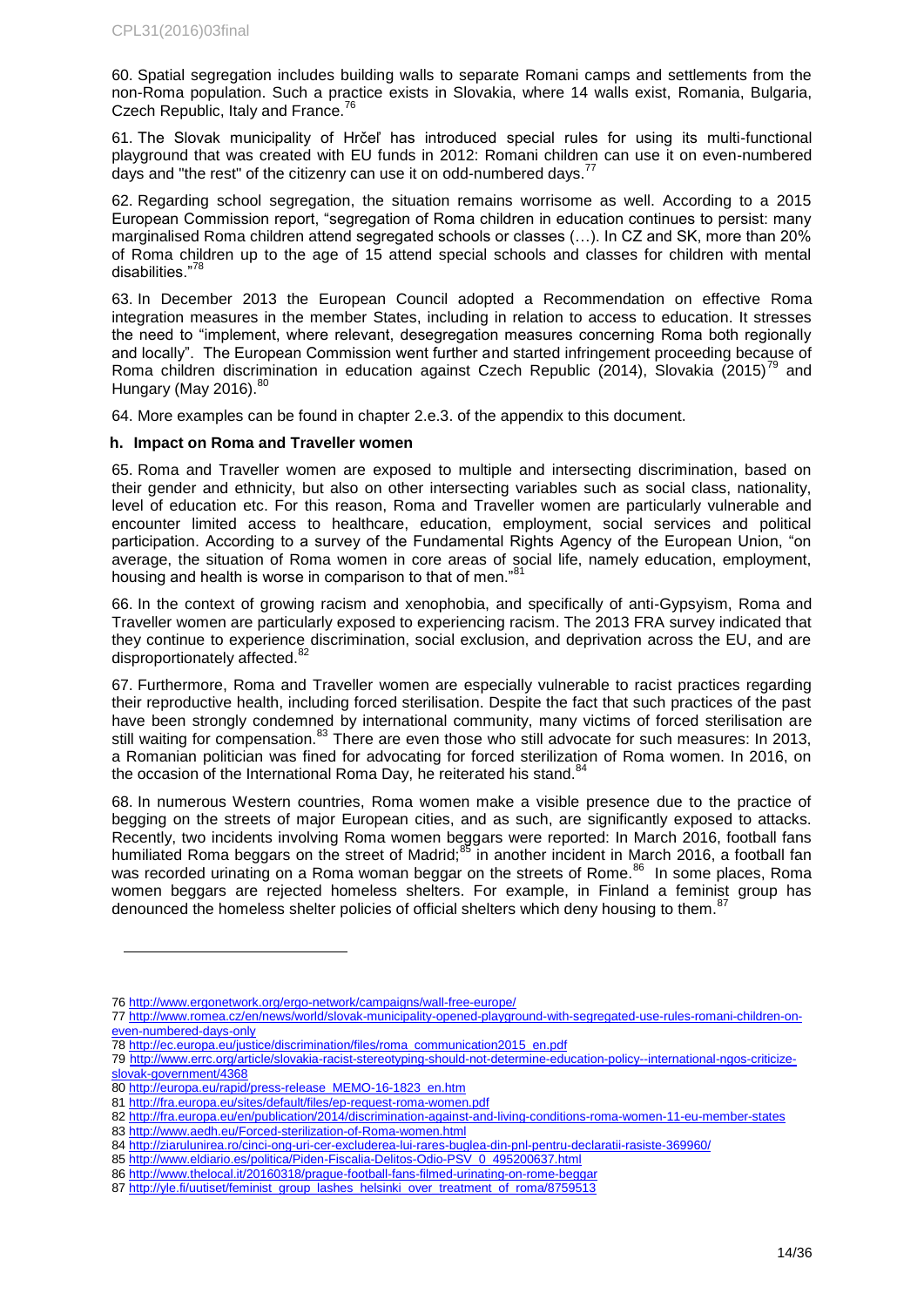69. See chapter 2.f. of the Appendix for more examples.

### <span id="page-14-0"></span>**i. Impact on Roma and Traveller youth and children**

70. It is estimated that about 4 million young Roma live in the 47 Council of Europe member States. The Roma and Traveller population is younger than the EU average: 26.7% are aged between 15 and 29 compared to 19.3% in the EU. The average age of Roma is  $25$  compared to 40 in the EU.<sup>88</sup>

71. Roma and Traveller youth face obstacles in accessing their basic human rights and are commonly in a situation of disadvantage when compared to their non-Roma peers: they have lower levels of education, higher unemployment rates and reduced access to social security and social services.<sup>89</sup>

72. Roma and Traveller children and youth are especially vulnerable, being significantly affected by diverse manifestations of anti-Gypsyism. One of the areas where their life-trajectories are especially touched is education, where they often are victims of segregation. Harassment and bullying in schools by other pupils and teachers is not uncommon.<sup>8</sup>

73. According to studies, at least one third of Roma and Traveller youth have experienced discrimination based on their ethnicity. Furthermore, it should be noted that they also experience discrimination based on their age and gender. In this context, young Roma and Traveller women are the most vulnerable to be exposed to instances of discrimination.

74. Regarding political participation, young people find it difficult to have their voices heard, and young Roma and Travellers even more so. Their political participation remains an area of concern with Roma and Traveller youth facing multiple challenges that hinder participation in decision-making on all levels.<sup>91</sup> As was clarified by the Congress Resolution 366 (2014) on empowering Roma youth through participation: effective policy design at local and regional levels", participation of Roma and Traveller youth remains a responsibility for local and regional authorities as well.<sup>92</sup>

75. Roma and Traveller youth are also exposed to racially motivated violence. In 2013, a number of cases of violence and threats against Romani children and youth were reported, including: in Hungary, the United Nations High Commissioner for Refugees (UNHCR) reported a case of threats against Roma children in Konyár; physical assault by a group of people of a 10-year-old boy in Italy; and a murder of a Romani teenager in Serbia.<sup>93</sup> In 2014, cases of physical assaults on Romani children and teenagers have been reported in France, Ireland and Ukraine.<sup>94</sup> The proliferation of nationalistic and neo-Nazi groups along with increasing radicalization of European societies pose a threat that such attacks may indeed increase in the future. Recently in Bulgaria, a 17-year-old boy was humiliated and beaten by a Bulgarian man; the incident was recorded on a mobile phone and posted online.<sup>95</sup>

76. Chapter 2.g of the Appendix to this document lists additional examples.

### <span id="page-14-1"></span>**3. The refugee crisis and Roma communities<sup>96</sup>**

77. According to a coalition of NGOs, "Roma are *neglected casualties* of the refugee crisis" and "the focus on refugees and economic migrants has brushed aside concerns linked to internal forms of discrimination and xenophobia, which must not be ignored."<sup>97</sup>

78. At this point, and especially due to lack of comprehensive data, it is difficult to find direct causality between anti-Gypsyist incidents and the current refugee crisis. After all, anti-Gypsyism is a historical and continuous phenomenon and its manifestations through violence, hate speech, exploitation, stigmatization and structural racism, have been present in Europe for centuries.

l

90 See, for example, Council of Europe, Barabaripen – Young Roma speak about multiple discrimination, 2014, available at: [https://www.coe.int/t/dg4/youth/Source/Resources/Publications/BARABARIPEN\\_en.pdf;](https://www.coe.int/t/dg4/youth/Source/Resources/Publications/BARABARIPEN_en.pdf) or also: [http://www.irishtimes.com/life](http://www.irishtimes.com/life-and-style/people/i-am-a-traveller-not-a-knacker-1.2577202)[and-style/people/i-am-a-traveller-not-a-knacker-1.2577202](http://www.irishtimes.com/life-and-style/people/i-am-a-traveller-not-a-knacker-1.2577202) 91 <http://www.osce.org/odihr/187861>

[<sup>88</sup>https://wcd.coe.int/ViewDoc.jsp?p=&Ref=CG%2826%298FINAL&Language=lanEnglish&Ver=original&Site=COE&BackColor](https://wcd.coe.int/ViewDoc.jsp?p=&Ref=CG%2826%298FINAL&Language=lanEnglish&Ver=original&Site=COE&BackColorInternet=DBDCF2&BackColorIntranet=FDC864&BackColorLogged=FDC864&direct=true#P165_20636) [Internet=DBDCF2&BackColorIntranet=FDC864&BackColorLogged=FDC864&direct=true#P165\\_20636](https://wcd.coe.int/ViewDoc.jsp?p=&Ref=CG%2826%298FINAL&Language=lanEnglish&Ver=original&Site=COE&BackColorInternet=DBDCF2&BackColorIntranet=FDC864&BackColorLogged=FDC864&direct=true#P165_20636)

<sup>89</sup> <http://www.osce.org/odihr/187861>

[<sup>92</sup>https://wcd.coe.int/ViewDoc.jsp?p=&Ref=CG%2826%298FINAL&Language=lanEnglish&Ver=original&Site=COE&BackColor](https://wcd.coe.int/ViewDoc.jsp?p=&Ref=CG%2826%298FINAL&Language=lanEnglish&Ver=original&Site=COE&BackColorInternet=DBDCF2&BackColorIntranet=FDC864&BackColorLogged=FDC864&direct=true) [Internet=DBDCF2&BackColorIntranet=FDC864&BackColorLogged=FDC864&direct=true](https://wcd.coe.int/ViewDoc.jsp?p=&Ref=CG%2826%298FINAL&Language=lanEnglish&Ver=original&Site=COE&BackColorInternet=DBDCF2&BackColorIntranet=FDC864&BackColorLogged=FDC864&direct=true)

<sup>93</sup> <http://hatecrime.osce.org/taxonomy/term/229?year=2013>

<sup>94</sup> <http://hatecrime.osce.org/what-hate-crime/bias-against-roma-and-sinti>

<sup>95</sup> [http://www.romatimes.news/index.php/en-us/holokaust/862-a-young-roma-boy-was-brutally-humiliated-and-attacked-by-a](http://www.romatimes.news/index.php/en-us/holokaust/862-a-young-roma-boy-was-brutally-humiliated-and-attacked-by-a-bulgarian-man-just-because-he-said-that-they-were-equal)[bulgarian-man-just-because-he-said-that-they-were-equal](http://www.romatimes.news/index.php/en-us/holokaust/862-a-young-roma-boy-was-brutally-humiliated-and-attacked-by-a-bulgarian-man-just-because-he-said-that-they-were-equal)

<sup>96</sup> Research for this part was supported by members of the CoE's Ad Hoc Committee of Roma Experts (CAHROM) and the Current Affairs Committee of the Congress of Local and Regional Authorities.

<sup>97</sup> [https://gallery.mailchimp.com/5c7d31432b4ec275fab6b84a1/files/PR\\_EPHA\\_InternationalRomaniDay.pdf](https://gallery.mailchimp.com/5c7d31432b4ec275fab6b84a1/files/PR_EPHA_InternationalRomaniDay.pdf)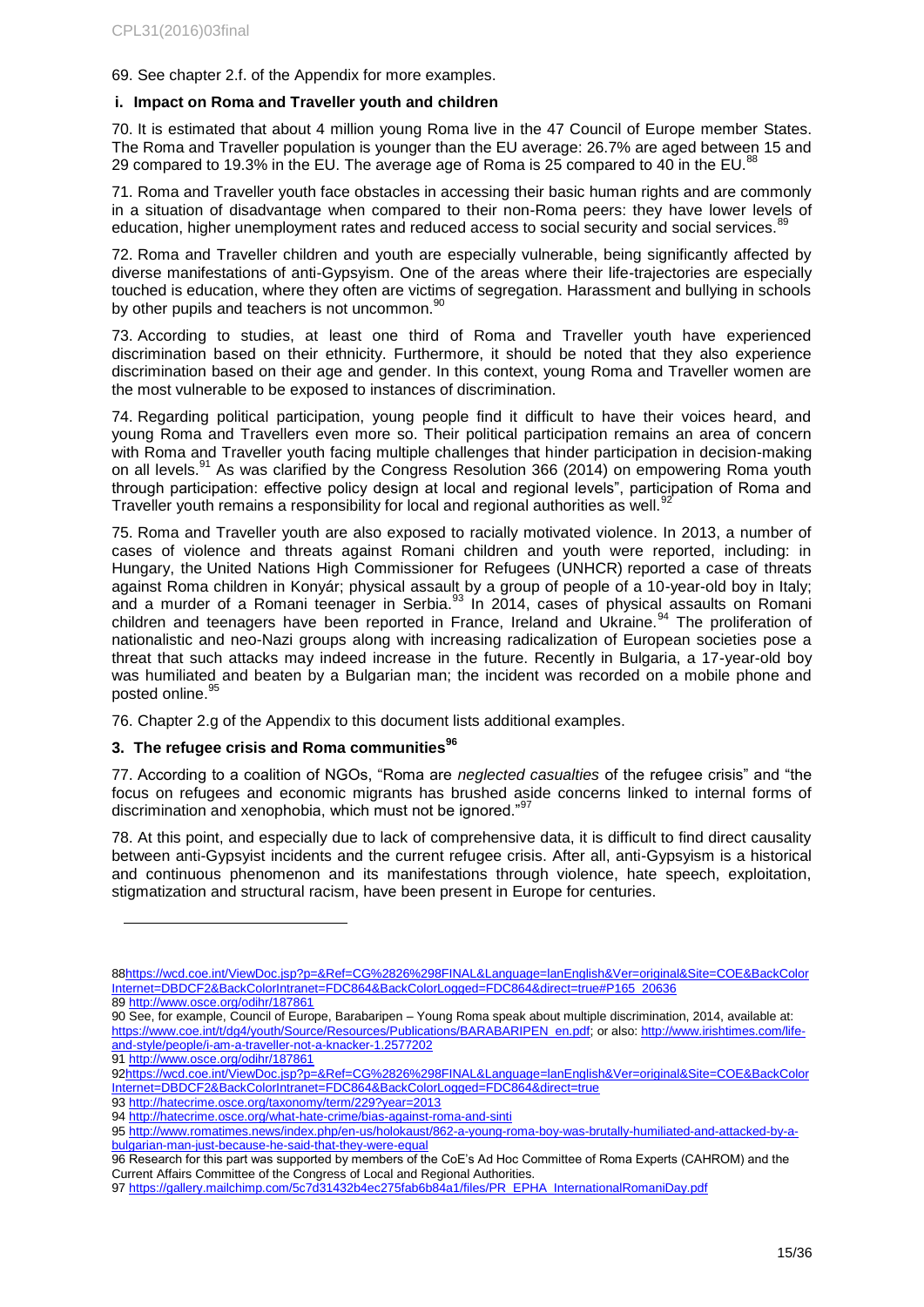79. The danger or demoting the inclusion of Roma and Travellers over the challenges of the refugee crisis seems imminent. At the 11<sup>th</sup> meeting of the Ad Hoc Committee on Roma Issues (CAHROM), the concern was voiced that refugees could be played off over Roma and Travellers-<sup>98</sup> Some local authorities already observe waning readiness to provide funding for Roma inclusion efforts, as the focus seems to switch to de-radicalisation and safety.<sup>99</sup>

80. The Commission officials seem also to notice this link. On the occasion of celebrating the International Romani Day, EU Justice Commissioner Věra Jourová stated during the session of the European Parliament on 11th of April 2016: "The Romani minority is the first to be afflicted by the deteriorating situation in Europe." She further argued that discrimination against Romani people "is currently on the rise in the context of the overall growth in extremism and radicalism there"<sup>100</sup> and that "now, with the worsening of the whole atmosphere in Europe and with increasing intolerance, the Roma people are among the first to be attacked, mocked and abused."<sup>10</sup>

81. The following paragraphs aim to give an overview over the effects that the refugee crisis had on Roma and Travellers in Europe. The distinction is made between direct and indirect effects, as well as different groups of European countries (main entry countries, transit countries, receiving countries, countries indirectly affected).

### <span id="page-15-0"></span>**a. Direct impact**

82. Between 2008 and 2015, about 370, 000 persons from five Balkan states asked for asylum in Germany, many of them Roma fleeing discrimination, persecution, ethnic tensions or poverty. As the refugee crisis has reinvigorated the debate about the so-called "false asylum seekers", and more broadly, about the phenomenon of Roma migration, Germany is seeking to reduce asylum applications from the Balkans to zero.

83. Germany has therefore recognised Balkan countries as "safe countries of origin", making it impossible for Balkan Roma to seek asylum in Germany; Serbia, Bosnia and Herzegovina and Macedonia have been declared as such in 2014 and Albania, Montenegro and Kosovo in 2015.<sup>102</sup> It should be noted that Albanian and Kosovo citizens are among the  $4<sup>th</sup>$  and  $5<sup>th</sup>$  most numerous migrants seeking asylum in the EU in 2015.

84. Critics claim that the measure of declaring Balkan state as "safe countries" is inexplicitly targeting the Roma, $104$  and fails to acknowledge the persecution suffered by Roma communities in the region. The move to expand the list of "safe countries" comes amidst the ongoing process of returning Roma from Balkan states, mainly from Kosovo, who sought asylum in Germany fleeing the Balkan Wars and who have not been granted the asylum status.<sup>105</sup>

85. Other steps to curb the inflow of refugees have been taken as well, e.g. through altering the asylum regulations.<sup>106</sup> Countries such as France and The Netherlands have adapted diverse measures to limit the intra-European migration of Roma.<sup>107</sup>

86. It should be noted that these developments do not only stigmatize Roma asylum seekers and migrants as those who "cheat the system", an allegation which ties on the old image as the Roma as thieves. It also denies the existence of discrimination, persecution and violence, which numerous Roma suffer from and which becomes the main "push" factor for Roma to migrate and/or seek asylum.

87. An aspect which is not present in the discourse about the refugee crisis, which however represents a direct impact of the refugee crisis, is the fact that amongst the refugees from Turkey, Syria and Iraq, there are many members of the Dom, an Indo-Aryan people that share a common Indian origin and a similar socio-economic status with the Roma and are therefore covered by the

<sup>98</sup> Council of Europe, 11th CAHROM meeting, abridged report.

<sup>99</sup> Reply to questionnaire by Current Affairs Committee members.

<sup>100</sup> <http://www.romea.cz/en/news/world/eu-justice-commissioner-says-situation-of-romani-people-is-not-improving>

<sup>101</sup> [https://groups.yahoo.com/neo/groups/Roma\\_Daily\\_News/conversations/messages/24891](https://groups.yahoo.com/neo/groups/Roma_Daily_News/conversations/messages/24891)

<sup>102</sup> <http://www.asylumineurope.org/reports/country/Germany/asylum-procedure/safe-country-concepts>

<sup>103</sup> <http://www.bbc.com/news/world-europe-34131911>

<sup>104</sup> <http://www.dw.com/en/germany-shuts-out-refugees-with-safe-states-list/a-18615010>

<sup>105</sup> <http://www.alle-bleiben.info/category/material/>

<sup>106</sup> <http://www.errc.org/article/roma-rights-1-2014-going-nowhere-western-balkan-roma-and-eu-visa-liberalisation/4325/9>

<sup>107</sup> <http://www.errc.org/article/roma-rights-1-2014-going-nowhere-western-balkan-roma-and-eu-visa-liberalisation/4325/11>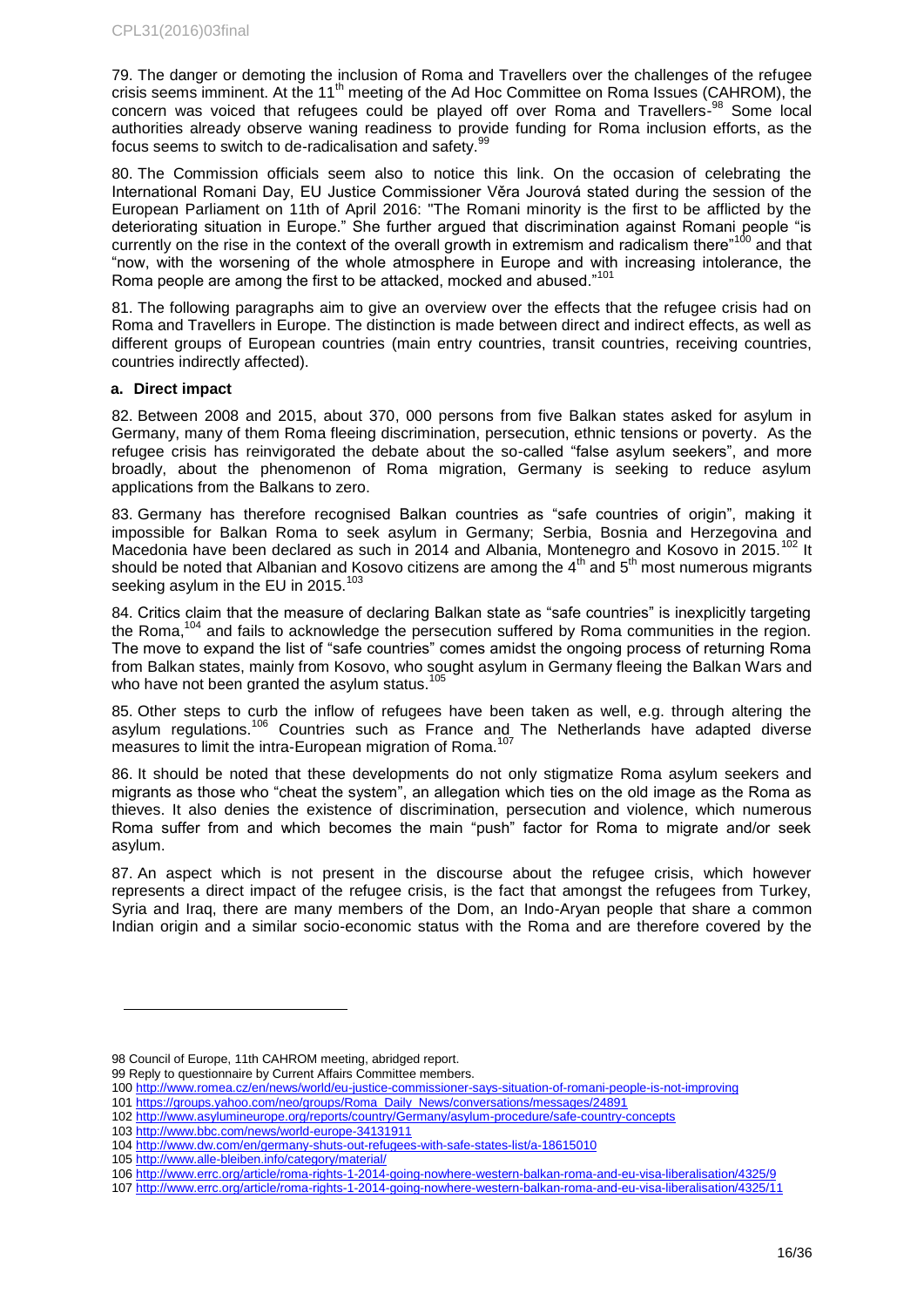Council of Europe's definition of "Roma and Travellers" under the aspect "Eastern groups".<sup>108</sup> In this regard, the refugee crisis has a small yet direct impact on a group of Roma.

88. Chapter 3.a. of the Appendix to this document can be consulted for additional examples.

### <span id="page-16-0"></span>**b. Indirect impact**

89. The challenges posed by the current refugee crisis, together with the radicalisation of European politics and societies, pose a threat to the process of Roma integration, especially at the local level. The growing anti-Gypsyism across Europe makes the topic of "Roma inclusion" unpopular, especially in times of elections or in those countries where far-right parties have made significant electoral gains. After all, the relative success of numerous radical far-right parties is due to their anti-Roma agenda. On the other hand, current challenges are treated as an emergency: urgency of receiving and accommodating refugees effectively demotes the Roma inclusion agenda.

90. Furthermore, there may be a feeling of competition between sectors of the population living below the poverty line, as for example, in Greece.<sup>109</sup> The current context makes it even more difficult to prioritise the agenda of Roma inclusion, leading to a downgrading of Roma and Traveller inclusion and abandonment of prior political commitments.

91. Finally, the growing popularity of radical movements, the increasing presence of anti-immigrant and often racist rhetoric, both in public and political discourses and in the media, leads to increased anti-Gypsyism and its diverse manifestations. Lack of timely and dissuasive response in combatting or condemning anti-Gypsyism by respective authorities and politicians is read by various groups as "silent approval" of such attitudes that can lead to their increasing occurrence.

#### <span id="page-16-1"></span>**c. Categories of countries**

### *i. Main entry countries (Turkey, Greece, Italy, Spain)*

92. Countries particularly affected by the current refugee crisis have also witnessed an increase in racism and xenophobia and a growing popularity of extremist and xenophobic parties. According to a Europol 2015 report: "Acts of violence by Islamic State have the potential to increase the number and intensity of extreme-right wing activities, both legal (e.g. demonstrations) and illegal (e.g. violent acts), in EU Member States.<sup>"110</sup> Numerous radical groups, private militia and vigilante groups have been proliferating across Europe, many of which also explicitly target Roma.

93. In Italy, the far-right "systematically portrays Roma and refugees as criminals who receive preferential treatment from the government", fuelling hatred against both groups. Anti-Roma rhetoric has also swept the internet – in the connection to a tragic hit-and-run accident allegedly caused by a Roma man in 2015, online discussions included statements such as "We must burn all Roma people" and "Roma people are the dregs of humanity."<sup>111</sup> Similar developments can be seen in Greece, as outlined in chapter 3.b. of the Appendix.

### *ii. Transit countries (Balkan states & Hungary)*

94. A noticeable and worrying trend in some transit countries is the linking of impoverished Roma communities as targets of radicalisation of jihadist's activities in Europe, both in media reports and by politicians.

95. In Hungary in October 2015, the centre-right Fidesz Minister of Justice Laszlo Trocsanyi said that Roma in Europe "could be a target for radicalisation" and that there is a risk that Roma could end up as foreign fighters alongside jihadists or other radical groups.<sup>112</sup> Although there are no known jihadist's foreign fighters from Hungary, the Minister, when asked why a Roman Catholic Roma could potentially become a radical jihadist, clarified that "it is because they are deprived people and they are usually more exposed to radical views."

96. Associating impoverished Roma Muslim communities with potential jihadist threats can also lead to specific responses by local administration. For example, the town of Pazardzhik in Bulgaria recently imposed a ban on full-face veils in public in order to "prevent tension among communities and boost security". The ban aims to target mainly part of the local Roma community, some of whom practice an

<sup>108</sup> <http://www.errc.org/cms/upload/file/nowhere-to-turn-september-2015.pdf>

<sup>109</sup> Interview with Manolis Rantis of RomNetwork association in Greece.

<sup>110</sup> <https://www.europol.europa.eu/content/european-union-terrorism-situation-and-trend-report-2015>

<sup>111</sup> <https://euroalter.com/2015/italy-sows-seeds-of-hatred-against-roma-and-migrants-to-win-votes-and-consensus>

<sup>112</sup> <https://euobserver.com/justice/130740>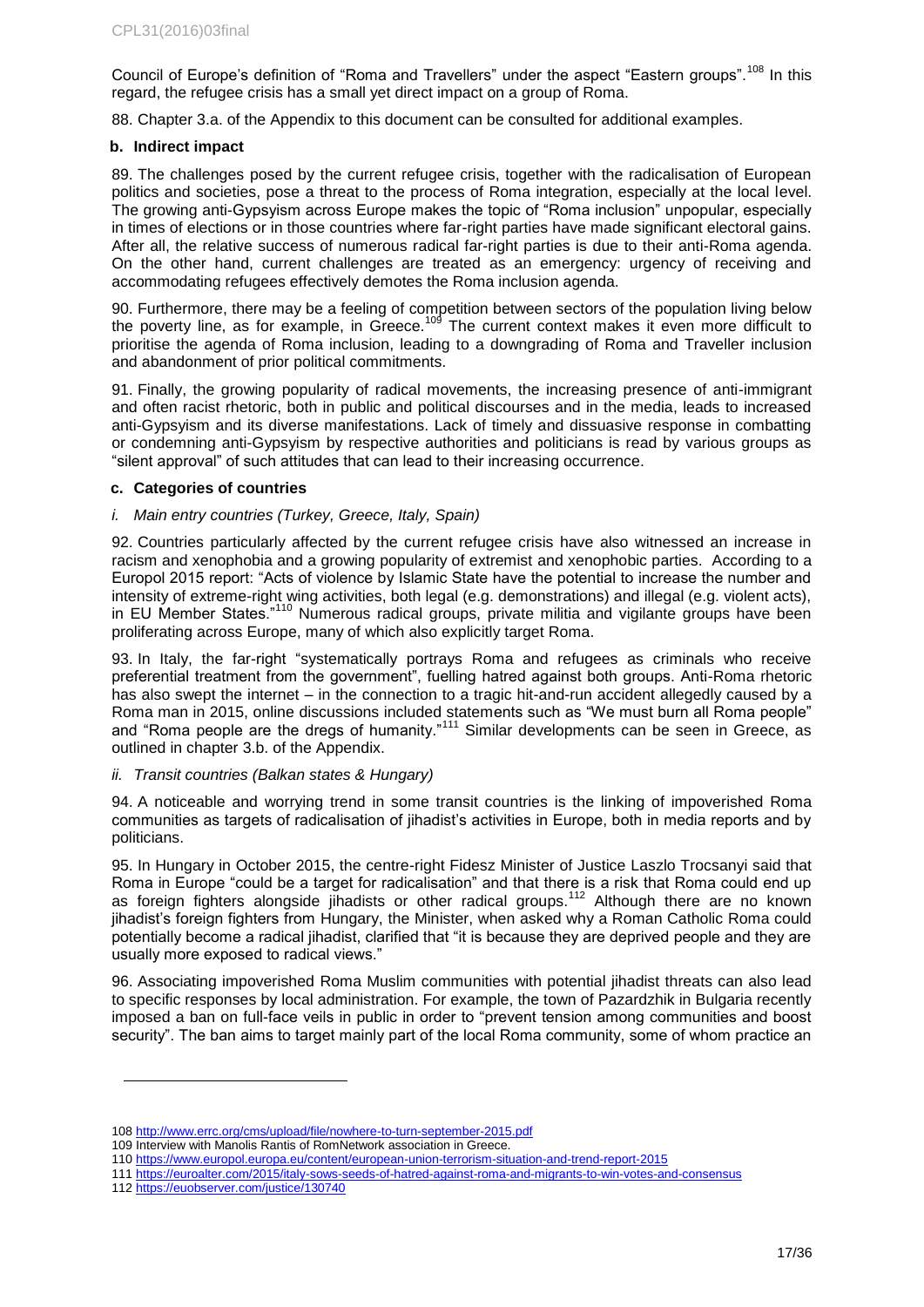ultra-conservative form of Islam, as was argued by media reports. The law is a consequence of growing concerns that the migrant inflow "may pose a threat to their predominantly Orthodox Christian culture and help radicalize part of the country's long-established Muslim minority."<sup>113</sup>

97. These reports may lead to stigmatisation of Balkan migrants in the West, among them numerous Roma, and have concrete ramification, such as increased profiling, policing or legislative changes. Obviously, such reporting also fuels populism, radicalisation and far-right discourses of Western politicians and societies, further contributing to the rise of xenophobia and racism.

98. Chapter 3.c. of the Appendix provides numerous additional examples.

### *iii. Main receiving/destination countries*

99. As was outlined in the section on the direct impact of the refugee crisis on Roma, many countries in Western Europe either take efforts to deport Roma asylum seekers or restrict their freedom of movement. In contrast to these measures by states, indirect impacts concern the social climate. In Sweden, the far right has been gaining public support as a result of anti-immigrant rhetoric. In this context, it is reported that since 2014 there have been an increased number of attacks on beggars, most of whom are Roma. The Swedish National Council for Crime Prevention reported around 300 attacks on Roma in 2014, up by 23% from 2013. The police argue that the scale of the problem is much bigger.<sup>114</sup> Countries like Sweden could see a collapse of Roma inclusion efforts should the municipalities have to accept the transfer of responsibility from the national level for the rather large number of refugees one year after their arrival.<sup>115</sup>

100. The growing anti-immigrant and xenophobic political discourses as well as the growing populism among European societies are also bound to influence the political arena. For example, in Austria, the far-right Freedom Party candidate Norbert Hofer came first in the first round of the presidential elections in April 2016.<sup>116</sup> The Freedom Party, known for its anti-immigrant and xenophobic agenda,<sup>117</sup> when in government in 2000, raised concerns of human rights advocates, especially Roma, for the well-being of Roma communities in Austria. With the growing popularity of far-right parties in Austria, racially motivated violence is also escalating, and in some cases targeting Roma. For example, in Linz, in March 2016, there were three arson attacks on Romanian Roma migrants. Commentators are speculating that "the recent attacks show (…) that the atmosphere in society may 'lead to inexcusable crimes."<sup>118</sup>

101. See chapter 3.d. of the Appendix for more examples.

### *iv. Central and Eastern European countries that have been indirectly affected*

102. The region is characterised by virtually no presence of refugees<sup>119</sup> but real anti-refugee attitudes has been stirred up by right, centre-right and extreme forces and politicians since the refugee crisis began. This region also includes countries with significant Roma populations. It represents, therefore, a particular region where imaginary refugee status is often being projected on the Roma population living there.

103. In Poland, a number of incidents have also been noted, associated with the rise of activity of farright groups and increasing proliferation of xenophobic and explicitly anti-immigrant rhetoric. According to reports, since September 2015, there were at least 22 racially motivated physical assaults and attacks; 13 of the assaulted people were attacked because they were assumed to be Muslim. Many more cases of hate crime and hate speech have been recorded. According to police, the number of hate crimes in Poland between 2014 and 2015 has risen by over  $30\%$ .<sup>120</sup> Many of those attacks have also targeted Roma.

104. In November 2015, in Limanowa (Poland), Roma have been experiencing intimidation by radical groups, including damaging property and racist graffiti written on Romani homes saying "prepare for the genocide" and "Roma out of the country". According to the police numerous graffiti included names of specific Roma families and individuals living there.<sup>121</sup> Some argue that the attack are a

<sup>113</sup> <http://www.reuters.com/article/us-bulgaria-islam-veils-idUSKCN0XO20M>

<sup>114</sup> <http://www.reuters.com/article/us-europe-migrants-sweden-idUSKCN0QT0BB20150824>

<sup>115</sup> Reply to the questionnaire sent to members of the Congress Current Affairs Committee.

<sup>116</sup> <http://www.bbc.com/news/world-europe-36124256>

<sup>117</sup> <http://www.errc.org/article/letter-concerning-situation-of-roma-in-austria/221>

<sup>118</sup> <http://www.romea.cz/en/news/world/austria-arson-attacks-against-romani-families-from-romania>

<sup>119</sup> However, apparently Latvia seems to experience a slight demotion of Roma inclusion policies (CAHROM questionnaire).

<sup>120</sup> <http://wyborcza.pl/1,75398,19951693,polska-mapa-nienawisci-miasta-gdzie-bija-i-zniewazaja-za-kolor.html>

<sup>121</sup> <http://www.tokfm.pl/Tokfm/1,103454,19190020,szykujcie-sie-na-zaglade-i-falanga-rasistowskie-hasla-na.html>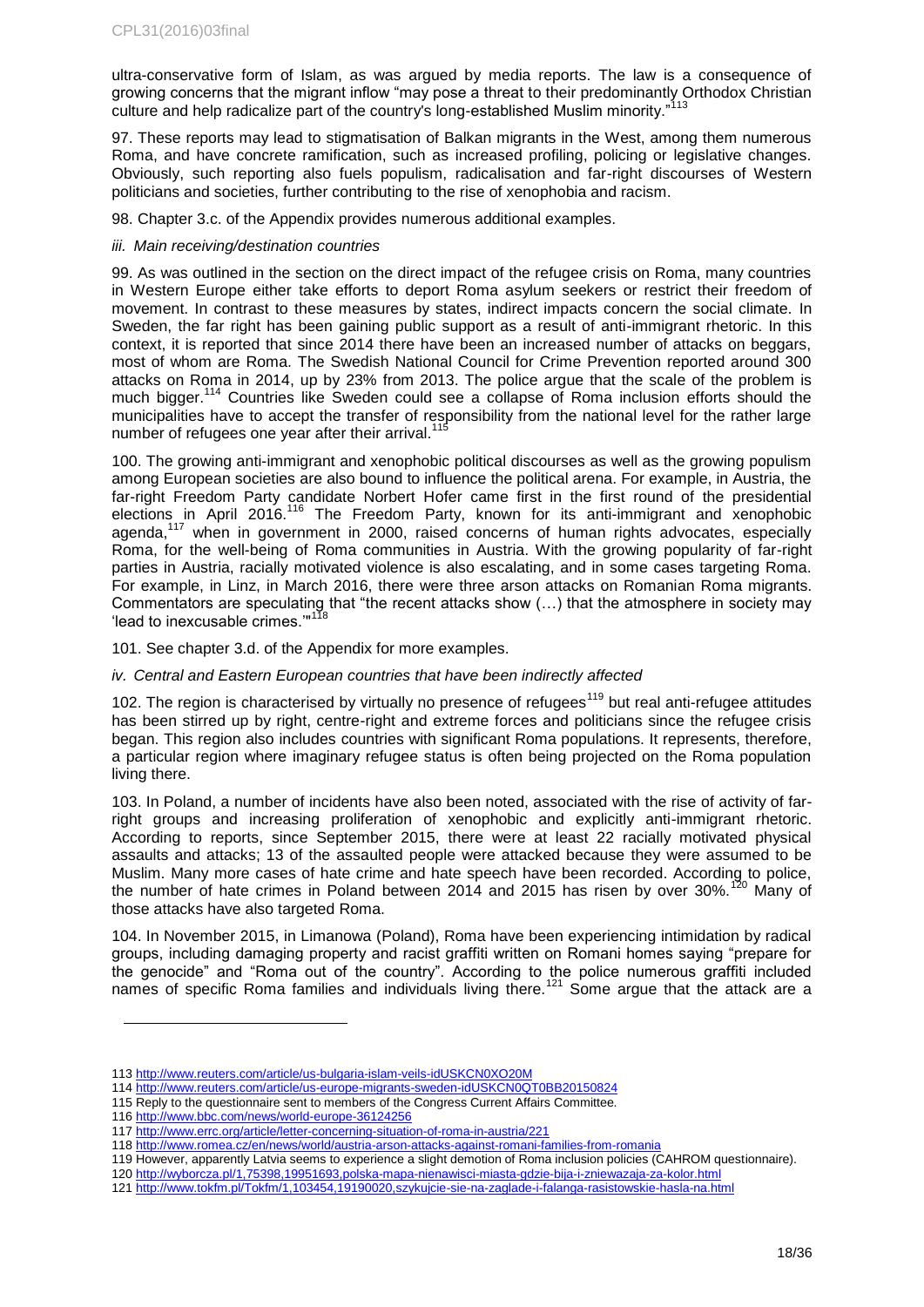result of the growing anti-Muslim attitudes in the country – during the incident in Limanowa, someone has also placed numerous posters saying "No to the Islamic Neighbourhood in our city". According to one Roma living in Limanowa, "there are no Arabs in our city, so for sure that's why the nationalists decided to take our Roma community as a target."<sup>122</sup> In April 2016, the monument commemorating the Roma Genocide at Borzęcin was completely destroyed, including the head of the monument representing a Romani woman which was cut down with an axe.<sup>123</sup>

105. Although apparently Roma were no longer the principal target of hatred in the Czech Republic (2016 data suggest that "the main topics taken up by Czech extremist groups during the first quarter of 2016 were a critique and rejection of the European Union and migration<sup>7124</sup> and another study suggests that following the Paris terrorist attacks, Muslim communities became the principle target of online hatred), according to some research, "hatred on the Czech-language Internet has returned to its traditional target, the Romani people."<sup>125</sup> The alleged decline in hate crimes against Roma might be a temporary fluctuation but doesn't represent a substantial change for Czech Roma. Numerous other reports show that Roma continue to be the main victims of hate crimes. The rise of anti-immigrant and anti-Muslim attitudes and discourses often result in fuelling anti-Roma sentiments as well.

106. Chapter 3.e. of the Appendix provides more examples.

### <span id="page-18-0"></span>**4. Assessment of the activities of local and regional authorities and of the Congress initiative "Alliance of cities and regions for the inclusion of Roma and Travellers"**

### <span id="page-18-1"></span>**a. Responses of local and regional authorities in member States**

107. As was clarified by Congress Resolution 333 (2011) on Roma inclusion as a challenge for local and regional authorities, cities and regions bear a heavy responsibility when it comes to social inclusion. It seems thus reasonable to look at examples of initiatives that have been taken on the local and regional level and try to establish their usefulness.

*i. Responses of local and regional authorities: useful and successful measures*

108. A hopeful example was described of a French town in the department of Indre where the mayor engaged in diverse efforts to receive 50 families which arrived in his town following an eviction from Nantes in 2013: solidarity actions initiated by the administration provided housing, schooling and employment for the families. A large part of the population engaged in the inclusion efforts.<sup>126</sup>

109. In Slovakia, the Mayor of Spišský Hrhov has been setting an example for others to follow. By creating jobs through a municipal firm, the local Roma community has one of the lowest unemployment rates throughout the country and consequently sees a gradual improvement in their socio-economic conditions.<sup>127</sup>

110. A simple yet powerful message against anti-Gypsyism has been issued by the Swedish City of Göteborg (Gothenburg); Celebrating International Roma Day on 8 April 2012 together with the local Roma community, the Roma flag was raised next to the Swedish flag in the heart of the city.<sup>128</sup>

111. Regarding education, many good practices are being developed all over Europe. As one of many examples, the City of Ghent (Belgium) should be mentioned, which employs school mediators as "bridging figures" who help the school administration and Roma families to better work together.<sup>129</sup> Similar projects can be found in the Database of Policies and Good Practices<sup>130</sup>

112. The direct involvement of Roma communities and Roma civil society are also relevant for establishing effective measures for Roma inclusion. Numerous municipalities establish local Roma councils which create spaces for direct involvement and dialogue between Roma and local level

<sup>122</sup> [http://krakow.wyborcza.pl/krakow/1,44425,19192423,romow-maja-za-islamistow-nienawistne-hasla-na-murach](http://krakow.wyborcza.pl/krakow/1,44425,19192423,romow-maja-za-islamistow-nienawistne-hasla-na-murach-zniszczone.html)[zniszczone.html](http://krakow.wyborcza.pl/krakow/1,44425,19192423,romow-maja-za-islamistow-nienawistne-hasla-na-murach-zniszczone.html)

<sup>123</sup> [http://www.gazetakrakowska.pl/wiadomosci/tarnow/a/borzecin-z-siekierami-na-pomnik-ku-czci-romow-zdjecia](http://www.gazetakrakowska.pl/wiadomosci/tarnow/a/borzecin-z-siekierami-na-pomnik-ku-czci-romow-zdjecia-wideo,9915319/)[wideo,9915319/](http://www.gazetakrakowska.pl/wiadomosci/tarnow/a/borzecin-z-siekierami-na-pomnik-ku-czci-romow-zdjecia-wideo,9915319/)

<sup>124</sup> [http://www.romea.cz/en/news/czech/czech-republic-s-quarterly-report-on-extremism-ultra-right-trend-is-anti-immigration](http://www.romea.cz/en/news/czech/czech-republic-s-quarterly-report-on-extremism-ultra-right-trend-is-anti-immigration-ultra-left-is-unable-to-unify)[ultra-left-is-unable-to-unify](http://www.romea.cz/en/news/czech/czech-republic-s-quarterly-report-on-extremism-ultra-right-trend-is-anti-immigration-ultra-left-is-unable-to-unify)

<sup>125</sup> <http://www.romea.cz/en/news/czech/analysis-roma-replace-muslims-as-main-target-for-czech-hate-online>

<sup>126</sup> [http://cloud2.snappages.com/ecc3fa83da15cf423fe3aaa342f545fa355b24f3/Seminar%20report\\_241013.pdf](http://cloud2.snappages.com/ecc3fa83da15cf423fe3aaa342f545fa355b24f3/Seminar%20report_241013.pdf)

<sup>127</sup> [http://www.csmonitor.com/World/Europe/2016/0509/In-Central-Europe-one-town-offers-new-lessons-in-fighting-age-old](http://www.csmonitor.com/World/Europe/2016/0509/In-Central-Europe-one-town-offers-new-lessons-in-fighting-age-old-racism)[racism](http://www.csmonitor.com/World/Europe/2016/0509/In-Central-Europe-one-town-offers-new-lessons-in-fighting-age-old-racism)

<sup>128</sup> http://www.goteborgdaily.se/news/gothenburg-celebrates-romani-day

<sup>129</sup> http://www.roma-alliance.org/en/page/187-1st-place-of-the-5th-dosta--congress-prize---city-of-ghent--belgium-.html

<sup>130</sup> http://goodpracticeroma.ppa.coe.int/en/node/380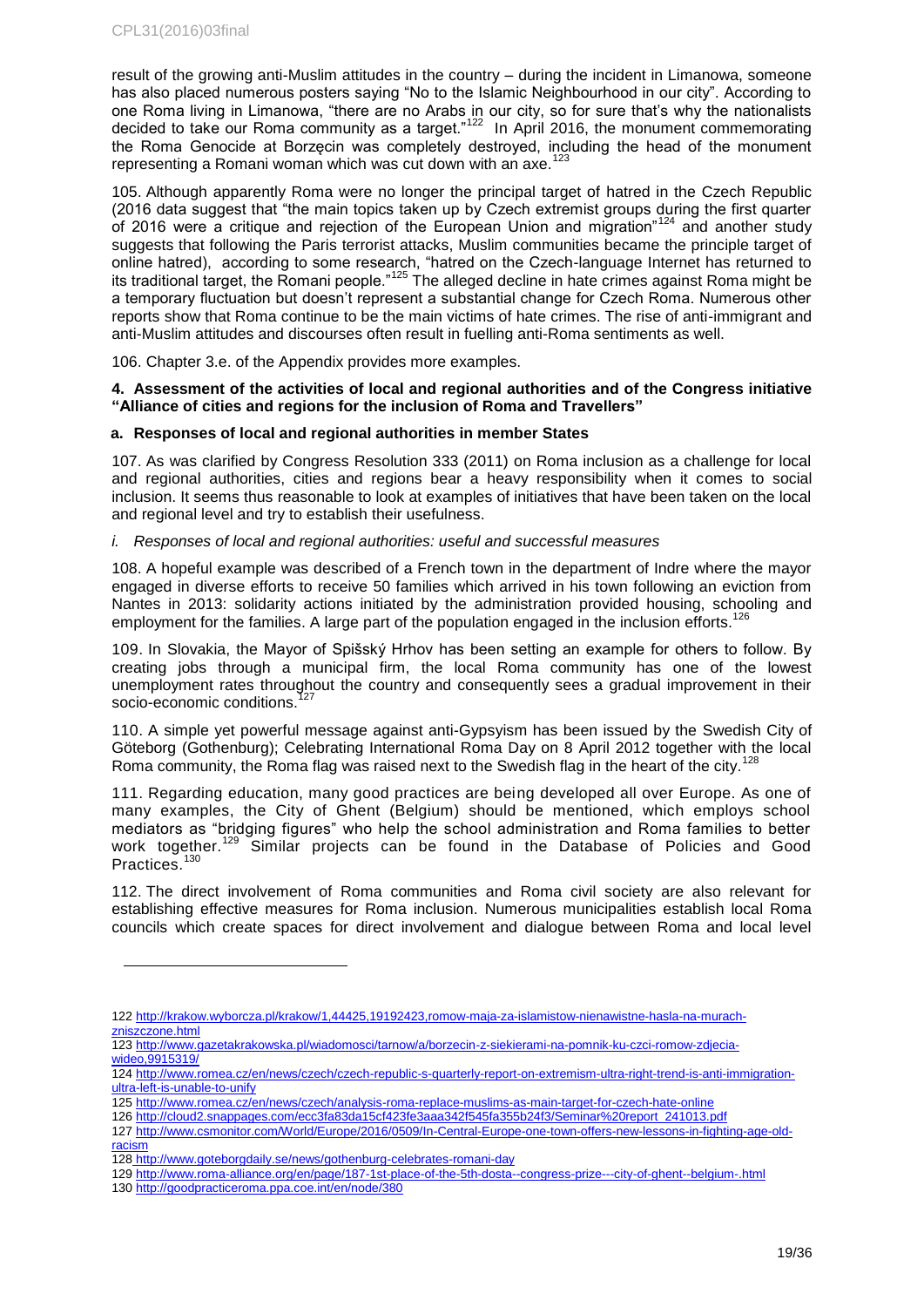administration. For example, in Barcelona, the Municipal Council for the Roma (Consell Municipal del Poble Gitano a Barcelona) was established in 1998 and through joint efforts led to the creation in 2015 of Local Strategy for the Roma People in Barcelona.<sup>131</sup> Barcelona City has also engaged in efforts to promote Romani culture and identity, as a way of dealing with existing stereotypes and prejudice towards the Roma. For example, in 2016 in the framework of the International Roma Day, Barcelona city hosted a week of events promoting Romani culture, many of which took place in public and touristic spaces.<sup>132</sup>

113. Acknowledging the existence of anti-Gypsyism and establishing pro-active and preventive measures to curb its manifestations, is necessary to effectively address this problem. In 2014 in Sweden, a governmental commission against anti-Gypsyism was established, being first such body in Europe. Prior to creating the commission, the Swedish government also published a White Paper in 2014 on abuses and rights violations of Roma during the 1900s, which acknowledged that prejudices towards Roma in those years laid the foundation for current attitudes towards Roma.<sup>1</sup>

114. More examples can be found in chapter 4 of the Appendix.

*ii. Responses of local and regional authorities: measures falling short of expected results*

115. Many initiatives fail because their design is based on stereotypes, a paternalistic approach and the lack of consultation and participation of Roma, lack of incentives for participation, or because of a design that reinforces exclusion and segregation through exclusive targeting.

116. For example, in the Slovakian municipality Vel'ká, a project was implemented that focused on literacy courses for Romani women combined with cleaning and gardening work, while Roma men were trained in the use of different tools. While several hundred men were expected to participate, only 135 did so, of who only 49 landed a (seasonal) job. With regard to the participation of women, only about 20 women attended the courses, and many dropped out after they either found the courses did not help them or when they were not paid for the work they did in addition to the courses. Besides the problems in the administration of the project, such as the lack of communication and coordination between the stakeholders, the main problem was the "top-down" design of the project that failed to include the Roma women and men as beneficiaries from the beginning.

### <span id="page-19-0"></span>**b. A short assessment of the European Alliance of Cities and Regions for the Inclusion of Roma and Travellers**

117. After its Resolution 333 (2011), the Congress of Local and Regional Authorities initiated the Alliance of Cities and Regions for the Inclusion of Roma and Travellers to serve as a framework and platform for collaboration and exchange for local and regional authorities. Since its formal launch in March 2013, it has attracted 130 cities and regions from 29 member States of the CoE.

118. The main activities of the Alliance are the organisation of national and international seminars, workshops and roundtables that provide a forum for exchange for participants and stakeholders of Roma and Travellers inclusion of all levels of government and NGOs. Such seminars took place in Málaga (Spain), Belgrade (Serbia) and Trakai (Lithuania) in 2015.<sup>135</sup> As one of the means of communication and exchange, the Alliance also offers an intranet platform, which has already been used to find partners and apply for EU funding together.

119. All these activities have been met by participants with satisfaction and have reportedly helped to enhance the performance of local and regional authorities. However, it is difficult to establish the longterm outcome of the activities of the Alliance. What can be stated is that authorities find it hard to keep their commitments for Roma and Traveller inclusion since the rather frequent change of locally elected politicians leads to a gap between intentions at the joining of the Alliance on the one hand, and actual fulfilment of the commitments on the other. Also, the financial and human resources contributions that were expected to lead to an increased number of activities of the Alliance did not materialise, and neither did the political support by other international organisations. As a first remedy to this situation, the management of the Alliance was transferred from the Congress to the Support Team of the Special Representative of the Secretary General (SRSG) for Roma Issues in January

<sup>131</sup> [http://ajuntament.barcelona.cat/dretssocials/sites/default/files/arxius-documents/EstrategiaGITANO\\_DINA4\\_web.pdf](http://ajuntament.barcelona.cat/dretssocials/sites/default/files/arxius-documents/EstrategiaGITANO_DINA4_web.pdf) 132 <http://www.museuvirtualgitano.cat/2016/03/31/programacio-per-celebrar-el-dia-internacional-del-poble-gitano/> ;

<https://www.facebook.com/8abrilbarcelona/>

<sup>133</sup> <http://motantiziganism.se/english/about-us/>

<sup>134</sup> <http://www.univie.ac.at/alumni.ksa/images/text-documents/ASSA/ASSA-Journal-2011-01.pdf>

<sup>135</sup> See [www.roma-alliance.org](http://www.roma-alliance.org/)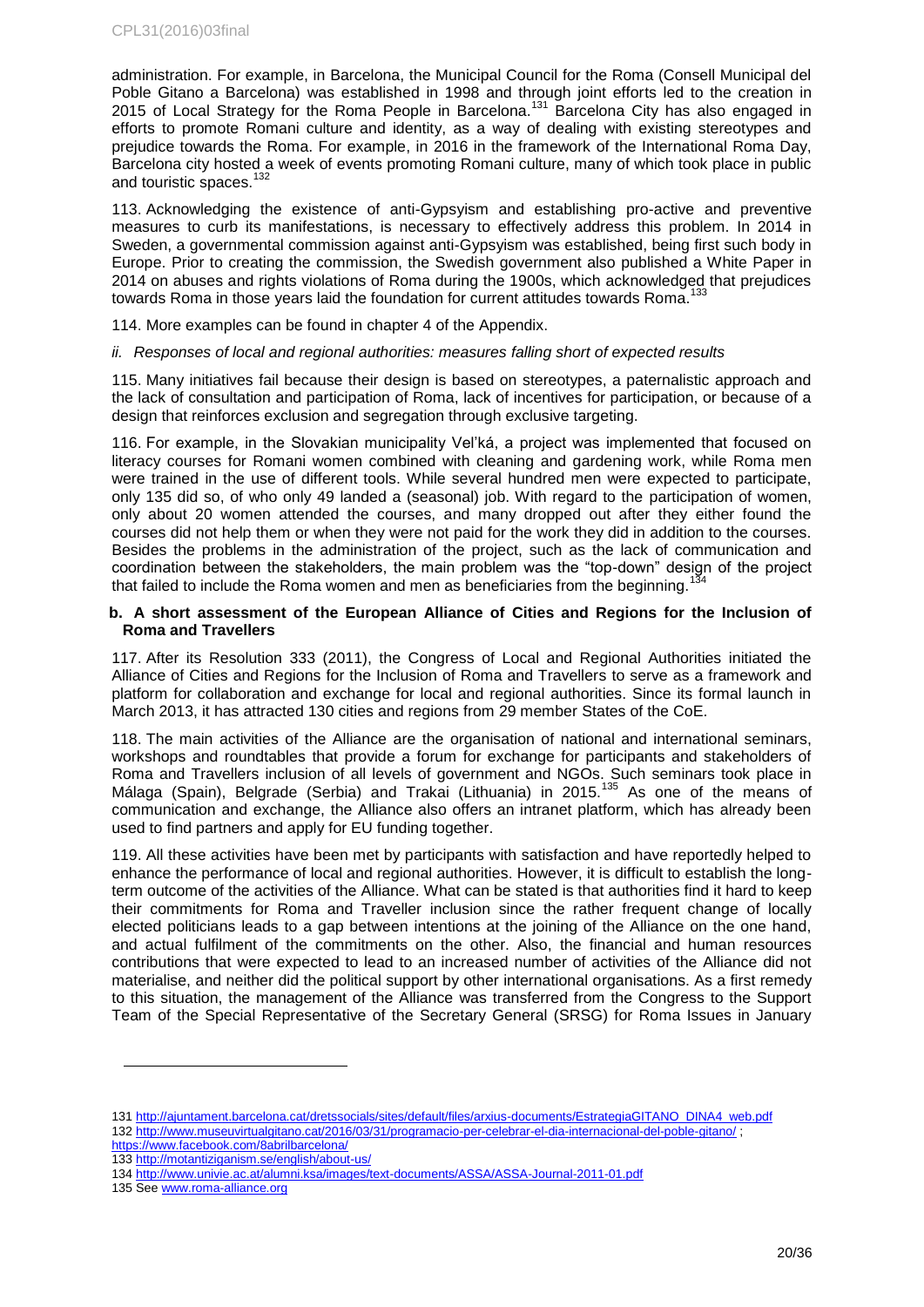2016 in pursuance of synergies with other Council of Europe programmes on Roma and Traveller inclusion.

### <span id="page-20-0"></span>**5. Conclusions**

120. It seems that the greater number of Roma and Travellers have not directly suffered from the refugee situation and the insufficient response by European states to it, the victims of which are chiefly refugees. However, it should not be forgotten that there are Roma from either the Balkan states or the Eastern groups such as the Dom, who are as refugees directly affected by the crisis.

121. As the examples in this report have shown, Roma and Travellers have been exposed to an inacceptable amount of racism, discrimination and exclusion long before the situation deteriorated for all vulnerable groups in Europe. Even though the current situation may impact the greater number of Roma and Travellers only indirectly, they still suffer from its repercussions. In the context of rising racism and xenophobia, anti-Gypsyism is far from being the last phenomenon to worry about.

122. Therefore, it is of utmost importance that local and regional authorities, as well as national governments, undertake firm actions to prevent the spread and proliferation of diverse manifestations of anti-Gypsyism. It is important to condemn anti-Gypsyism incidents and discourses. But it is even more important to engage in preventive measures, by educating societies and shaping an alternative and balanced counter-narrative.

123. The fulfilment of human rights standards for Roma and Travellers, be it classical civil and political rights, or economic and social rights, must be a priority. Even though all levels of government in many European countries now face the challenge to effectively integrate newly arrived refugees, commitments and obligations with regard to the inclusion of Roma and Travellers must be uphold and not forgotten. The work for inclusion in the fields of education, employment, healthcare and housing must remain a priority.

124. A special focus must be put on the education and vocational training of Roma and Traveller youth. Europe cannot afford to lose another generation that cannot participate in a society that is increasingly based on knowledge and technology. Local and regional authorities must ensure they make use of the numerous financing instruments that are available to support the educational and vocational training for Roma and Traveller youth. At the same time, discrimination in these fields must be fought with determination.

125. Political leadership in shaping the public and political discourse on Roma and Travellers is vital. Nothing influences the public discourse and consequently public opinion more than what politicians on a local, regional, national and European level say in their daily work. The political discourse of a society plays a major role in preventing or stimulating the rise of racism and xenophobia and their manifestations, thus it either encourages or discourages anti-Gypsyism.

126. The same holds true for media that carry a tremendous responsibility when it comes to the creation of a certain image of Roma and Travellers. Journalists are not immune against prejudices anti-Gypsyist stereotypes and need training to detect and prevent anti-Gypsyist elements in their reporting. Initiatives such as the Council of Europe's *Dosta!* campaign, which provides a toolkit to fight prejudices through education, have been developed and are ready to use. In cases where media exploit stereotypes not out of negligence but intentionally, they need to be reminded of their duty not to instigate hatred.

127. Education is key for culturally, ethnically and religiously diverse societies. Initiatives that foster intercultural understanding, intercultural dialogue and social cohesion need to be implemented consequently. In order to build bridges between the majority society and Roma and Travellers, the teaching of Roma and Traveller history and remembrance of the Roma genocide is crucial. Appreciation of cultural differences should replace mere acceptance or tolerance of cultural diversity. The Council of Europe Intercultural Cities programme<sup>136</sup> and the project "Alliance of European cities" against violent extremism",<sup>137</sup> co-launched by the Congress in cooperation with the European Forum for Urban Security (EFUS) and the Mayors of Aarhus and Rotterdam, offer a useful framework in this regard.

128. The strengthening of anti-racist civil society initiatives and organisations and specifically Roma and Traveller civil society seems important. Local authorities can achieve much by building alliances

<sup>136</sup> <http://www.coe.int/en/web/interculturalcities/home>

<sup>137</sup> <http://citiesagainstextremism.eu/>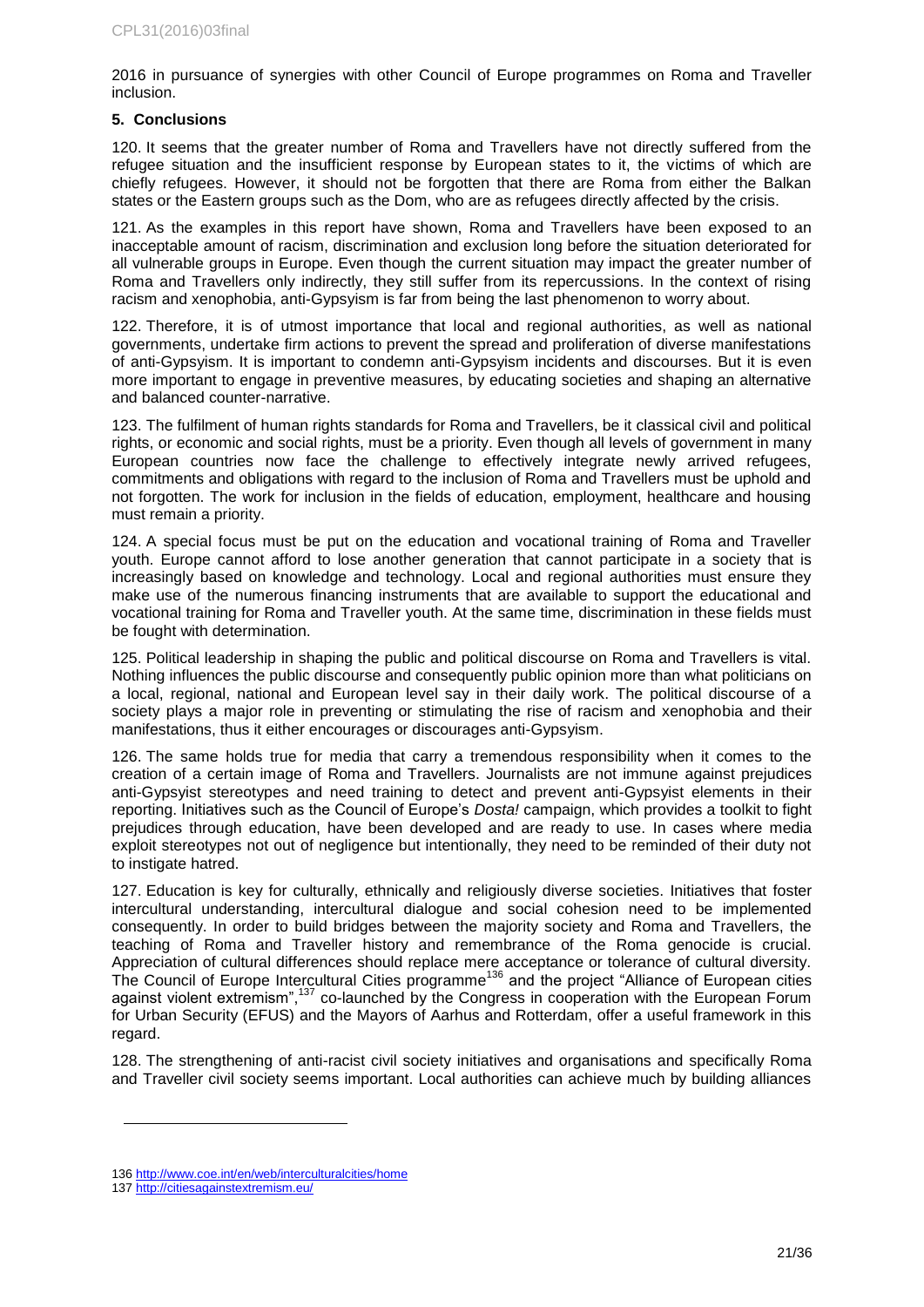with NGOs, involving civil society in dialogue mechanisms and by monitoring of implementation of strategies against anti-Gypsyism. Local and regional authorities have plenty of opportunities to shape the prevalent discourse, by supporting the No Hate Speech Movement,<sup>138</sup> supporting or organising activities around the International Day for the Elimination of Racial Discrimination on 21 March or the European Action Week against Racism. 139

129. The fight against anti-Gypsyism also needs legal remedies that are available to victims, and law enforcement that is sensitive to anti-Gypsyism. Legal remedies with teeth must be put in place against all manifestations of Anti-Gypsyism that will grant victims compensation and satisfaction, while deterring potential perpetrators from discriminating against Roma and Travellers. Local and regional authorities can support Roma and Travellers with setting up local legal clinics that support victims in their pursuit of justice.

130. Participation of Roma and Traveller youth in all levels of decision-making also constitutes a vital aspect of empowerment on the path to inclusion. Local and regional authorities have many opportunities to facilitate this progress, as lined out in Congress Resolution 366 (2014).

131. Last but not least, the fulfilment of human rights standards is of utmost importance. Especially the fulfilment of economic and social rights in the field of education, employment, healthcare and housing to secure a decent standard of living is crucial.

132. This short evaluation of the situation of Roma and Travellers, to which local and regional authorities can greatly contribute via policies suggested in Congress Resolution 333(2011),<sup>14</sup>  $\overline{a}$ indicates that the subject remains a challenge for local and regional authorities.

139 <http://weekagainstracism.eu/>

<sup>138</sup> <http://www.nohatespeechmovement.org/join-the-movement>

[<sup>140</sup>https://wcd.coe.int/ViewDoc.jsp?p=&Ref=RES333%282011%29&Language=lanEnglish&Ver=original&Site=Congress&Back](https://wcd.coe.int/ViewDoc.jsp?p=&Ref=RES333%282011%29&Language=lanEnglish&Ver=original&Site=Congress&BackColorInternet=e0cee1&BackColorIntranet=e0cee1&BackColorLogged=FFC679&direct=true) [ColorInternet=e0cee1&BackColorIntranet=e0cee1&BackColorLogged=FFC679&direct=true](https://wcd.coe.int/ViewDoc.jsp?p=&Ref=RES333%282011%29&Language=lanEnglish&Ver=original&Site=Congress&BackColorInternet=e0cee1&BackColorIntranet=e0cee1&BackColorLogged=FFC679&direct=true)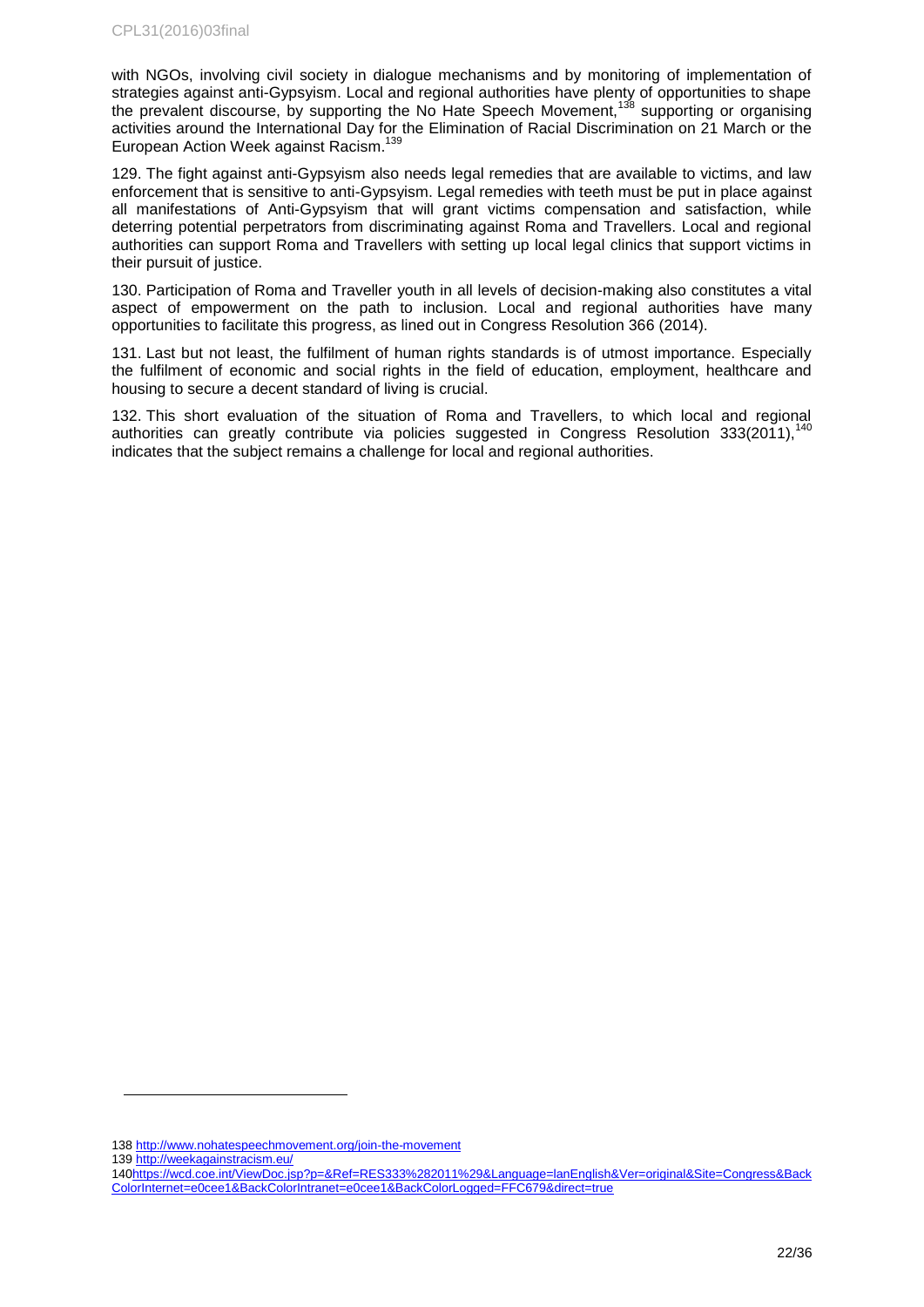### **APPENDIX**

l

### **Table of contents**

| a. Anti-Gypsyism: deterioration of social acceptance of Roma and Travellers 23 |  |
|--------------------------------------------------------------------------------|--|
|                                                                                |  |
|                                                                                |  |
|                                                                                |  |
|                                                                                |  |
|                                                                                |  |
|                                                                                |  |
|                                                                                |  |
|                                                                                |  |
|                                                                                |  |
|                                                                                |  |

### <span id="page-22-0"></span>**1. Anti-Gypsyism: A brief introduction**

1. In a recently published "Comprehensive study of the Special Rapporteur on minority issues on the human rights situation of Roma worldwide, with a particular focus on the phenomenon of anti-Gypsyism",<sup>141</sup> Special Rapporteur on minority issues, Rita Izsak argues that "anti-Gypsyism therefore includes strong anti-Roma prejudices and stereotypes, including those that lead to labelling Roma communities as criminal, aggressive, or as 'parasites' on welfare systems." She further notes that "although anti-Gypsyism is originally a European term, the discrimination it embodies manifests itself in a variety of ways across regions" and thus, is a worldwide phenomenon.

2. Markus End differently defines it as "historically emerging and self-stabilizing social phenomenon consisting of 1. a homogenising and essentialising perception and description of certain groups under the stigma of "Gypsy" or other related terms; 2. an attribution of specific deviant characteristics to the stigmatized, and 3. along with discriminating social structures and violent practices that emerge against that background."<sup>142</sup>

3. Although the term and definition of anti-Gypsyism remain under discussion, as well as, its use or reference in jurisprudence remains limited and flawed, anti-Gypsyism is gaining acceptance and finding its way into official documents. A broad consensus seems also to emerge recognising that anti-Gypsyism is one of the root causes of Roma exclusion. With this recognition a shift in focus from Roma social inclusion to robust action tackling this phenomenon is noticeable.

### <span id="page-22-1"></span>**2. Anti-Gypsyism: General trends and local examples**

### <span id="page-22-2"></span>**a. Anti-Gypsyism: deterioration of social acceptance of Roma and Travellers**

6. In **Western countries**, in 2015 the Commission reports that in the old EU countries "heated debates on free movement and social rights contributed to negative stereotyping of Roma. As a result, in several Member States majorities hold unfavourable views of Roma (Italy: 85%, France: 66%, Greece: 53%, United Kingdom: 50%)".<sup>143</sup>

7. Other research suggest that the Roma are the least tolerated minority group in **Western and Northern Europe** (France: 55%, Germany: 42%, Sweden: 45%, Finland: 53%, Norway: 40%, Britain:

<sup>141</sup> <http://www.ohchr.org/EN/Issues/Minorities/SRMinorities/Pages/GlobalStudyonRomaworldwide.aspx>

<sup>142</sup> <http://docplayer.net/12396503-Antigypsyism-in-the-german-public-sphere.html>

<sup>143</sup> [http://ec.europa.eu/justice/discrimination/files/roma\\_communication2015\\_en.pdf](http://ec.europa.eu/justice/discrimination/files/roma_communication2015_en.pdf)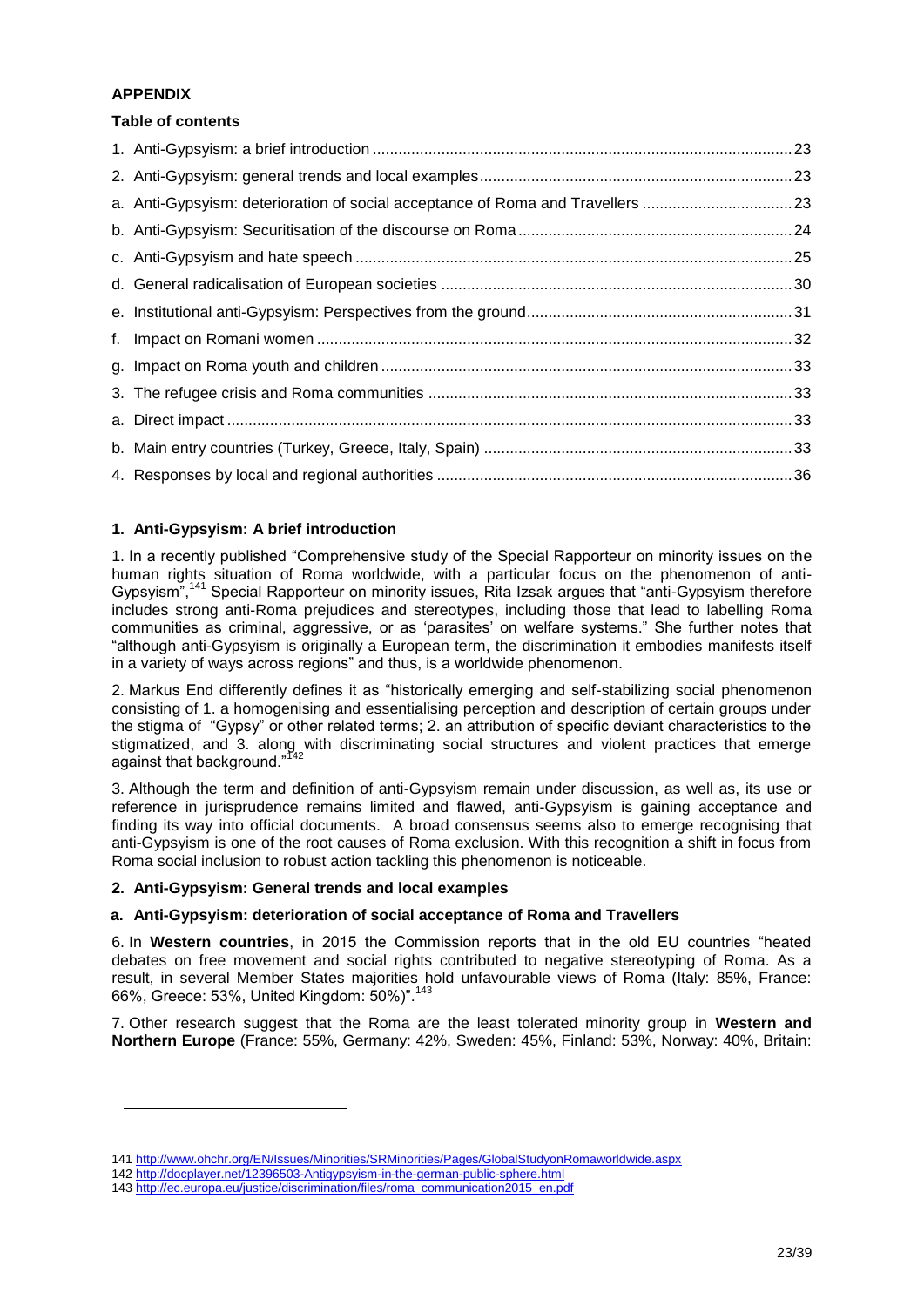58%, Denmark: 72%) and in all surveyed countries are viewed more negatively than Muslims, second in most countries.<sup>14</sup>

8. Furthermore, as indicated by a Pew Research Centre survey, "there is a strong relationship between ideology and attitudes toward Roma. People who place themselves on the right side of the political spectrum tend to offer more negative opinions, although these views are not uncommon among those on the left."<sup>145</sup> As European politics increasingly shift towards the right, the negative anti-Roma sentiments might proliferate further.

9. In 2014 Human Right Watch report on the EU, it was argued that "Roma, migrants, and asylum seekers are particularly marginalized" and are the main victims of hate crime, violence and discrimination across the EU.<sup>146</sup> Furthermore, it is argued that there "are two major groups that have been in a controversial public discourse already for a long time and seem to be the 'number one enemy' of most populist and right wing extremists throughout Europe: 'Muslim' and 'Roma'."<sup>147</sup> In 2016, these trends have intensified for all above mentioned groups.

10. Similar trends can be observed in post-communist countries. For example, in **Poland**, where Roma are one of the smallest minority in the country and smallest comparing with population in countries such as Romania, Hungary, Slovakia or Bulgaria, the Roma population have been the least favourably perceived minority for years. What is startling, however, is how the level of tolerance has deteriorated over the last two years – in 2014, 55% of the persons asked viewed the Roma negatively<sup>148</sup> and in 2016 this number rose to 67%, same number as the perception of Arabs.<sup>149</sup> In **Hungary**, there is a concern of the "deterioration of the situation as regards racism and intolerance in Hungary, with anti-Gypsyism being the most blatant form of intolerance, as illustrated by distinctively harsh manifestations, including violence targeting Roma people and paramilitary marches and patrolling in Roma-populated villages.

11. A 2014 FRA report provides data that confirms this for many countries where Roma live, including in former communist countries: The majority of Roma (54%) feel discriminated against when looking for paid work, for example, in Czech Republic this percentage reaches 74%, for Italy, France or Poland is between 64 and 68%.<sup>150</sup>

### <span id="page-23-0"></span>**b. Anti-Gypsyism: securitisation of the discourse on Roma**

12. Over the past few years, there is a growing and noticeable trend of treating Roma as a "security issue". In political, public, media and in some cases even scholarly discourse, Roma are treated as "abnormal citizens", unable to fit into the mainstream society, prone to crime and misconduct and with a tendency to disobey social and legal norms. This is often illustrated by problematising and racialising such social phenomenon as migration, begging, vagrancy, early or forced marriages or unemployment, which are commonly treated as traditional and inherent to Romani culture.

13. Such framing of discourse on Roma disregards historical, institutional and socio-economic factors, including deep-rooted prejudice as manifested by prevalent anti-Gypsyism. Such discourses which frame the Roma as a threat to public order lead to and justify the "securitization of the Roma issue" in state policies, evidence of which can be traced in different European countries (for example in Italy, France, Hungary, Slovakia).<sup>151</sup>

14. Presenting Roma as a potential social threat to public order, which seemingly becomes an increasing trend especially in the media and political discourses, results in the emergence of what Huub van Baar calls "reasonable anti-Gypsyism". According to him: "The argument goes that you are rightfully entitled to act against them and treat them differently, because they cause inconvenience,

l

[https://www.academia.edu/10862181/The\\_Securitization\\_of\\_Gypsies\\_Travellers\\_and\\_Roma\\_in\\_Europe\\_Context\\_Critique\\_Ch](https://www.academia.edu/10862181/The_Securitization_of_Gypsies_Travellers_and_Roma_in_Europe_Context_Critique_Challenges_2014_) [allenges\\_2014\\_.](https://www.academia.edu/10862181/The_Securitization_of_Gypsies_Travellers_and_Roma_in_Europe_Context_Critique_Challenges_2014_) Bărbulescu, Horia. "Constructing the Roma people as a societal threat: the Roma expulsions from France." *European Journal of Science and Theology* 8.1 (2012): 279-289; Carrera, Sergio. "The Framing of the Roma as Abnormal EU Citizens." *The Reconceptualization of European Union Citizenship* (2013): 33.

<sup>144</sup> [https://d25d2506sfb94s.cloudfront.net/cumulus\\_uploads/document/g96awulgzv/Eurotrack\\_Minorities\\_W.pdf](https://d25d2506sfb94s.cloudfront.net/cumulus_uploads/document/g96awulgzv/Eurotrack_Minorities_W.pdf) 145 2014 Global Attitude Survey, Pew Research Center[, http://www.pewglobal.org/2014/05/12/chapter-4-views-of-roma-](http://www.pewglobal.org/2014/05/12/chapter-4-views-of-roma-muslims-jews/)

[muslims-jews/](http://www.pewglobal.org/2014/05/12/chapter-4-views-of-roma-muslims-jews/)

<sup>146</sup> <https://www.hrw.org/world-report/2014/country-chapters/european-union>

<sup>147</sup> [http://www.unitedagainstracism.org/archive/pages/thema07.htm#\\_5](http://www.unitedagainstracism.org/archive/pages/thema07.htm#_5)

<sup>148</sup> [http://www.cbos.pl/SPISKOM.POL/2014/K\\_020\\_14.PDF](http://www.cbos.pl/SPISKOM.POL/2014/K_020_14.PDF)

<sup>149</sup> <http://polska.newsweek.pl/ktore-narody-polacy-lubia-najbardziej-badanie-cbos,artykuly,383448,1.html>

<sup>150</sup> Roma survey — Data in focus: Poverty and Employment: the situation of Roma in 11 EU Member States, FRA, 2014. 151 See for example: Huub van Baar, "The Securitization of Gypsies, Travellers and Roma in Europe: Context, Critique, Challenges", Keynote speech delivered at New Scotland Yard , London, UK. Held 3 December 2014.In the context of the international seminar Crime and Punishment: Gypsies, Travellers and Roma in the Criminal Justice System. Organized by IDRICS, Bucks New University and The University of Warwick. Available at: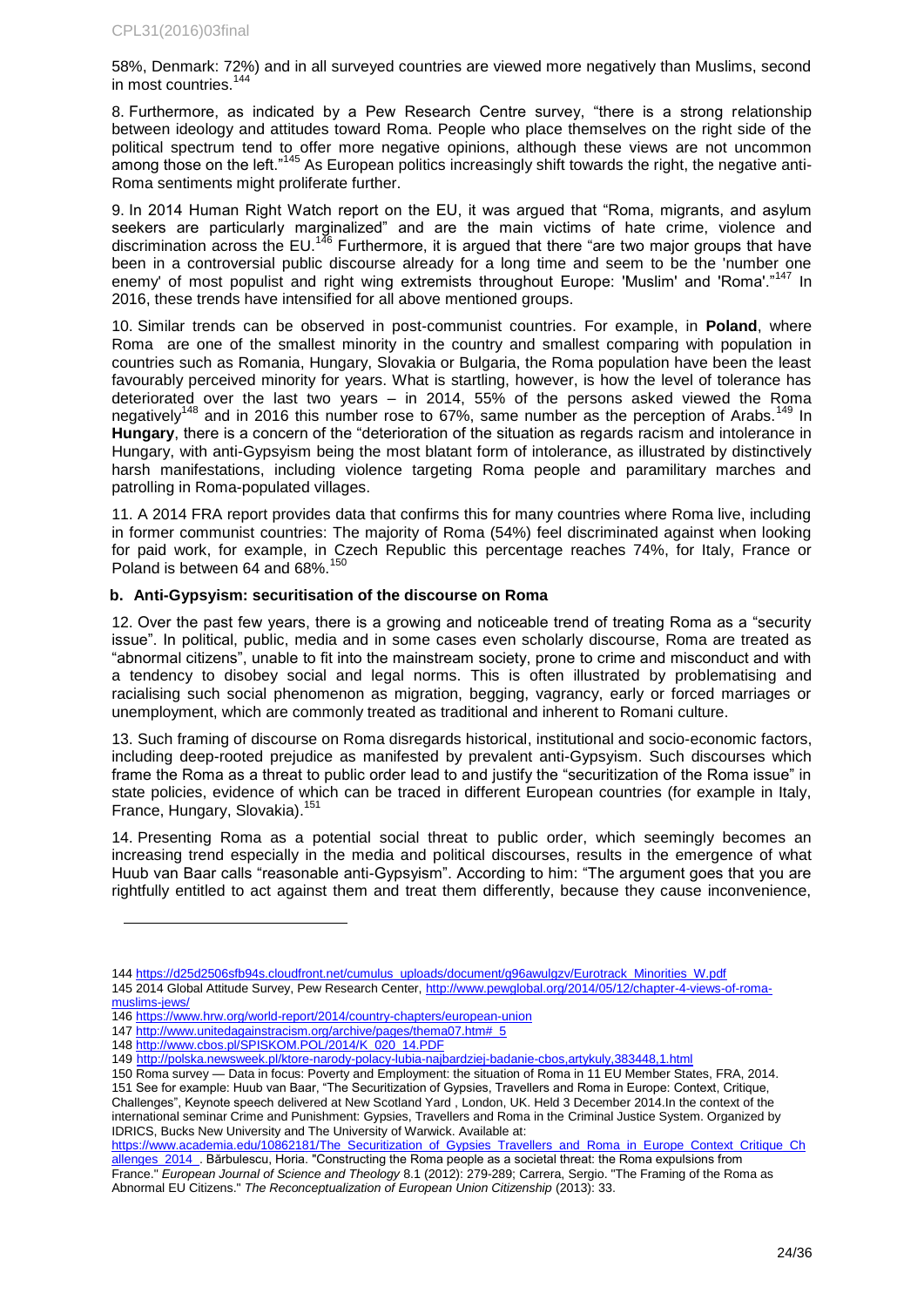indulge in criminal activity and can generally be expected to cause trouble."<sup>152</sup> As a consequence, anti-Gypsyism becomes a legitimised, justifiable and socially accepted attitude, instead of recognising that anti-Gypsyism is, in fact, a form of racism.

15. There are numerous examples of how the securitisation discourse translates into concrete actions undertaken by local authorities. A good example of this kind of logic is provided by town of Bouscron in Belgium, which plans to build a wall to separate a Roma settlement, a local member claimed: "Those people will not be able to cross into Belgium from there, they will have to make their way around the barrier, which means they will not cross the border so frequently. The aim is not to hide them from view, but to create a safer environment."<sup>153</sup> There are of course numerous other examples of 'securitisation of Roma issue' both in former communist countries and in the old EU countries.

### <span id="page-24-0"></span>**c. Anti-Gypsyism and hate speech**

#### *i. Public officials and anti-Gypsyist rhetoric*

16. In **Italy**, from January 2013 to March 2015, the European Roma \_Rights Centre (ERRC) documented 35 cases of hate speech by public figures, including two demonstrations. Most of the hate speech (15 cases) came from the Lega Nord (Northern League), a political party.<sup>154</sup> For example, the head of the party, has numerous times engaged in anti-Roma rhetoric. In 2015, for example, he was accused of inciting racial hatred by saying that he would "give six months' notice then raze the Roma camps to the ground".<sup>155</sup> In 2015, an Italian member of the European Parliament from the right-wing Northern League party, Gianluca Buonanno, called Roma the "dregs" of society in a TV debate.<sup>156</sup> In Italy, there is also a noticeable increase in verbal violence, by far the most common expression of discrimination. According to Lunaria, in 2011 there were 89 reported cases of verbal violence; in 2014 the number peaked to  $916$ .<sup>157</sup>

17. In 2013, a **French** politician and mayor of a town called Cholet, Gilles Bourdouleix, sparked international outrage when he said that "Maybe Hitler didn't kill enough Gypsies."<sup>158</sup> Roma Genocide denial by politicians was also recorded in 2014 in Hungary and Czech Republic.

18. In **Romania**, in 2014 it was argued that "Anti-Roma rhetoric emerges from politicians across all three major political parties – the left, the right and the Liberals",<sup>160</sup> including through statements made during TV interviews and online. Most notably, in 2013, a Rares Buglea, the leader of National Liberal Party (PNL) Youth Organization in Alba County has been fined for his post on Facebook arguing for forced sterilisation of Romani women.

19. In **Slovakia**, anti-Roma rhetoric has been proliferating on behalf of politicians, especially those associated with radical parties such as People's Party-Our Slovakia. Mr. Martin Kotleba, the party's leader has been building electoral power through anti-Roma rhetoric; in his electoral manifest during 2013 regional elections, Kotleba argues for "the need to ensure safety in the surroundings of Roma settlements" and to fight "unfair favouritism of Gypsy parasites." More recently, in 2016, Mr. Kotleba argued that "Every month they fail to stop Gypsy extremists somewhere raping or killing someone. Police, led by the interior minister, protect thieves and parasites."<sup>161</sup>

20. In **Bulgaria**, there were numerous cases of anti-Roma rhetoric by public officials and politicians. Among the most scandalous examples of the anti-Gypsyism in Bulgaria is the case of Patriotic Front co-leader Valeri Simeonov who in December 2014 made derogatory statements concerning Roma in the National Assembly, calling them "brash, overconfident, and ferocious apes" who "want sickness benefits without being ill, child care for children who wallow with the pigs on the streets, and maternity benefits for women who have the instincts of street bitches."<sup>162</sup> A few days earlier, the Minister of Health Petar Moskov called "animals" and argued that "those who choose to behave like animals deserve to be treated like them", in a response to attack on ambulance crews which took place in a Roma neighbourhood.<sup>163</sup> The 2014 ECRI report on Bulgaria notes that racist and intolerant hate

<sup>152</sup>https://www.academia.edu/8170981/The Emergence of a Reasonable Anti-Gypsyism in Europe 2014

<sup>153</sup> <http://www.romea.cz/en/news/france-building-a-wall-around-romani-camping-site>

<sup>154</sup> [http://tbinternet.ohchr.org/Treaties/CESCR/Shared%20Documents/ITA/INT\\_CESCR\\_CSS\\_ITA\\_21312\\_E.pdf](http://tbinternet.ohchr.org/Treaties/CESCR/Shared%20Documents/ITA/INT_CESCR_CSS_ITA_21312_E.pdf)

<sup>155</sup> <http://www.italianinsider.it/?q=node/2953>

<sup>156</sup> <http://roma.idebate.org/news-articles/mep-indulges-anti-roma-rhetoric-during-italian-tv-show-0>

<sup>157</sup> [http://www.lunaria.org/wp-content/uploads/2014/11/Last\\_english\\_version\\_Libro\\_Bianco.pdf](http://www.lunaria.org/wp-content/uploads/2014/11/Last_english_version_Libro_Bianco.pdf)

<sup>158</sup> <http://www.ibtimes.co.uk/gilles-bourdouleix-france-gypsy-hitler-kill-cholet-493310>

<sup>159</sup> <http://www.romareact.org/news/view/1981>

<sup>160</sup> <https://euobserver.com/eu-elections/123907>

<sup>161</sup> <http://www.ft.com/cms/s/0/106fdaf2-e46e-11e5-ac45-5c039e797d1c.html#axzz45bpFLH1O>

<sup>162</sup> <http://www.state.gov/j/drl/rls/hrrpt/humanrightsreport/index.htm?year=2015&dlid=252891#wrapper>

<sup>163</sup> <http://www.romea.cz/en/news/bulgaria-attacks-on-ambulance-crews-launch-new-discussion-about-romani-integration>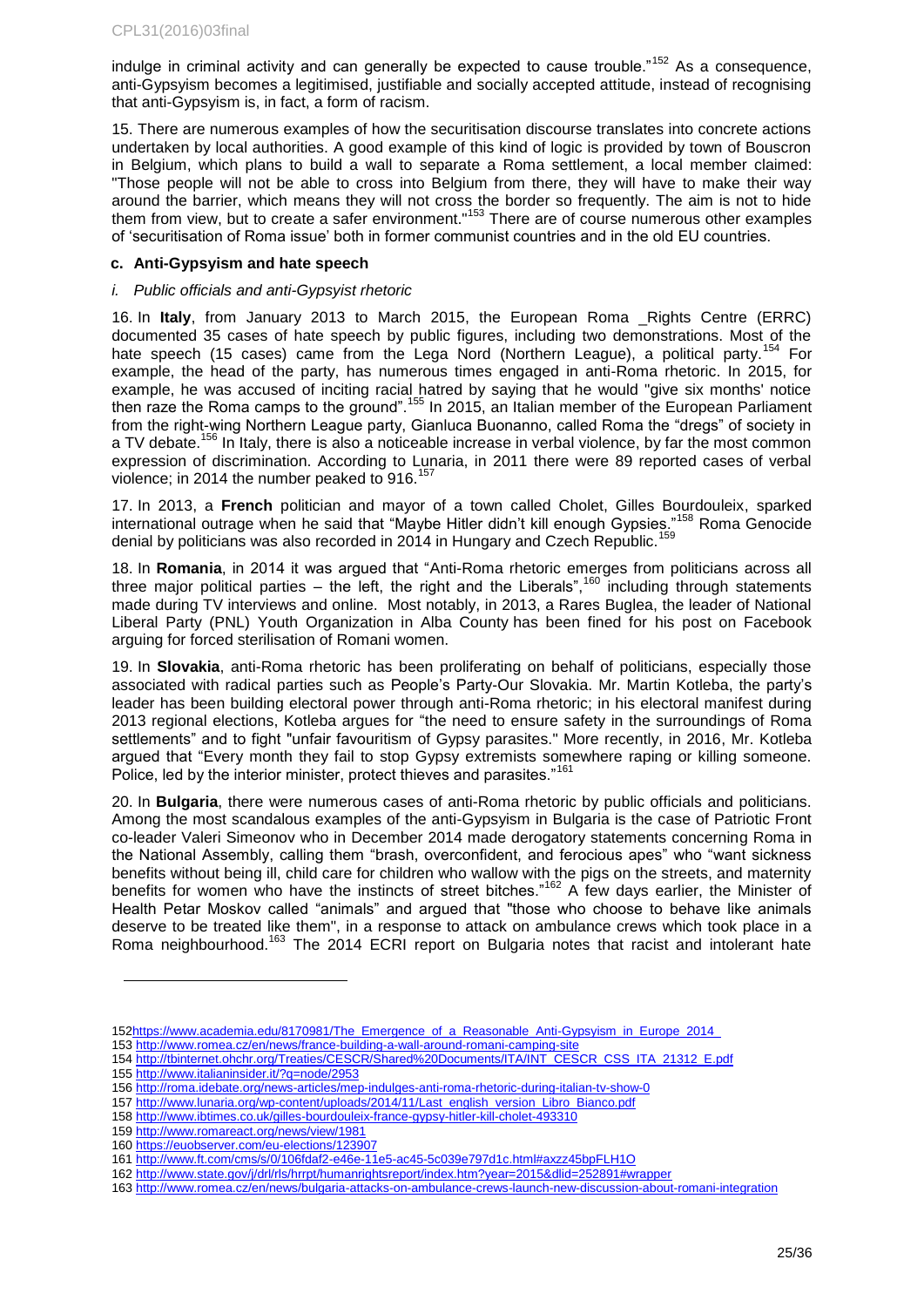speech in political discourse is escalating, with a growing number of ultra-nationalist, fascist groups and political parties operating in Bulgaria.<sup>164</sup> The anti-Roma rhetoric, common in Bulgarian political discourse, leads to incitement to hate and violence and creates an environment in which anti-Gypsyism is legitimized and tolerated. According to the Chair of Bulgarian Helsinki Committee, "in 2015, nationalist parties of neo-totalitarian type (both in government and in opposition) became the main sources of incitement of hate, discrimination and violence against Roma people, Muslims and refugees."165

21. The presence of anti-Gypsy rhetoric in political discourse is not only influenced by extremist discourse outside of formal politics, but increasingly becomes part of formal politics. For example, in **Greece** and **Hungary**, parties with extremist rhetoric have been elected to national parliaments, namely Golden Dawn (Χρυσή Αυγή) in Greece targeting irregular migrants and the Movement for a Better Hungary (Jobbik Magyarországért Mozgalom) in Hungary mainly targeting Roma and Jews.<sup>166</sup> In the 2013 parliamentary elections campaign in the **Czech Republic**, the right-wing populist party "Dawn of Direct Democracy" appealed to anti-Roma sentiments with its leader calling for the Roma to leave the Czech Republic and found their own state or, ideally, return to India; the party won 14 seats.<sup>167</sup> Recently in 2016, also in **Slovakia** ultra-nationalist People's Party-Our Slovakia won 14 seats in national parliament.<sup>168</sup>

22. Anti-Roma rhetoric is not uncommon even among the highest-level public officials. In the **Czech Republic**, analysts argue "Czech President Miloš Zeman added a significant amount of fuel to the fire of this hatred by saying in a January interview for the Deník newspaper that people living in ghettos have no one to blame but themselves."<sup>169</sup> President Zeman has also made controversial remarks about Roma in 2014. With regards to the Czech Republic, ECRI noted with concern the use of the term "inadaptable" to refer to vulnerable groups, in particular Roma, which has become a commonly used expression in public discourse and in the media. ECRI and others<sup>170</sup> have repeatedly called for not using this term in any official capacity.<sup>171</sup>

23. Anti-Roma statements and sentiments may become a trade-mark of entire political parties. For example in **Sweden** in 2015, the nationalist "Sweden Democrats" engaged in an anti-Roma campaign through posters introduced in the metro of Stockholm. As reported by Michael Guet of the SRSG Roma Support Team, the posters targeting tourists and written in English were clearly, inciting "racial hatred against one particular ethnic group, the Roma who are pictured in a very negative and stereotyped way. Not only these posters are extremely controversial and provocative but they misinform the public.<sup>"172</sup> In view of some scholars this kind of expression of anti-Gypsyism can be considered an example of genocidal discourse.<sup>173</sup>

### *ii. Anti-Gypsyism in the media*

l

24. According to an ECRI report on the **Czech Republic**, the Roma remain the main target of racism in the media – a 2013 study on stereotypes in the media image of Roma found "that a large part of reporting about Roma is comprised of news of anti-Roma marches, increasing Roma criminality and the growing anti-Roma sentiment of the majority population."<sup>174</sup>

25. According to the ERIO report "Human Rights Abuses and Discrimination against Roma 2015" anti-Roma rhetoric is increasingly present in **Czech** online media as well as online blogs.<sup>175</sup> It is argued that the Czech tabloid Blesk launched a campaign against inclusive education of Roma in 2016.<sup>177</sup>

174 [https://www.coe.int/t/dghl/monitoring/ecri/Country-by-country/Czech\\_Republic/CZE-CbC-V-2015-035-ENG.pdf](https://www.coe.int/t/dghl/monitoring/ecri/Country-by-country/Czech_Republic/CZE-CbC-V-2015-035-ENG.pdf) [175http://cloud2.snappages.com/ecc3fa83da15cf423fe3aaa342f545fa355b24f3/Human%20Rights%20Abuses%20and%20Dis](http://cloud2.snappages.com/ecc3fa83da15cf423fe3aaa342f545fa355b24f3/Human%20Rights%20Abuses%20and%20Discrimination%20against%20Roma_2015.pdf)

<sup>164</sup> <https://www.coe.int/t/dghl/monitoring/ecri/Country-by-country/Bulgaria/BGR-CbC-V-2014-036-ENG.pdf>

<sup>165</sup> [http://www.bghelsinki.org/en/news/press/single/bulgarian-helsinki-committees-annual-report-bulgaria-faced-serious](http://www.bghelsinki.org/en/news/press/single/bulgarian-helsinki-committees-annual-report-bulgaria-faced-serious-challenges-sphere-human-rights-2015/)[challenges-sphere-human-rights-2015/](http://www.bghelsinki.org/en/news/press/single/bulgarian-helsinki-committees-annual-report-bulgaria-faced-serious-challenges-sphere-human-rights-2015/)

<sup>166</sup> European Union Agency for Fundamental Rights (FRA), Racism, discrimination, intolerance and extremism: learning from experiences in Greece and Hungary, 2013

<sup>167</sup> [https://www.coe.int/t/dghl/monitoring/ecri/Country-by-country/Czech\\_Republic/CZE-CbC-V-2015-035-ENG.pdf](https://www.coe.int/t/dghl/monitoring/ecri/Country-by-country/Czech_Republic/CZE-CbC-V-2015-035-ENG.pdf)

<sup>168</sup> <http://www.ft.com/cms/s/0/106fdaf2-e46e-11e5-ac45-5c039e797d1c.html#axzz45bpFLH1O> 169 <http://www.romea.cz/en/news/czech/analysis-roma-replace-muslims-as-main-target-for-czech-hate-online>

<sup>170</sup> <http://www.romea.cz/en/news/czech/together-to-school-coalition-protests-use-of-the-term-inadaptables-in-czech-media>

<sup>171</sup> [https://www.coe.int/t/dghl/monitoring/ecri/Country-by-country/Czech\\_Republic/CZE-CbC-V-2015-035-ENG.pdf](https://www.coe.int/t/dghl/monitoring/ecri/Country-by-country/Czech_Republic/CZE-CbC-V-2015-035-ENG.pdf)

<sup>172</sup> [http://a.cs.coe.int/team81/opre\\_platform/SitePages/Home.aspx](http://a.cs.coe.int/team81/opre_platform/SitePages/Home.aspx)

<sup>173</sup> Emma Townsend ,"Hate Speech or Genocidal Discourse? An Examination of Anti-Roma Sentiment in Contemporary Europe", Journal of Multidisciplinary International Studies, vol. 11, no. 1, January 2014.

[crimination%20against%20Roma\\_2015.pdf](http://cloud2.snappages.com/ecc3fa83da15cf423fe3aaa342f545fa355b24f3/Human%20Rights%20Abuses%20and%20Discrimination%20against%20Roma_2015.pdf)

<sup>176</sup> <http://www.romea.cz/en/news/czech/analysis-czech-tabloid-launches-campaign-against-inclusive-education>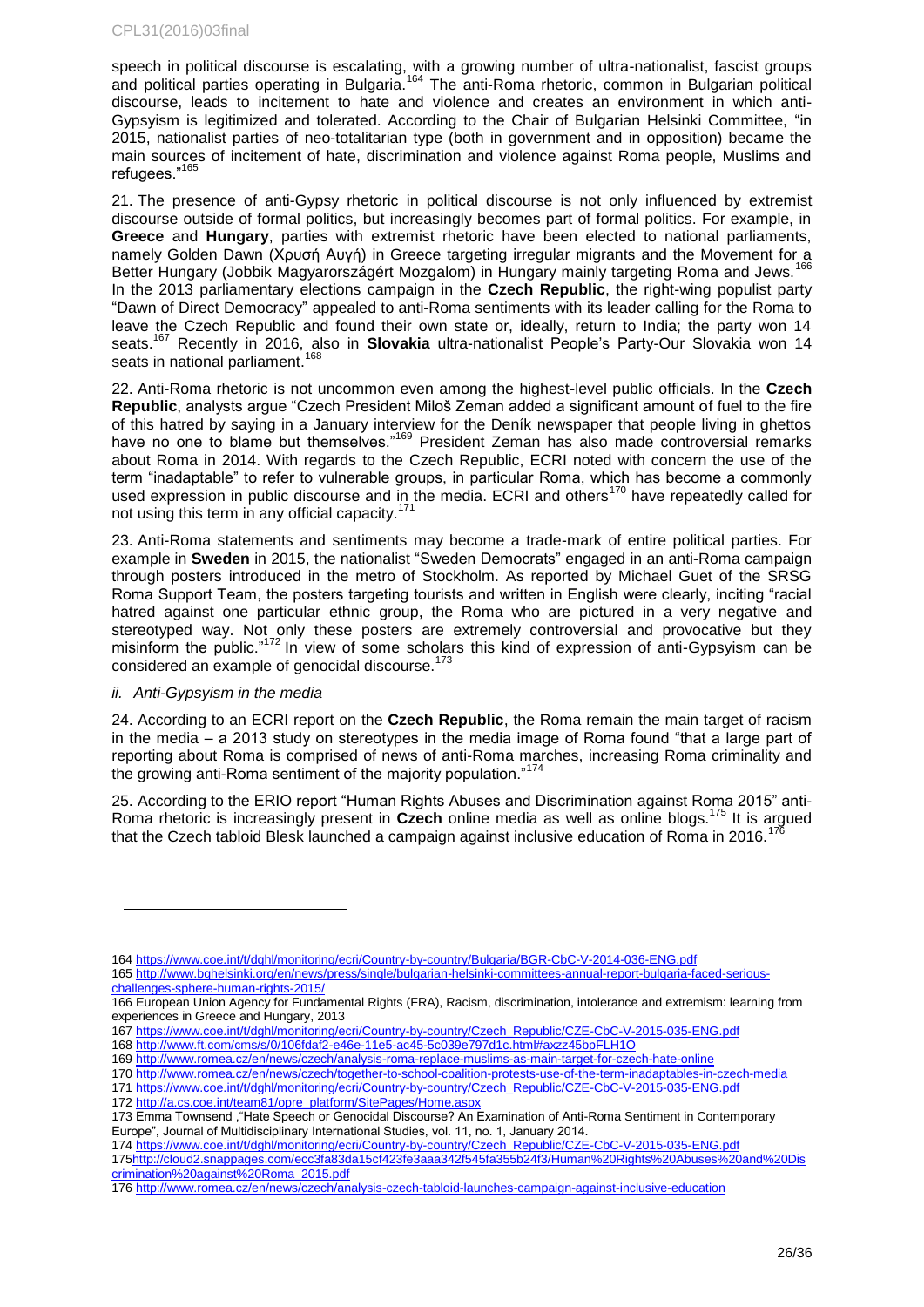26. In **Bulgaria**, a 2016 study "Hate Speech in Bulgaria: Risk Zones and Vulnerable Objects" found that hate speech has increased in Bulgarian media. Reportedly, the most common victims of hate speech are Bulgarian Roma, mentioned in 93 % of cases cited in the study.<sup>177</sup>

27. In the **UK**, the Irish Traveller Movement in Britain provided numerous examples of bias, racism and stereotyping in the media in relation to the reporting of Gypsy, Roma and Traveller issues.<sup>178</sup>

28. In **Austria**, a recent report by Romano Centro provides numerous examples of stereotypical depiction of Roma in the media, arguing that this practice is common not only in the right-wing extremist media but also in the mainstream. Although "openly racist articles are rare", the term Roma and beggars are being used as synonyms, Roma are depicted in association to begging or criminal activity, often invoking the image of the "begging mafia". Such portray of Roma "contributes to the solidification of the criminal minority" and increase resentment.<sup>179</sup>

29. In **Italy**, according to reports every two days there is a serious incident of hate speech that indiscriminately penalises and stigmatises Sinti communities.<sup>180</sup> The same source also underlines that 79% of recorded incidents of hate speech in the media (print and online) came from politicians and local elected representatives.

#### *iii. Anti-Gypsyism online*

l

30. In the **UK**, a 2014 report suggests that Roma, Gypsy and Travellers are the number one target of hate speech on Twitter.<sup>181</sup>

31. Already in 2010, one master thesis depicted the proliferation of anti-Roma hate speech in online forums arguing that "in **Romania** it is the Roma people that are considered, at least on the Internet forums in question, the biggest threat to the realisation of the "one country, one "nation" fantasy" of far-right movements and countries.<sup>182</sup>

32. According to the PROXI Project report for 2015, Roma are one of the main target groups of hate speech in **Spain, France, Italy** and **Romania.**<sup>183</sup> For example, in **Spain**, PROXI analysed comments posted on online forums of three major Spanish newspapers and found that around 60% of all comments posted on Roma can be classified as intolerant (hate speech, stereotypes and prejudice, rumours, low intensity anti-Gypsyism); the same percentage as in the case of anti-immigration discourse.<sup>184</sup>

33. In **Slovakia**, experts have raised concern over increasing extremisms online.<sup>185</sup>

34. In **Czech Republic**, it is argued that the online environment cultivates hatred against Roma and that numerous blogs allow anti-Gypsyist content on regular basis.<sup>186</sup> Furthermore, it is argued that the approval of the Romani Integration Strategy until 2020 sparked the main hateful reaction online against Romani people, alleging "positive discrimination of Roma."<sup>187</sup>

35. In **Poland**, a 2015 study found that 74% adults and 85% teens have encountered hate speech towards Roma, mostly online. It has also found that the hate speech against Roma is common especially among teens, and that it is much more widely acceptable than hate speech direct towards other minorities.

- 179 "Anti-Gypsyism in Austria", Romano Centro, 2015[, http://www.romano-](http://www.romano-centro.org/downloads/Antigypsyism_in_Austria_2015.pdf)
- [centro.org/downloads/Antigypsyism\\_in\\_Austria\\_2015.pdf](http://www.romano-centro.org/downloads/Antigypsyism_in_Austria_2015.pdf)

<sup>177</sup> [http://www.balkaninsight.com/en/article/experts-warn-against-epidemic-of-hate-speech-in-bulgaria-03-28-](http://www.balkaninsight.com/en/article/experts-warn-against-epidemic-of-hate-speech-in-bulgaria-03-28-2016#sthash.YUfjt8I5.dpuf) [2016#sthash.YUfjt8I5.dpuf](http://www.balkaninsight.com/en/article/experts-warn-against-epidemic-of-hate-speech-in-bulgaria-03-28-2016#sthash.YUfjt8I5.dpuf)

<sup>178</sup> [http://webarchive.nationalarchives.gov.uk/20140122145147/http:/www.levesoninquiry.org.uk/wp-](http://webarchive.nationalarchives.gov.uk/20140122145147/http:/www.levesoninquiry.org.uk/wp-content/uploads/2012/07/Submission-from-The-Irish-Traveller-Movement-April-20121.pdf)

[content/uploads/2012/07/Submission-from-The-Irish-Traveller-Movement-April-20121.pdf](http://webarchive.nationalarchives.gov.uk/20140122145147/http:/www.levesoninquiry.org.uk/wp-content/uploads/2012/07/Submission-from-The-Irish-Traveller-Movement-April-20121.pdf)

<sup>180</sup> "Anti-Gypsyism 2.0 Report 2013-2014", Osservatorio 21 Luglio, 2014**,** [http://www.21luglio.org/wp](http://www.21luglio.org/wp-content/uploads/2014/09/Antiziganismo-2-0_13-14_web.pdf)[content/uploads/2014/09/Antiziganismo-2-0\\_13-14\\_web.pdf](http://www.21luglio.org/wp-content/uploads/2014/09/Antiziganismo-2-0_13-14_web.pdf)

<sup>181</sup> <http://www.wired.co.uk/news/archive/2014-06/18/hatebrain-stats-uk>

<sup>182</sup> <https://helda.helsinki.fi/bitstream/handle/10138/18163/hatespee.pdf?sequence=1>

<sup>183</sup> "Backgrounds, experiences and responses to online hate speech", PRISM PROJECT, 2015

[http://www.unicri.it/special\\_topics/hate\\_crimes/Backgrounds\\_Experiences\\_and\\_Responses\\_to\\_Online\\_Hate\\_Speech\\_A\\_Comp](http://www.unicri.it/special_topics/hate_crimes/Backgrounds_Experiences_and_Responses_to_Online_Hate_Speech_A_Comparative_Cross-Country_Analysis.pdf) [arative\\_Cross-Country\\_Analysis.pdf](http://www.unicri.it/special_topics/hate_crimes/Backgrounds_Experiences_and_Responses_to_Online_Hate_Speech_A_Comparative_Cross-Country_Analysis.pdf)

<sup>184</sup> "Informe del observatorio PROXI", Vol. 1, Septiembre 2015, [http://www.observatorioproxi.org/images/pdfs/INFORME-proxi-](http://www.observatorioproxi.org/images/pdfs/INFORME-proxi-2015.pdf)[2015.pdf](http://www.observatorioproxi.org/images/pdfs/INFORME-proxi-2015.pdf)

<sup>185</sup> <http://spectator.sme.sk/c/20056743/government-taking-note-of-online-extremism.html>

<sup>186</sup> <http://www.romea.cz/en/news/czech/czech-online-environment-cultivating-hatred-of-roma>

<sup>187</sup> <http://www.romea.cz/en/news/czech/analysis-roma-replace-muslims-as-main-target-for-czech-hate-online>

<sup>188</sup> <http://siectolerancji.pl/sites/default/files/Romowie2015.pdf>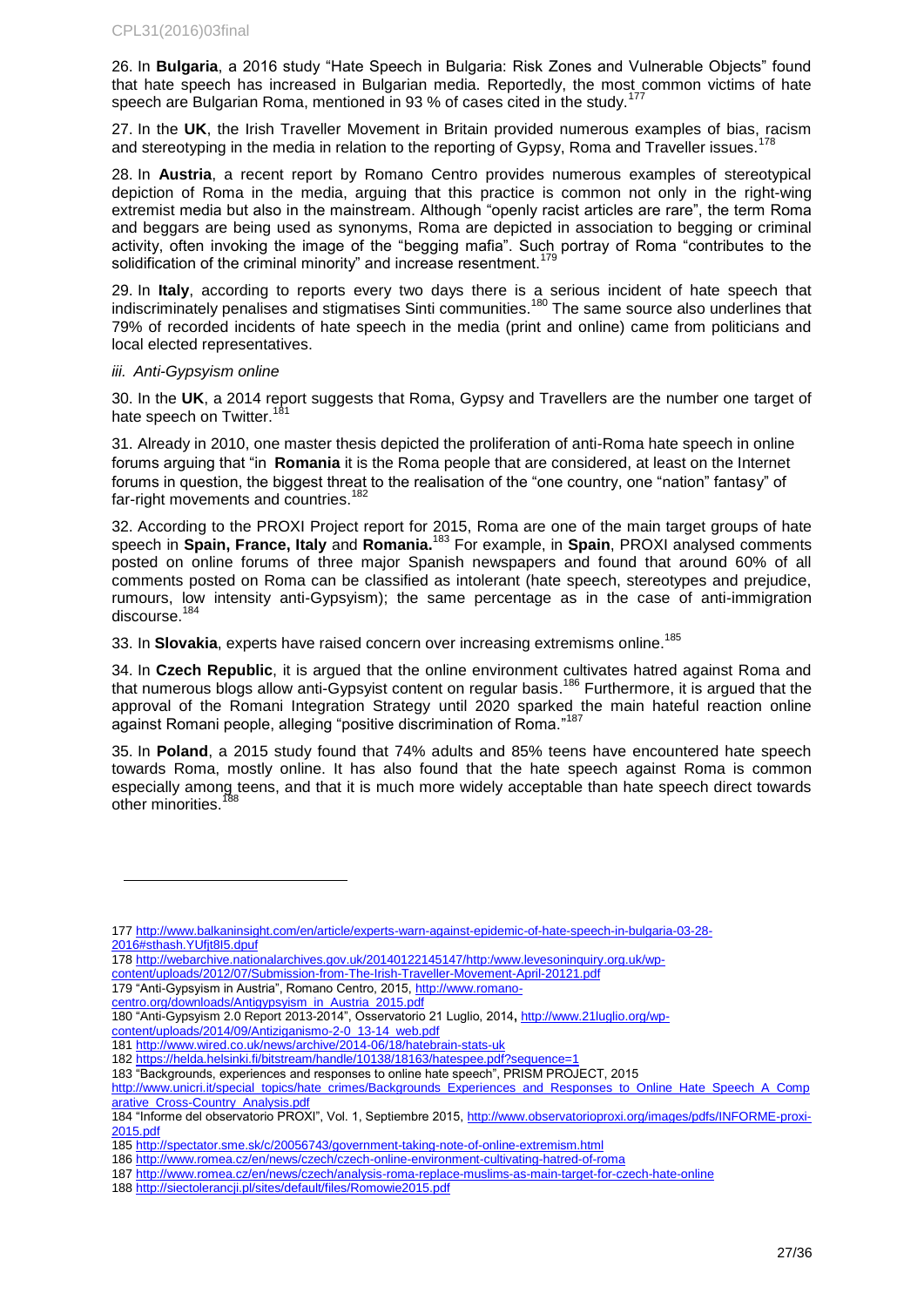### *iv. Hate crimes and violence*

36. In **France**, according to the European Roma Rights Centre (ERRC), "there has been an increase in acts of violence, hate speech and cases of rejection of Roma or people designed as such. This clearly illustrates an alarming rise of anti-Gypsyism which was already shown to be at a high level in France."<sup>189</sup> In 2014, a Roma teenager was left in a coma after being kidnapped and brutally beaten by a group of vigilantes in Paris.<sup>190</sup>

37. In **Italy**, between 2013 and 2015, the ERRC has documented numerous cases of attacks and violence against Roma in Italy, including cases of throwing Molotov cocktails at Romani camps.<sup>191</sup> Nonetheless, ERRC argues that many cases of violence against Roma remain unreported. A project developed by ERRC and finances by Open Society Initiatives for Europe (OSIFE) created an online tool for reporting incidents of hate crime and hate speech in Italy and France.

38. In the **Czech Republic**, Roma are the main targets of hate crime. According to research by the European Commission, 32 % of Romani people living in the Czech Republic have been physically assaulted or threatened with such an attack because of their nationality.<sup>193</sup> Furthermore, according to police statistics, the number of hate violence "motivated by nationality, religion, sexual orientation or skin colour rose year-on-year from 38 to 211 cases" in 2013.<sup>194</sup> According to a report by IUSTITIA, Roma and Muslims are the most frequent victims of hate crime.<sup>195</sup>

39. In **Bulgaria**, violence against Roma has also been reported. For example, in 2013 a Bulgarian man shot dead three members of Romani family before committing suicide.<sup>196</sup>

40. The 2014 report of the FXB Centre for Health and Human Rights, Harvard University, warned of accelerating patterns of Anti-Roma violence in **Hungary**, listing a comprehensive list of human rights violations, including hate crimes and violence, racially-motivated killings, anti-Roma marches and attacks.<sup>197</sup>

41. In **Poland**, according to the Attorney General the number of reported racially motivated hate crimes has increased significantly – in 2013 there were 835 cases; in 2015 that number reached 1548 reported cases. Roma are the main target of hate crimes, followed by Jews and Muslims.<sup>198</sup>

42. Roma also fall victims and are particularly vulnerable in times of social unrest and internal conflicts. Most recently during the **Ukraine** crisis, Roma communities have been numerous times victims of racially motivated attacks, including shootings, setting property on fire and physical attacks, as reported by the European Roma Rights Centre (ERRC)<sup>199</sup> and the OSCE Office for Democratic Institutions and Human Rights (OSCE-ODIHR).<sup>200</sup> Furthermore, according to the WHO, since the crises started, 10,000 Roma people are estimated to have fled from their residences in the Eastern part of the country.<sup>201</sup>

43. Roma are also victims of **police violence**. For example, in Eastern **Slovakia**, the Slovak police allegedly injured 15 Roma during their intervention in the settlement near Michalovce in 2015.<sup>202</sup> According to ROMEA, this is one of many problematic interventions of police forces with Roma communities in Slovakia.<sup>203</sup>

44. In **Romania**, it is stated in the recent US State Department report, that "major human rights problems included police and gendarme mistreatment and harassment of detainees and Roma." This also includes cases such as the 2014 case of police officer George Stefan, who allegedly beat to

<sup>189</sup> <http://www.errc.org/article/more-than-11000-roma-migrants-forcefully-evicted-in-france-in-2015/4442>

<sup>190</sup> <http://america.aljazeera.com/articles/2014/6/17/roma-attack-franceviolence.html>

<sup>191</sup> [http://tbinternet.ohchr.org/Treaties/CESCR/Shared%20Documents/ITA/INT\\_CESCR\\_CSS\\_ITA\\_21312\\_E.pdf](http://tbinternet.ohchr.org/Treaties/CESCR/Shared%20Documents/ITA/INT_CESCR_CSS_ITA_21312_E.pdf)

<sup>192</sup> <http://www.errc.org/about-us-projects/combating-hate-crime-and-hate-speech-in-france-and-italy/4446>

<sup>193</sup> <http://www.romea.cz/en/news/czech/hate-violence-and-romani-people-in-the-czech-republic>

<sup>194</sup> <http://www.romea.cz/en/news/czech/czech-republic-number-of-victims-of-hate-violence-rose-in-2013>

<sup>195</sup> <http://www.romea.cz/en/news/czech/czech-ngo-report-finds-muslims-and-roma-most-frequent-victims-of-hate-violence>

<sup>196</sup> <http://www.romea.cz/en/news/world/bulgarian-man-shoots-dead-three-romani-people-before-committing-suicide>

<sup>197</sup> [https://cdn2.sph.harvard.edu/wp-content/uploads/sites/5/2014/02/FXB-Hungary-Report\\_Released-February-3-2014.pdf](https://cdn2.sph.harvard.edu/wp-content/uploads/sites/5/2014/02/FXB-Hungary-Report_Released-February-3-2014.pdf) 198 [http://bialystok.wyborcza.pl/bialystok/1,35241,19979096,zniewazanie-grozby-pobicia-lawinowo-rosnie-liczba](http://bialystok.wyborcza.pl/bialystok/1,35241,19979096,zniewazanie-grozby-pobicia-lawinowo-rosnie-liczba-przestepstw.html)[przestepstw.html](http://bialystok.wyborcza.pl/bialystok/1,35241,19979096,zniewazanie-grozby-pobicia-lawinowo-rosnie-liczba-przestepstw.html)

<sup>199</sup> <http://www.errc.org/article/joint-statement-on-violence-against-roma-in-ukraine/4278>

<sup>200</sup> <http://www.osce.org/odihr/124494?download=true>

<sup>201</sup> [http://www.euro.who.int/en/health-topics/health-determinants/roma-health/news/news/2015/04/who-and-partners-increase](http://www.euro.who.int/en/health-topics/health-determinants/roma-health/news/news/2015/04/who-and-partners-increase-focus-on-roma-population-in-ukraine)[focus-on-roma-population-in-ukraine](http://www.euro.who.int/en/health-topics/health-determinants/roma-health/news/news/2015/04/who-and-partners-increase-focus-on-roma-population-in-ukraine)

<sup>202</sup> <http://spectator.sme.sk/c/20056808/roma-allege-police-brutality-in-eastern-slovak-village.html>

<sup>203</sup> <http://www.romea.cz/en/news/world/slovakia-mayor-and-romani-residents-say-police-brutalized-them-police-deny-it>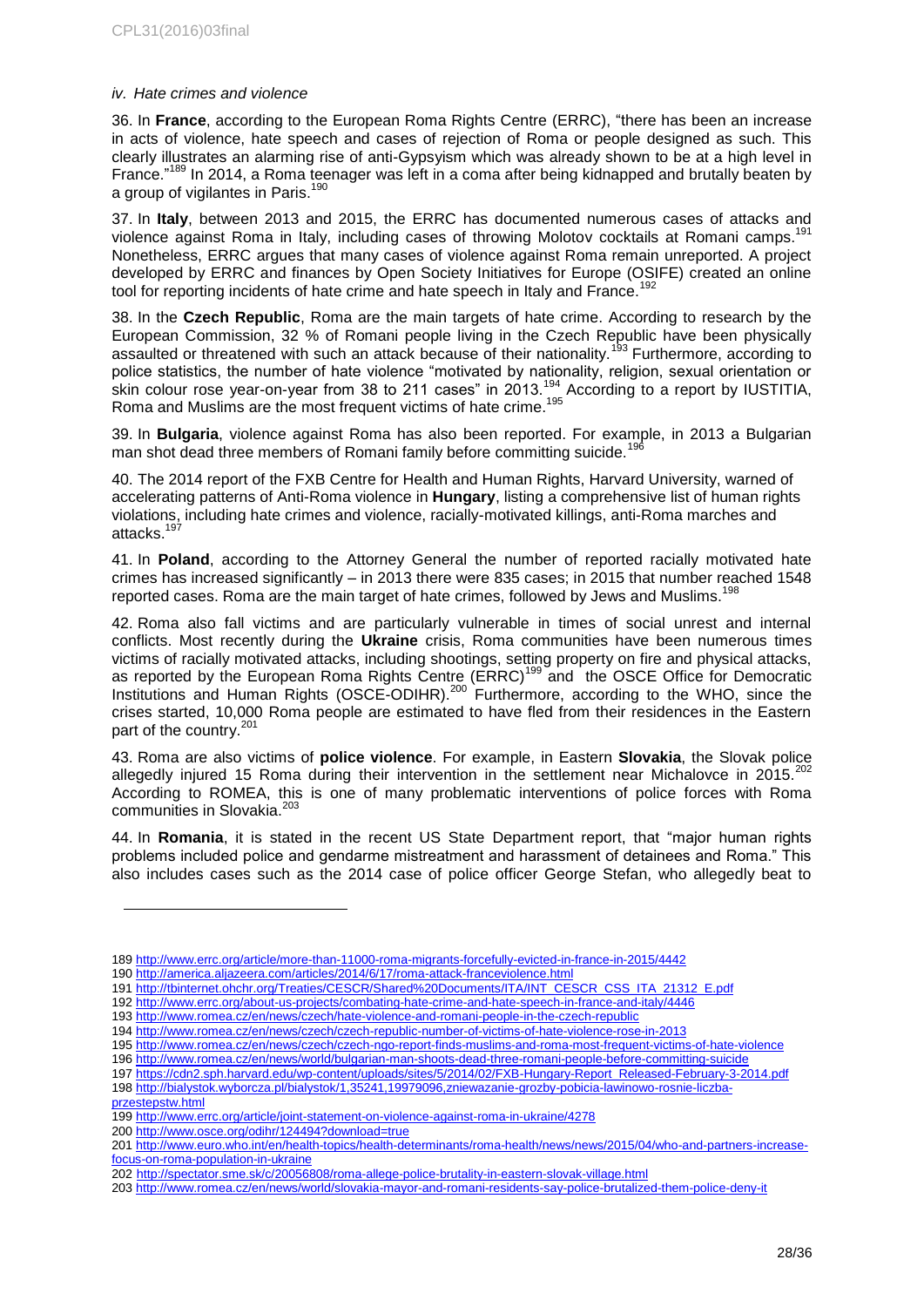death a 26-year-old Romani man or policy brutality in Romani community of Racos, Brasov Countv.<sup>204</sup> Police violence against Roma is also an issue in Western Europe.

45. In **Hungary**, Roma are oftentimes mistreated by police, frequently being victims of absurd misdemeanour charges by the police; in response Roma Press Centre (RSK) has launched a campaign documenting stories of must absurd police charges against Roma.<sup>205</sup>

46. In **Italy** in 2015, policy brutality was denounced by a local Roma organisation, following a raid on a Roma camp outlying the Tor Cervera neighbourhood in Rome.<sup>206</sup>

47. In 2012, in **Portugal**, a policeman dressed in civilian clothes shot a Romani man in the face. The policeman was heard saying that "I feel hate towards the Roma and if I could, I would kill all of your race."<sup>207</sup> Since 2011, the ERRC has engaged in numerous court proceedings regarding police brutality in Macedonia, Bulgaria, Serbia and Slovakia, among others.<sup>208</sup> Some cases also include police brutality towards Romani minors and youth.<sup>209</sup>

48. Furthermore, it should be noted that prosecuting police misconduct and police brutality remains challenging and rarely ends up in court. For example, a 2015 report on **Slovakia** of the United Nations Committee against Torture (CAT) found that "systematic repressive action by the police goes hand in hand with ineffective investigations of police misconduct".<sup>210</sup> Despite calling on the Slovak government to adequately investigate cases of police brutality, the practice of denying any wrongdoing remains the same – on 1 April 2016 "Slovak Interior Ministry investigators stopped prosecutions in all cases against police officers".<sup>211</sup>

### *v. Extremist/far-right groups*

l

49. In **Hungary**, "one of the most worrying trends in the field of racism and intolerance in Hungary is the growing visible presence of extremist organisations over the last years. A distinctive feature of this phenomenon is the combination of the strong presence in the Hungarian national parliament of a party which uses extremist rhetoric and the close links between the latter and paramilitary groups carrying out acts of intimidation against Roma. (...) Some of them have taken the form of intimidating marches in paramilitary uniforms and patrolling by vigilante groups, in Roma-populated villages. The widely documented march attended by up to 2,000 people in the village of Gyöngyöspata on 6 March 2011 succeeded by several weeks of patrolling by vigilante groups threatening, intimidating and harassing Roma residents, was followed by other such incidents in 2012 and 2013 in several places (Cegléd, Devecser, Hajdúhadház and Miskolc)."<sup>212</sup>

50. In the Eastern **Hungarian** town of Tiszavasvári, the far-right mayor Erik Fülöp, affiliated with the Jobbik party, decided to task an extremist group called the Association of the Legion of Honour (*Becsület Légiója Egyesület*) to serve as a municipal security force, and giving them a role in child care and social services cases. In February 2016, a panic broke out among Romani parents after news that the municipality was planning to take Roma children into state care.<sup>213</sup>

51. In **Bulgaria**, fascist groups particularly target the Roma population.<sup>214</sup>

52. The far-right **Finnish** vigilante group "Soldiers of Odin" has expanded over the period of last months also to **Norway**, **Sweden** and **Estonia**.215 In **Sweden**, reportedly neo-Nazi propaganda

- 206 <http://www.gazzettadelsud.it/news/english/135332/Roma-people-denounce--savage--police-attack-on-women--kids.html> 207 [https://www.publico.pt/sociedade/noticia/policia-movido-por-odio-racial-condenado-por-balear-cigano-que-so-queria](https://www.publico.pt/sociedade/noticia/policia-movido-por-odio-racial-condenado-por-balear-cigano-que-so-queria-conversar-1729238)[conversar-1729238](https://www.publico.pt/sociedade/noticia/policia-movido-por-odio-racial-condenado-por-balear-cigano-que-so-queria-conversar-1729238)
- 208 <http://www.errc.org/article/domestic-cases-state-response-to-violence-and-hate-speech/4405>
- 209 For example[: http://www.romea.cz/en/news/czech/czech-republic-romani-youth-beaten-by-police-says-officers-told-him-he](http://www.romea.cz/en/news/czech/czech-republic-romani-youth-beaten-by-police-says-officers-told-him-he-would-die)[would-die](http://www.romea.cz/en/news/czech/czech-republic-romani-youth-beaten-by-police-says-officers-told-him-he-would-die)
- 210 <http://www.errc.org/article/un-slovak-politicians-must-not-tolerate-police-violence-against-roma/4417>
- 211 <https://www.opendemocracy.net/can-europe-make-it/bernard-rorke/slovakia-roma-exclusion-and-dark-side-of-democracy> 212 Report by Council of Europe Commissioner for Human Rights, following his visit to Hungary, Strasbourg, 16 December
- 2014https://wcd.coe.int/ViewDoc.jsp?Ref=CommDH(2014)21&Language=lanEnglish&Ver=original&BackColorInternet=C3C3C 3& BackColorIntranet=EDB021&BackColorLogged=F5D383
- 213 <http://hungarianfreepress.com/2016/02/16/panic-breaks-out-in-a-hungarian-roma-community/>
- 214 <http://www.dreamdeferred.org.uk/2016/04/fascism-and-the-far-right-in-europe-country-by-country-guide-part-one/>
- 215 <https://www.rt.com/news/337075-soldiers-of-odin-sweden/>

<sup>204</sup> <http://www.state.gov/j/drl/rls/hrrpt/humanrightsreport/index.htm?year=2015&dlid=252891#wrapper>

<sup>205</sup> [http://www.romea.cz/en/news/world/hungary-roma-press-center-launches-ironic-campaign-against-police-abuse-featuring](http://www.romea.cz/en/news/world/hungary-roma-press-center-launches-ironic-campaign-against-police-abuse-featuring-leading-actors)[leading-actors](http://www.romea.cz/en/news/world/hungary-roma-press-center-launches-ironic-campaign-against-police-abuse-featuring-leading-actors)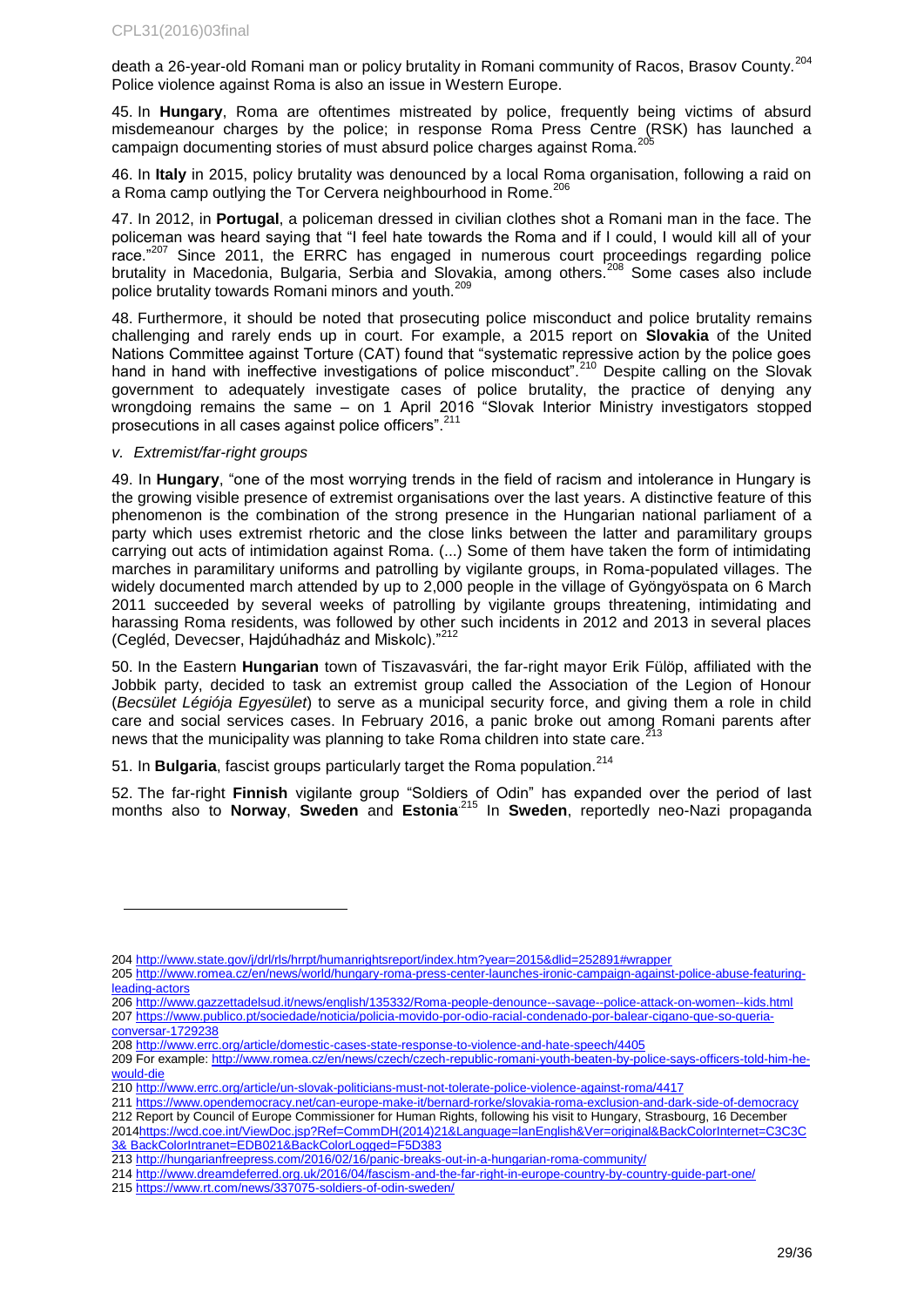actions have reached record highs, increasing by 23% between 2014 and 2015.<sup>216</sup> Reportedly, there are also far-right vigilante groups patrolling Danish-Swedish borders against immigrants.

53. Although the groups are defined as anti-immigrant, the right-wing media show that they group also targets Roma.<sup>218</sup> According to some analysts, vigilante groups once "claimed to be aiding police in fighting against 'Roma criminality'. Now they have found a new area of activity and seek social appraisal because they want to protect their countries from Muslims".<sup>219</sup> But there are also vigilante groups which target Roma explicitly. Recently, the members of the ultra-nationalist **Slovak** National Party announced to plan a national private militia, in order to protect the country from "Roma criminals", which would, for example, patrol night trains.<sup>220</sup> Reportedly a similar anti-Roma vigilante patrol was created in **Romania** by the ultra-national politician Bogdan Diaconu.<sup>2</sup>

### <span id="page-29-0"></span>**d. General radicalisation of European societies**

54. In the **Czech Republic**, according to a STEM opinion poll conducted in 2015, 73% of Czechs oppose the idea that everyone living in the country should be granted citizenship, up from 67% in 2014 and a record high. Also, 67% consider foreigners a security risk (60% in 2014). This trend also affects ethnic minorities living in the Czech Republic – 69% of Czechs are against ethnic minorities being allowed to live according to their own traditions, up from 54 % in 2014.

55. In **Hungary**, "refugees and asylum seekers have also become the target of hate crime and hate speech."<sup>223</sup> Furthermore, there has been a rise in negative attitudes towards foreigners, asylum seekers and refugees, particularly in rural areas: according to 2013 public opinion poll by the Tarki Institute, 36% of the adults responded that they were xenophobic, in the sense that asylum seekers should not be allowed in the country and only 11% declared that they were favourable to foreigners, in the sense that in their opinion all asylum seekers should be accepted in the country.<sup>224</sup>

56. Apart from Bulgaria, anti-Roma protests have been reported also in other countries during the past few years, most notably in the Czech Republic, Ireland (in Waterford in 2014),<sup>225</sup> Serbia (in  $2013)$ .  $226$ 

57. In **Western Europe**, a rise in xenophobia, racism and racially motivated violence and crime has also been observed. For example, in **Spain**, hate crimes against Muslims have risen more than tenfold since 2014.<sup>227</sup> In Italy, between January 2013 and March 2015, the ERRC has documented 20 cases of hate speech by citizens, including demonstrations, flyers, protests and a ban for Roma.<sup>228</sup> For example, in February 2015, a poster appeared on the wall of a building in Vicenza saying "We have seen Gypsies in the streets and looking through the windows to steal from people's homes. Shoot on sight and then we will come!"<sup>229</sup>

58. During the 2014 European Parliament elections, far-right parties have also won a significant number of seats, leading in 2015 to the formation of a political group called the Europe of Nations and Freedoms Group in the European Parliament.<sup>230</sup>

218 <http://www.dailystormer.com/successful-nationalist-street-patrols-against-anti-white-violence-in-finland/>

[5713a2c935702a22d679a174#87aa6](http://www.lalibre.be/actu/international/slovaquie-les-roms-s-inquietent-du-retour-de-la-peste-brune-5713a2c935702a22d679a174#87aa6)

<sup>216</sup> <http://www.thelocal.se/20150324/neo-nazi-activity-on-the-rise-in-sweden>

<sup>217</sup> <https://www.rt.com/news/339927-sweden-nationalist-vigilantes-refugees/>

<sup>219</sup> [http://wiadomosci.gazeta.pl/wiadomosci/1,114871,19933337,lowcy-migrantow-grasuja-w-europie-wschodniej-wsrod-nich](http://wiadomosci.gazeta.pl/wiadomosci/1,114871,19933337,lowcy-migrantow-grasuja-w-europie-wschodniej-wsrod-nich-dinko.html)[dinko.html](http://wiadomosci.gazeta.pl/wiadomosci/1,114871,19933337,lowcy-migrantow-grasuja-w-europie-wschodniej-wsrod-nich-dinko.html)

<sup>220</sup> [http://www.lalibre.be/actu/international/slovaquie-les-roms-s-inquietent-du-retour-de-la-peste-brune-](http://www.lalibre.be/actu/international/slovaquie-les-roms-s-inquietent-du-retour-de-la-peste-brune-5713a2c935702a22d679a174#87aa6)

<sup>221</sup> [http://www.spiegel.de/politik/ausland/fluechtlinge-in-osteuropa-regierungen-dulden-selbstjustiz-der-buergerwehren-a-](http://www.spiegel.de/politik/ausland/fluechtlinge-in-osteuropa-regierungen-dulden-selbstjustiz-der-buergerwehren-a-1087388.html)[1087388.html](http://www.spiegel.de/politik/ausland/fluechtlinge-in-osteuropa-regierungen-dulden-selbstjustiz-der-buergerwehren-a-1087388.html)

<sup>222</sup> <http://praguemonitor.com/2015/04/23/poll-czech-become-less-tolerant-foreigners>

<sup>223</sup> Report by Council of Europe Commissioner for Human Rights, following his visit to Hungary, Strasbourg, 16 December 2014,

https://wcd.coe.int/ViewDoc.jsp?Ref=CommDH(2014)21&Language=lanEnglish&Ver=original&BackColorInternet=C3C3C3& BackColorIntranet=EDB021&BackColorLogged=F5D383

European Union Agency for Fundamental Rights (FRA), Racism, discrimination, intolerance and extremism: learning from experiences in Greece and Hungary, 2013

<sup>224</sup> [http://www.tarki.hu/hu/news/2013/kitekint/20130205\\_idegenellenesseg.html.](http://www.tarki.hu/hu/news/2013/kitekint/20130205_idegenellenesseg.html) 

<sup>225</sup> <http://www.irishtimes.com/life-and-style/people/behind-the-news-anti-roma-protests-in-waterford-1.1983698>

<sup>226</sup> [http://media-diversity.org/en/index.php?option=com\\_content&view=article&id=2661:serbian-newspaper-initiated-anti-roma](http://media-diversity.org/en/index.php?option=com_content&view=article&id=2661:serbian-newspaper-initiated-anti-roma-protest&catid=35:media-news-a-content&Itemid=34)[protest&catid=35:media-news-a-content&Itemid=34](http://media-diversity.org/en/index.php?option=com_content&view=article&id=2661:serbian-newspaper-initiated-anti-roma-protest&catid=35:media-news-a-content&Itemid=34)

<sup>227</sup> <http://www.thelocal.es/20160413/hate-crime-against-muslims-rises-tenfold-in-spain>

<sup>228</sup> [http://tbinternet.ohchr.org/Treaties/CESCR/Shared%20Documents/ITA/INT\\_CESCR\\_CSS\\_ITA\\_21312\\_E.pdf](http://tbinternet.ohchr.org/Treaties/CESCR/Shared%20Documents/ITA/INT_CESCR_CSS_ITA_21312_E.pdf)

<sup>229</sup> [http://www.huffingtonpost.it/2015/02/18/sparate-a-vista-agli-zingari\\_n\\_6703408.html](http://www.huffingtonpost.it/2015/02/18/sparate-a-vista-agli-zingari_n_6703408.html)

<sup>230</sup> <https://euobserver.com/political/129129>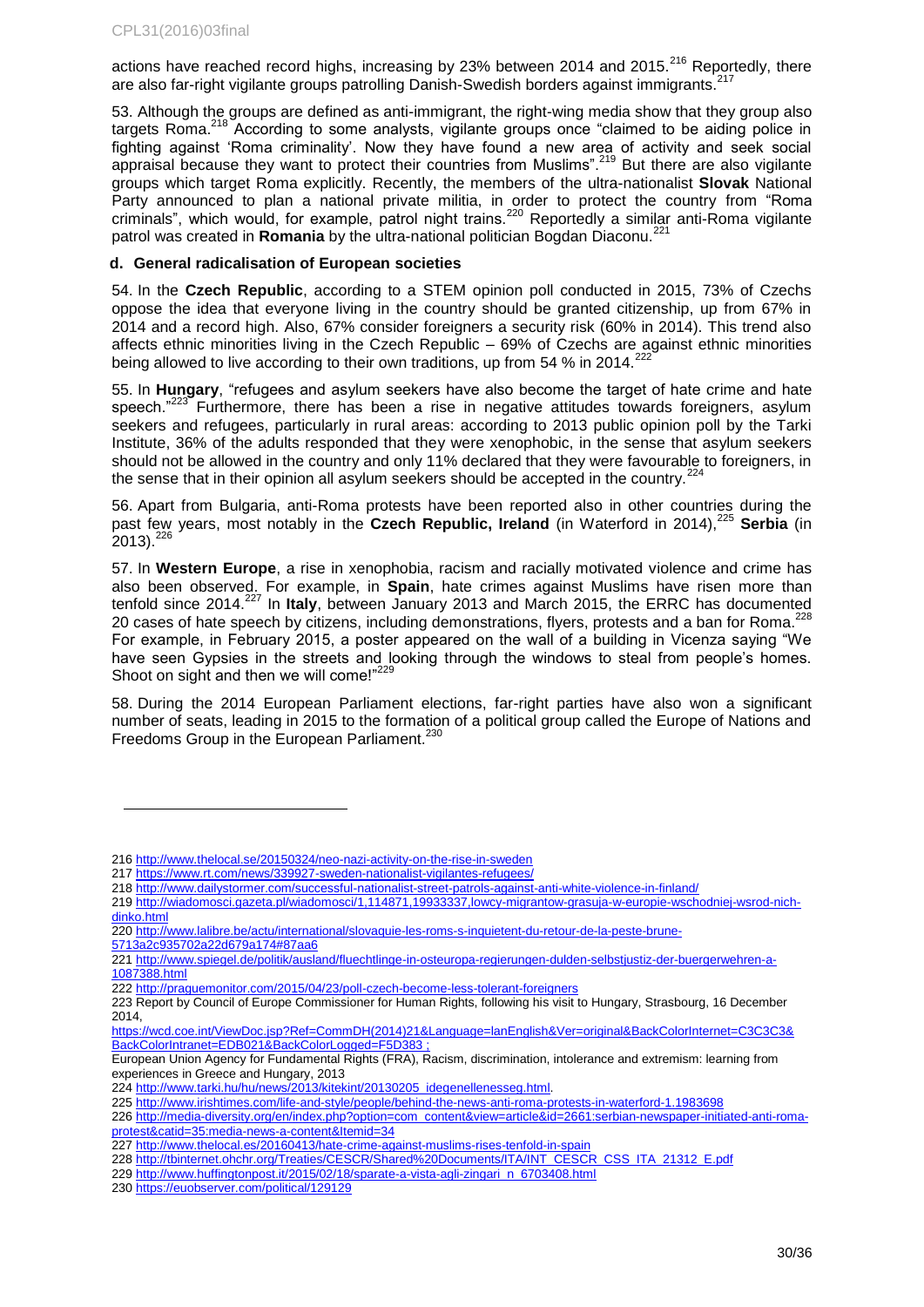59. Countries particularly affected by the current refugee crisis have also witnessed an increase in racism and xenophobia and a growing popularity of extremist and xenophobic parties. For example, in **Greece**, the economic crisis as well as the increasing influx of asylum-seekers has resulted in a "growing influence of the extremist party Golden Dawn and its electoral gains in 2012, as well as for the threats and assaults perpetuated on migrants by extremist groups."<sup>231</sup>

### <span id="page-30-0"></span>**e. Institutional anti-Gypsyism: Perspectives from the ground**

### *i. Access to economic and social rights*

60. Failing to take advantage of funding opportunities and position Roma inclusion as a priority, hinders the possibility to effectively implement Roma inclusion polices locally. For example, according to a briefing paper by Roma Support Group, in the **UK** the Local Enterprise Partnerships (LEPs) have failed to include the Roma, Gypsy and Traveller communities into their strategies. According to the research into the priorities of the 39 LEPs in England, only in four areas there is a mention of Roma as potential beneficiaries. LEPs failed to ensure that the Roma will be able to benefit from the estimated £6bn to be spent in the UK through European Structural and Investment programmes during the funding period 2014-2020.<sup>232</sup>

### *ii. Forced evictions*

l

61. In **Sweden**, according to "Inconvenient Human Rights: Access to Water and Sanitation in Sweden's Informal Roma Settlements" report, since 2013 Swedish municipalities have been initiating more than 80 evictions of vulnerable EU citizens, mostly Roma.<sup>233</sup>

62. In **Bulgaria**, numerous forced evictions and demolitions of Roma settlements were also reported in 2015, causing tensions and protest, most notably in Varna and Garmen. The Roma from demolished settlements were not provided adequate housing.<sup>234</sup>

63. How forced evictions are being used as an instrument of local policy is shown by a case in Bulgaria. Anti-Roma protests, gathering thousands of people, erupted in the village of Radnevo, following a road-rage incident in which three Bulgarians were injured by Romani men. The Romani men have been charged with attempted murder. However, as reported by the ERRC, the Mayor of Radnevo, Tenjo Tenev, decided to apply collective punishment to the entire Roma neighbourhood, commencing procedures to identify and demolish the informal houses in which more than 1200 Roma have lived for over 20 years.<sup>235</sup>

64. In **Romania**, evictions or attempted evictions of Roma continued in Bucharest, Caracal, Baia Mare, Eforie and other localities during recent years.<sup>236</sup>

65. In **Hungary**, forced evictions have also been reported. Most recently, in 2015, a city of Miskolc in Northern Hungary begun to forcibly evict its Roma community, despite a Court's ruling not to carry out the eviction. $237$ 

66. Forced evictions of Roma have also been reported in **Poland**<sup>238</sup> and in **Finland**, where according to Helsinki Police, Roma camps are dismantled almost on daily basis.<sup>239</sup>

67. According to the ERRC, "even less attention is paid to the forced evictions of Roma happening in countries outside the EU, such as Serbia (where Roma were evicted from their homes with almost no notice and placed in yet another container settlement), Macedonia, Albania, Turkey, and Ukraine.<sup>240</sup> For example, in **Serbia**, around 1,000 Roma were forcibly evicted by the City of Belgrade; Amnesty

233 "Inconvenient Human Rights: Access to Water and Sanitation in Sweden's Informal Roma Settlements"

<http://rwi.lu.se/app/uploads/2016/04/Inconvenient-Human-Rights.pdf>

<sup>231</sup> European Union Agency for Fundamental Rights (FRA), Racism, discrimination, intolerance and extremism: learning from experiences in Greece and Hungary, 2013

<sup>232</sup> [https://drive.google.com/file/d/0B2lw1\\_Krq5gnUWJHLUQ0S0REelU/view](https://drive.google.com/file/d/0B2lw1_Krq5gnUWJHLUQ0S0REelU/view)

[<sup>234</sup>http://www.novinite.com/articles/169536/Five+Illegal+Residential+Buildings+Demolished+in+Bulgaria%E2%80%99s+Garm](http://www.novinite.com/articles/169536/Five+Illegal+Residential+Buildings+Demolished+in+Bulgaria%E2%80%99s+Garmen) [en](http://www.novinite.com/articles/169536/Five+Illegal+Residential+Buildings+Demolished+in+Bulgaria%E2%80%99s+Garmen)

[<sup>235</sup>https://www.facebook.com/EuropeanRomaRightsCentre/photos/a.367490363319026.81028.152127778188620/100982754](https://www.facebook.com/EuropeanRomaRightsCentre/photos/a.367490363319026.81028.152127778188620/1009827549085301/?type=3&theater) [9085301/?type=3&theater](https://www.facebook.com/EuropeanRomaRightsCentre/photos/a.367490363319026.81028.152127778188620/1009827549085301/?type=3&theater)

<sup>236</sup> <http://www.state.gov/j/drl/rls/hrrpt/humanrightsreport/index.htm?year=2015&dlid=252891#wrapper>

<sup>237</sup> <http://www.errc.org/blog/miskolc-mayor-remains-defiant-on-roma-evictions-despite-latest-court-ruling/96> ;

<http://www.errc.org/article/hungarian-city-set-to-expel-its-roma/4293>

<sup>238</sup> <http://www.roma.nomada.info.pl/en/37-en/first/70-romanian-roma-settlement-forced-eviction-in-gdansk-poland>

<sup>239</sup> [http://yle.fi/uutiset/helsinki\\_police\\_roma\\_camps\\_dismantled\\_almost\\_every\\_day/8068280](http://yle.fi/uutiset/helsinki_police_roma_camps_dismantled_almost_every_day/8068280)

<sup>240</sup> [http://www.errc.org/article/international-roma-day-and-every-other-day-sees-roma-fighting-back-against-forced-evictions](http://www.errc.org/article/international-roma-day-and-every-other-day-sees-roma-fighting-back-against-forced-evictions-and-theyll-win/4471)[and-theyll-win/4471](http://www.errc.org/article/international-roma-day-and-every-other-day-sees-roma-fighting-back-against-forced-evictions-and-theyll-win/4471)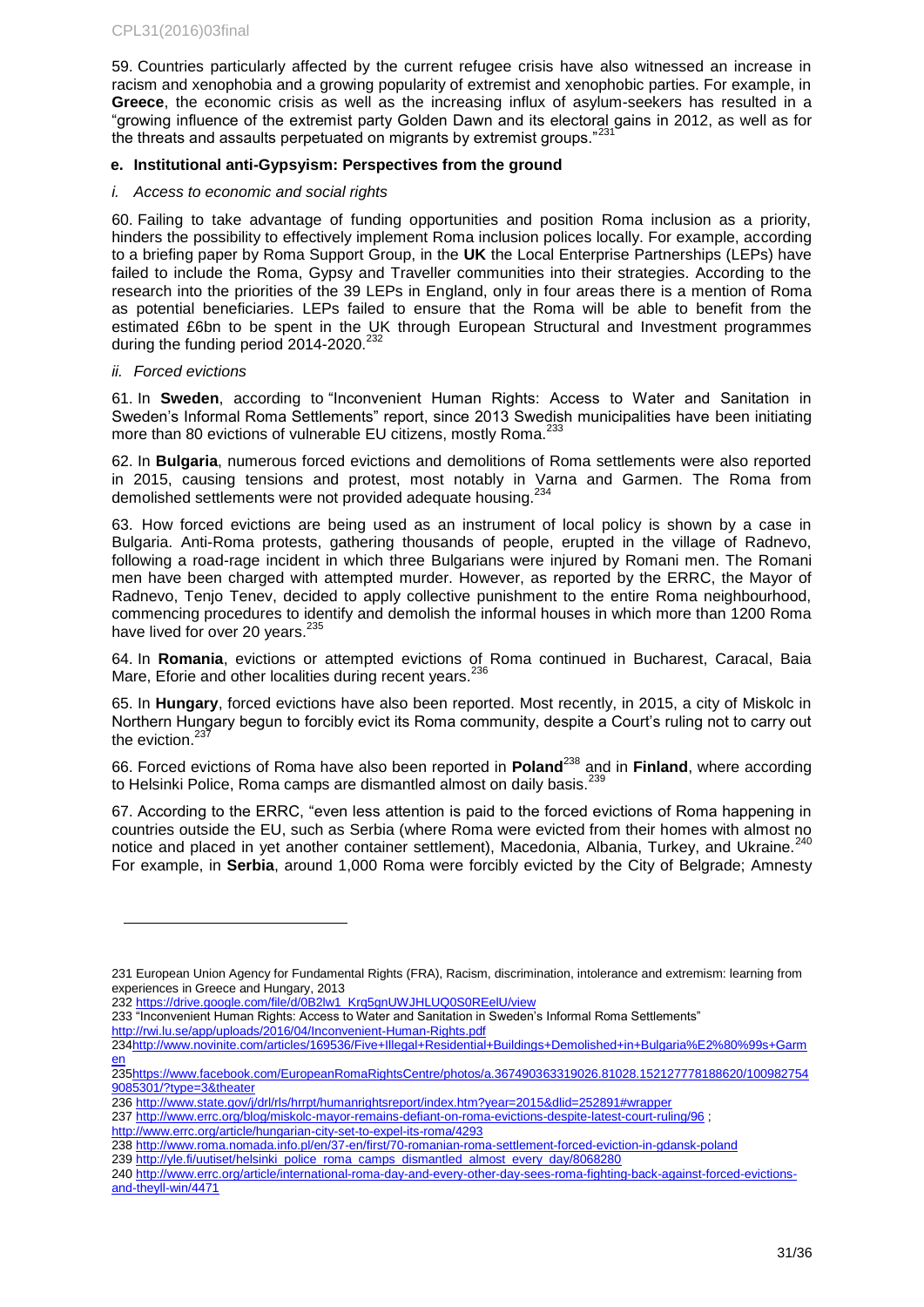International reported that three years later the Roma were still not provided adequate housing.<sup>241</sup> There were also reported evictions in **Albania**<sup>242</sup> and **Turkey**. 243

### *iii. Segregation in public spaces and schools*

68. In the **Czech Republic**, various towns (most recently Duchcov in 2015) have passed ordinances banning people from sitting on concrete barriers or walls, placing armchairs in the streets and from grilling food in public areas. According to some critics, the ordinance targets Romani residents.<sup>244</sup>

69. In **Italy**, evicted Roma are placed in segregated temporary shelters and camps, are denied access to education and employment opportunities and face constant evictions, enduring harsh living conditions injurious to their health and safety; a situation which according to the ERRC amounts to a breach of the Racial Equality Directive.

70. In **Romania**, according to the recent US State Department report, "there were reports that the government effectively segregated Romani children from non-Romani students and subjected Romani children to discriminatory treatment."<sup>246</sup>

71. The 2016 OSF Justice Initiative report on "Strategic Litigations Impacts: Roma School Desegregation", assessing and measuring the impact of strategic litigation for Roma school desegregation, concludes that outcomes "remains elusive".<sup>247</sup>

72. The European Commission Report on discrimination of Roma children in education from 2014 by Lilla Farkas makes similar observation: "While international and supranational organizations fully embrace the integration/social inclusion of the Roma and regularly condemn anti-Romani sentiments and exclusionary practices, Member States' policies and practices have in many cases, reportedly and starkly deviated from this approach." And further: "Practice has shown that it is not so much the finding of (indirect) discrimination that poses challenges, but the tailoring and enforcement of effective, proportionate and dissuasive remedies."<sup>248</sup>

73. According to a recent ERRC assessment, despite launching infringement proceedings and existing European Court of Human Rights (ECtHR) rulings, school segregation persists. In some countries such as **Hungary**, school segregation of Romani children has increased.<sup>249</sup> In other cases, for example **Greece** and the **Czech Republic**, implementing existing court judgements on desegregation has encountered significant backlash, mostly of the attitudes of non-Roma majorities who objected inclusive schooling.<sup>250</sup> In **Slovakia**, the so-called container school worsen the situation of school segregation. According to Amnesty International, following the 2012 landmark judgment condemning unlawful segregation, "not only has the separation continued, but it is actually taking on even more severe forms".<sup>25</sup>

### <span id="page-31-0"></span>**f. Impact on Romani women**

l

74. A recent US State Department report on **Romania** argued that "some women, especially Roma, had difficulty accessing reproductive health services for reasons that included lack of information, ethnic discrimination, lack of health insurance, and poverty."<sup>252</sup>

75. It was also reported that Romani women face both gender and ethnic discrimination and often due to the lack of skills and training are especially vulnerable on the labour market. The situation of Romani women, especially young women and girls, is particularly difficult with regards to education;

<https://www.amnesty.org/en/documents/eur70/1308/2015/en/>

<sup>241</sup> "Serbıa: Roma stıll waıtıng for adequate housing", Amnesty International 2015,

[<sup>242</sup>http://www.undp.org/content/dam/albania/docs/misc/Housing%20Policies%20and%20Practice%20for%20Roma%20in%20](http://www.undp.org/content/dam/albania/docs/misc/Housing%20Policies%20and%20Practice%20for%20Roma%20in%20Albania.pdf) [Albania.pdf](http://www.undp.org/content/dam/albania/docs/misc/Housing%20Policies%20and%20Practice%20for%20Roma%20in%20Albania.pdf) [; https://www.amnesty.org/download/.../EUR112644](https://www.amnesty.org/download/.../EUR1126442015ENGLISH.pdf)**2015**ENGLISH.pdf

<sup>243</sup> [http://www.hurriyetdailynews.com/constructor-destroys-shacks-in-istanbul-leaves-roma-people-homeless-in-winter](http://www.hurriyetdailynews.com/constructor-destroys-shacks-in-istanbul-leaves-roma-people-homeless-in-winter-cold.aspx?pageID=238&nid=76543&NewsCatID=341)[cold.aspx?pageID=238&nid=76543&NewsCatID=341](http://www.hurriyetdailynews.com/constructor-destroys-shacks-in-istanbul-leaves-roma-people-homeless-in-winter-cold.aspx?pageID=238&nid=76543&NewsCatID=341)

<sup>244</sup> <http://www.romea.cz/en/news/czech/yet-another-czech-town-bans-sitting-outdoors>

<sup>245</sup> <http://www.errc.org/cms/upload/file/2015-eu-roma-framework-writen-comments-19-february-2016.pdf>

<sup>246</sup> <http://www.state.gov/j/drl/rls/hrrpt/humanrightsreport/index.htm?year=2015&dlid=252891#wrapper>

<sup>247</sup> [https://www.opensocietyfoundations.org/sites/default/files/strategic-litigation-impacts-roma-school-desegration-](https://www.opensocietyfoundations.org/sites/default/files/strategic-litigation-impacts-roma-school-desegration-20160407.pdf)[20160407.pdf](https://www.opensocietyfoundations.org/sites/default/files/strategic-litigation-impacts-roma-school-desegration-20160407.pdf)

<sup>248</sup> [http://ec.europa.eu/justice/discrimination/files/roma\\_childdiscrimination\\_en.pdf](http://ec.europa.eu/justice/discrimination/files/roma_childdiscrimination_en.pdf)

<sup>249</sup> <http://www.errc.org/cms/upload/file/2015-eu-roma-framework-writen-comments-19-february-2016.pdf>

<sup>250</sup> [https://www.opensocietyfoundations.org/sites/default/files/strategic-litigation-impacts-roma-school-desegration-](https://www.opensocietyfoundations.org/sites/default/files/strategic-litigation-impacts-roma-school-desegration-20160407.pdf)[20160407.pdf](https://www.opensocietyfoundations.org/sites/default/files/strategic-litigation-impacts-roma-school-desegration-20160407.pdf)

<sup>251</sup> <https://www.amnesty.org/en/latest/news/2015/03/slovakia-segretation-of-roma-schoolchildren-worsens/>

<sup>252</sup> <http://www.osce.org/odihr/187861>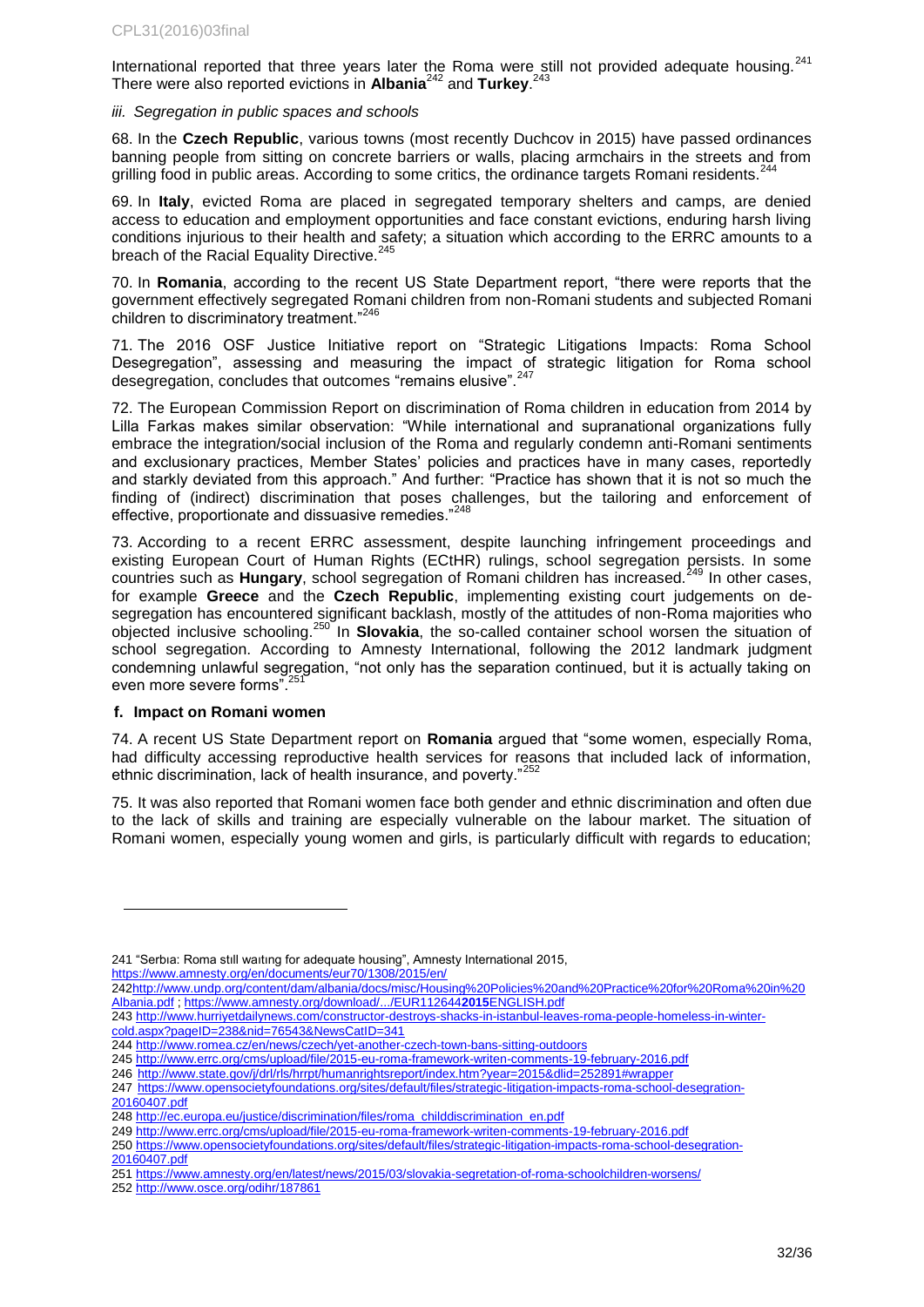reportedly fewer Romani girls than boys remain in schools after the age of  $16.253$  The group with highest rates of no formal education are Romani women (27% according to some sources).

76. Romani women are also vulnerable to racially motivated violence and physical attacks. In **Italy** in 2013 acid was thrown at a Roma woman and her child, resulting in serious injuries. Other report of physical assaults against Romani women were also reported in 2013 in **Poland, Serbia** and in 2014, physical attacks on Romani women were reported in **Poland,** the **Czech Republic** and the **UK**. 255

### <span id="page-32-0"></span>**g. Impact on Roma youth and children**

77. In the **UK**, a recently published study confirms that Gypsy, Roma and Traveller children are among those most likely to be excluded from school rating four to five times higher than the national average. Gypsy, Roma and Traveller children are particularly vulnerable in a school setting and subjected to bullying.<sup>256</sup>

78. In **Sweden**, according to reports, the majority of Roma informants have been exposed in schools to bullying and discriminatory remarks and treatment.<sup>257</sup> In **Romania**, there were reports of discrimination by teachers and students against Romani students, which represents a disincentive for Romani children to complete their studies. There were also cases of schools rejecting enrolling Romani students to schools and of uninterrupted bullying.<sup>25</sup>

79. It was also recalled that a recent study on Roma education in **Turkey** showed that "most teachers working in predominantly Roma neighbourhoods asked to be reassigned after only one year."<sup>259</sup>

### <span id="page-32-1"></span>**3. The refugee crisis and Roma communities**

### <span id="page-32-2"></span>**a. Direct impact**

80. Steps were undertaken to obstruct or restrict the right of Roma to leave their countries, as for example in Macedonia.<sup>260</sup> Some of these restrictions applied not only to non-EU citizens, but also to Roma migrants coming from new EU countries, such as from Romania and Bulgaria, for example, through forced evictions and deportations back to their home countries. With the current refugee crisis in Europe, these tendencies are bound to further affect the situation of Roma, as for example, indicate some moves by Germany.

81. In mass media diverse terms such as "migrant", "refugee", "asylum seeker" are used almost simultaneously, without acknowledging the diverse meaning each of those words entail. Furthermore, the increase of migrants and their diverse national/ ethnic background conflates the public, antagonizing "true refugees" against "false refugees", oftentimes associated with "economic migrants". Roma are perceived as "economic migrants" and have been perceived as undesirable migrants even before the refugee crisis begun."<sup>261</sup> The current challenges posed by the migration wave of refugees, further antagonise Roma migration.

### <span id="page-32-3"></span>**b. Main entry countries (Turkey, Greece, Italy, Spain)**

82. The report of the Institute for Strategic Dialogue indicates that between 2012-2014 far-right vigilante groups were "maintaining a visible presence (often donning uniforms) in areas with a large presence of the conceived 'enemy" (i.e. Roma, migrants, asylum seekers).<sup>2</sup>

83. In **Greece**, there is a significant deterioration of social acceptance of Roma, noticeable especially through the increase of hate speech directed at Roma online. Though radical, neo-Nazi groups target mainly immigrants, there were cases in which Roma were also affected by violence. Local Roma fear that the increase in xenophobia and racism, along with growing activity of radical groups, may eventually lead to violence against Roma as well. On the other hand, the context of political,

<sup>253</sup> <http://fra.europa.eu/sites/default/files/ep-request-roma-women.pdf>

<sup>254</sup> <http://www.osce.org/odihr/187861>

<sup>255</sup> <http://hatecrime.osce.org/what-hate-crime/bias-against-roma-and-sinti>

<sup>256</sup> <http://www.equalityhumanrights.com/sites/default/files/uploads/IEF%20Gypsies%20Travellers%20and%20Roma.pdf>

<sup>257</sup> [http://www.internetjournalofcriminology.com/Wigerfelt\\_And\\_Wigerfelt\\_Anti-Gypsyism\\_in\\_Sweden\\_IJC\\_Feb\\_2015.pdf](http://www.internetjournalofcriminology.com/Wigerfelt_And_Wigerfelt_Anti-Gypsyism_in_Sweden_IJC_Feb_2015.pdf)

<sup>258</sup> <http://www.state.gov/j/drl/rls/hrrpt/humanrightsreport/index.htm?year=2015&dlid=252891#wrapper>

<sup>259</sup> [http://www.hurriyetdailynews.com/turkeys-first-roma-deputy-calls-for-solid-action-against-discrimination-on-roma-day-](http://www.hurriyetdailynews.com/turkeys-first-roma-deputy-calls-for-solid-action-against-discrimination-on-roma-day-.aspx?pageID=238&nid=97516) [.aspx?pageID=238&nid=97516](http://www.hurriyetdailynews.com/turkeys-first-roma-deputy-calls-for-solid-action-against-discrimination-on-roma-day-.aspx?pageID=238&nid=97516)

<sup>260</sup> <http://www.errc.org/article/roma-rights-1-2014-going-nowhere-western-balkan-roma-and-eu-visa-liberalisation/4325/3> 261 Will Guy (ed.), Between Past and Future: The Roma of Central and Eastern Europe, 2001

<sup>262</sup> [http://www.strategicdialogue.org/wp-content/uploads/2016/03/OldThreatNewApproach\\_2014.pdf](http://www.strategicdialogue.org/wp-content/uploads/2016/03/OldThreatNewApproach_2014.pdf)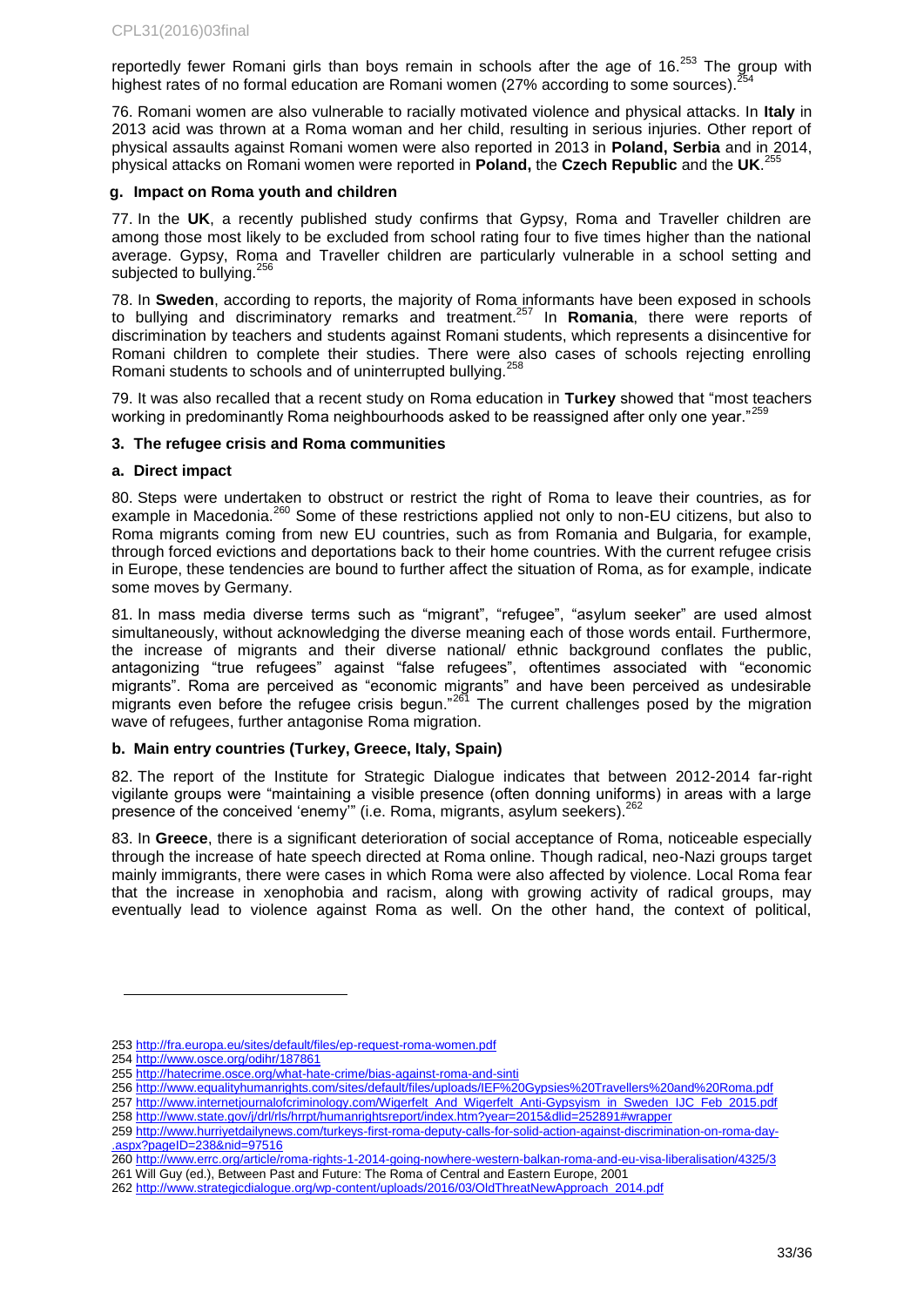economic and refugee crises in Greece lead to evident down-grading and abandonment of Roma inclusion efforts, both by the State as well as by local governments.  $263$ 

### *i. Transit countries*

84. According to such views more exposed to such influence are Muslim Roma communities, especially in the Balkans, and in those countries which are currently a transit route of the refugees. Some claim that in the Balkans, Islamic fundamentalists are recruiting Roma and forcing them to commit to radical Islam, as was argued by Darko Trifunović, Serbian delegate of the International Strategic Studies Association.

85. Jovan Damjanović of the World Roma Organization also claims that "Roma settlements are targets for terrorists - they consider us uninformed, uneducated and not in good economic and social positions."<sup>264</sup> Likewise, according Serbian Intelligence, "anti-Muslim sentiment and the rift between Serbia's Islamic affairs institutions have allowed violent jihadi extremists to exploit disadvantaged Roma and Bosnian communities."<sup>265</sup> Reportedly, there have been several cases of Romani radical Islamists, and their alleged connection to ISIS, in **Bulgaria**<sup>266</sup> and **Serbia**. 267

86. While there is no reliable data about the growth of Islamic fundamentalism among Muslim Roma communities, sensational media coverage regarding the alleged connection of Muslim Roma to terrorist and radical movements have dire consequences for the Roma themselves. According to some Roma leaders "extremist pressure is being created by new obstacles to the inclusion of Romani people into Balkan society, because the "majority" is now associating them with the danger of Islamic fundamentalism."<sup>268</sup>

87. The situation can also potentially impact negatively on migrant Roma communities from Balkans in Western countries. Some analysts maintain that the scale of Balkan jihadist extremism is "underestimated"<sup>269</sup> and report on infiltration and presence of jihadist propaganda in most of the Balkan states, including Macedonia, Albania, Kosovo, Serbia and Bosnia and Herzegovina. In some Western countries jihadist cells have been identified among Balkan migrants. For example, in Italy radical cells are "located in Milan, Rome, Liguria, Lucca and Siena, infiltrated into communities of Muslim emigrants from Albania, Kosovo, Macedonia and Bosnia."<sup>270</sup> Recently, a Bosnia citizen living in Austria was arrested and sentenced to prison for spreading jihadist propaganda and recruiting fighters.<sup>271</sup>

88. These reports may lead to stigmatisation of Balkan migrants in the West, among them numerous Roma, and have concrete ramification, such as increased profiling, policing or legislative changes. Obviously, such reporting also fuels populism, radicalisation and far-right discourses of Western politicians and societies, further contributing to the raise of xenophobia and racism.

#### *ii. Main receiving/ destination countries*

l

89. According to the Human Rights Watch World report 2016, "forced returns of Kosovo nationals from Western Europe, most of them ethnic Albanian, but also Roma, Ashkali, and Egyptians, significantly increased. This was due in part to the high number of asylum claims filed mostly by Albanian Kosovars in Germany in the first months of the year, the vast majority of which were rejected."

90. In **France**, in 2014 a government proposed a new asylum bill in order to increase accommodation for asylum-seekers and speed-up the process. At the same time it proposed a new immigration bill allowing France to ban citizens from other EU countries if "they are deemed a threat to a "fundamental interest of society" or "abuse the law"—a move that appears to target Roma.<sup>272</sup> A similar clause has been included in the new anti-terrorist law, approved by the Senate in October 2014, raising concerns among human rights activists that the bill in reality aims at restricting the

265 <http://www.balkaninsight.com/en/article/jihadists-target-young-marginalised-serbian-muslims--03-27-2016>

- 267 <http://www.balkaninsight.com/en/article/jihadists-target-young-marginalised-serbian-muslims--03-27-2016>
- 268 <http://www.romea.cz/en/news/world/self-proclaimed-islamic-state-trying-to-recruit-roma-in-the-balkans>

269 <http://www.balkaninsight.com/en/article/scale-of-balkan-jihadist-extremism-underestimated--03-29-2016> 270 <http://www.balkaninsight.com/en/article/italy-on-alert-over-jihadist-threat-from-balkans>

<sup>263</sup> Interview with Manolis Rantis, of the Rom Network association in Greece.

[<sup>264</sup>http://www.romea.cz/en/news/world/self-proclaimed-islamic-state-trying-to-recruit-roma-in-the-balkans](http://www.romea.cz/en/news/world/self-proclaimed-islamic-state-trying-to-recruit-roma-in-the-balkans) 

<sup>266</sup> <http://www.balkaninsight.com/en/article/the-roma-and-the-radicals-bulgaria-s-alleged-isis-support-base-01-10-2016-1>

<sup>271</sup> <http://www.balkaninsight.com/en/article/austria-jails-bosnian-citizen-for-recruiting-fighters-03-04-2016>

<sup>272</sup> <https://www.hrw.org/world-report/2015/country-chapters/croatia-european-union-france-germany-greece-hungary-italy>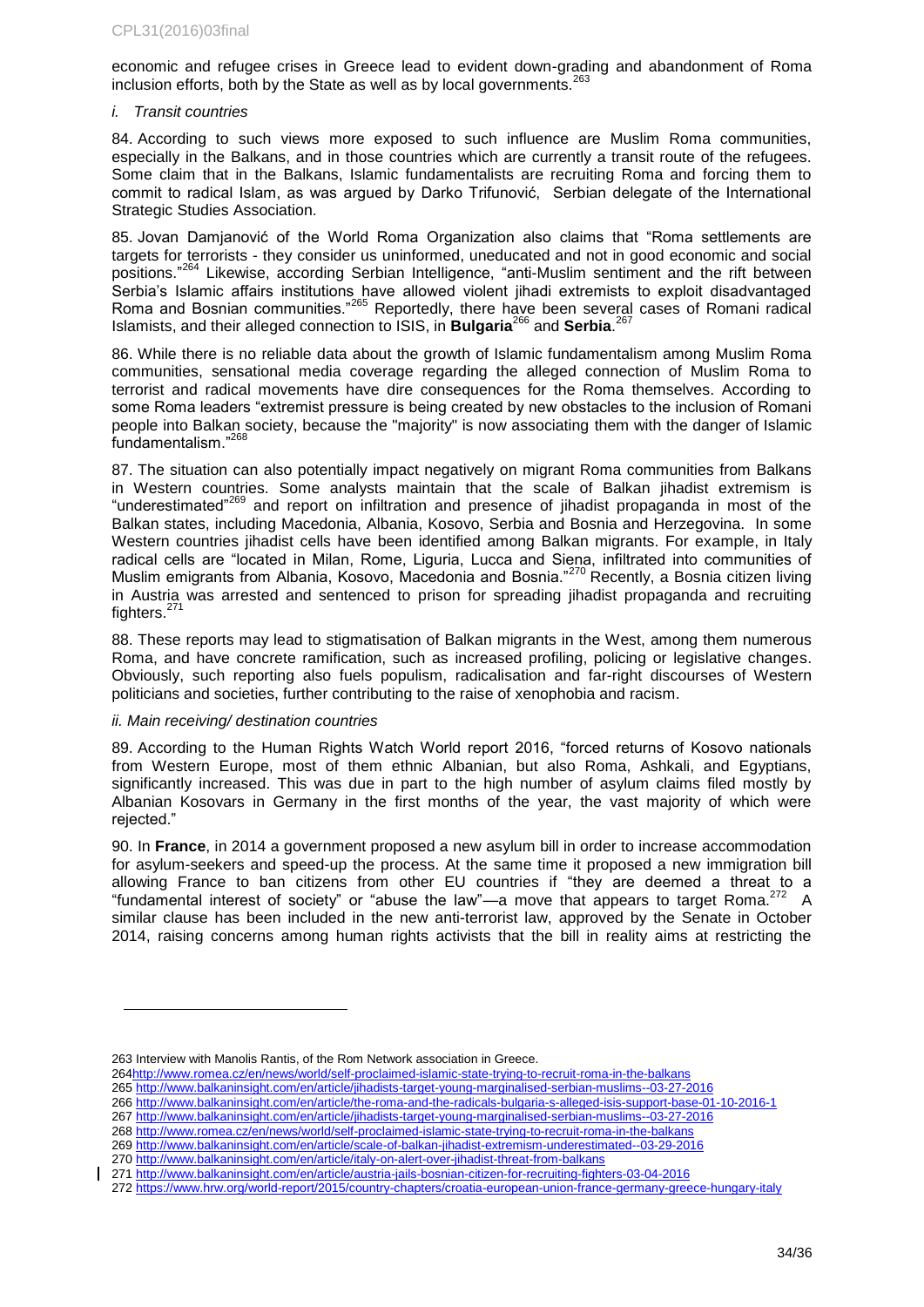l

freedom of movement of EU nationals, specifically Roma.<sup>273</sup> In this context, the 2015 ERRC report observed an increase in acts of violence and hate speech against Roma.<sup>274</sup> Surprisingly however, a recent report of the National Consultative Commission on Human Rights stated that French are becoming a more tolerant society. The report also claims that the level of anti-Gypsyism has slightly declined in 2015. The Commission attributes this decline to the awareness-raising campaigns launched in France during the past year. While attitudes reportedly have improved, there has been an increase in the number of racist incidents in the country, reaching an all-time high of 2034 reported racist acts. The report, however, does not specify how many of those have targeted Roma.<sup>275</sup>

### *iii. Central and Eastern European Countries (CEE) indirectly impacted*

91. In 2014, the CoE Commissioner for Human Rights raised concerns over the increased frequency of violent acts targeting Roma communities most notably in Hungary, Slovakia and the Czech Republic.<sup>276</sup> In 2016, this trend in Visegrad countries continues or is on rise.

92. Already in 2014, in Andrychów, Poland, the Roma community has been facing harassment by farright groups, including anti-Roma rallies chanting "Gypsies out"<sup>277</sup> and physical assaults (reportedly on a pregnant Romani woman).<sup>278</sup>

93. The incident is also associated with the rise of activity of radical groups such as Obóz Narodowo-Radykalny (ONR). A worrisome trend lies in the fact that activities of such groups are increasingly legitimized by the current government, with the Ministry of Self-Defence planning to finance and train members of such groups as part of its plans of setting up National Defence forces.<sup>279</sup> Recently in May 2016, a group of football fans demolished a whole Roma camp in Gdańsk.<sup>280</sup>

94. In the **Czech Republic**, according to some reports, displays of hate and/or aggression towards Roma was redirected towards migrants and refugees instead, even virtual. For example according to Czech intelligence, in 2014 the anti-Roma events fell as the extremists were concentrating on anti-Islamic campaigns that took a form of anti-EU campaign.<sup>281</sup> Radical anti-Roma attitudes, however, do not only lead to specific action by radical groups but also by institutions. In 2015, the chamber of commerce of Usti nad Labem has called for the army to be deployed on the town's streets to help it deal with alleged problems caused by Roma migrants.<sup>282</sup>

95. In **Slovakia**, the rise to power of Our Slovakia ultra-nationalist party led by Marian Kotleba, along with the increasingly radical anti-Muslim, anti-refugee and ultra-nationalistic discourses, also poses a challenge to Roma inclusion. Kotleba, but also a ruling coalition partner, the right-wing Slovak National Party, has a long history of anti-Roma rhetoric. According to Jarmila Lajcakova from the Bratislava-based Centre for Research of Ethnicity (CVEK), "the threat of physical assault and intimidation against Roma has also increased."<sup>283</sup>

96. A worrisome trend is the **transnational collaboration** of ultra-national, radical vigilante/militia groups, especially among Visegrad countries. These groups intensify exchange and networking but also undertake joint actions, sometimes targeting Roma. For example, in 2015, Polish, Slovak and Czech neo-Nazis and right-wing extremists have gathered to protests against immigrants in Ostrava; following the demonstration they headed towards the Romani neighbourhood in the city. The police had to intervene, detaining 63 extremists.<sup>284</sup>

- 275 [http://www.cncdh.fr/sites/default/files/les\\_essentiels\\_-\\_rapport\\_racisme\\_2015\\_page\\_a\\_page.pdf](http://www.cncdh.fr/sites/default/files/les_essentiels_-_rapport_racisme_2015_page_a_page.pdf)
- 276 <http://www.coe.int/en/web/commissioner/-/czech-republic-urgent-action-needed-to-protect-roma-from-racist-extremism> 277 [http://www.independent.co.uk/news/world/europe/polish-far-right-groups-stir-up-anti-roma-hatred-in-the-shadow-of](http://www.independent.co.uk/news/world/europe/polish-far-right-groups-stir-up-anti-roma-hatred-in-the-shadow-of-auschwitz-9595882.html)[auschwitz-9595882.html](http://www.independent.co.uk/news/world/europe/polish-far-right-groups-stir-up-anti-roma-hatred-in-the-shadow-of-auschwitz-9595882.html)
- 278 <http://www.reuters.com/article/us-poland-farright-roma-idUSKBN0FE0AS20140709>
- 279 [http://polska.newsweek.pl/onr-zostanie-uznany-za-formacje-dzialajaca-na-rzecz-bezpieczenstwa-kraju-](http://polska.newsweek.pl/onr-zostanie-uznany-za-formacje-dzialajaca-na-rzecz-bezpieczenstwa-kraju-,artykuly,384473,1.html) [,artykuly,384473,1.html](http://polska.newsweek.pl/onr-zostanie-uznany-za-formacje-dzialajaca-na-rzecz-bezpieczenstwa-kraju-,artykuly,384473,1.html)
- 280 [http://www.trojmiasto.info-migrator.pl/aktualnosci-trojmaisto/3107-grupa-kilkunastu-kibicow-zdemolowala-romskie-](http://www.trojmiasto.info-migrator.pl/aktualnosci-trojmaisto/3107-grupa-kilkunastu-kibicow-zdemolowala-romskie-koczowisko-w-gdansku-policja-wiedziala-o-zagrozeniu-i-nie-zabezpieczyla-terenu?hitcount=0)
- [koczowisko-w-gdansku-policja-wiedziala-o-zagrozeniu-i-nie-zabezpieczyla-terenu?hitcount=0](http://www.trojmiasto.info-migrator.pl/aktualnosci-trojmaisto/3107-grupa-kilkunastu-kibicow-zdemolowala-romskie-koczowisko-w-gdansku-policja-wiedziala-o-zagrozeniu-i-nie-zabezpieczyla-terenu?hitcount=0)

<sup>273</sup> [http://www.telegraph.co.uk/news/worldnews/europe/france/11174598/France-proposes-to-bar-undesirable-EU-migrants](http://www.telegraph.co.uk/news/worldnews/europe/france/11174598/France-proposes-to-bar-undesirable-EU-migrants-on-terror-grounds.html)[on-terror-grounds.html](http://www.telegraph.co.uk/news/worldnews/europe/france/11174598/France-proposes-to-bar-undesirable-EU-migrants-on-terror-grounds.html)

<sup>274</sup> <http://www.errc.org/article/more-than-11000-roma-migrants-forcefully-evicted-in-france-in-2015/4442>

<sup>281</sup> [http://www.romea.cz/en/news/czech/czech-counter-intelligence-says-number-of-anti-romani-events-fell-in-2014-extremists](http://www.romea.cz/en/news/czech/czech-counter-intelligence-says-number-of-anti-romani-events-fell-in-2014-extremists-agitating-against-islam-instead)[agitating-against-islam-instead](http://www.romea.cz/en/news/czech/czech-counter-intelligence-says-number-of-anti-romani-events-fell-in-2014-extremists-agitating-against-islam-instead)

<sup>282</sup> [http://www.telegraph.co.uk/news/worldnews/europe/czechrepublic/11697126/Czech-town-calls-for-army-deployment-to](http://www.telegraph.co.uk/news/worldnews/europe/czechrepublic/11697126/Czech-town-calls-for-army-deployment-to-deal-with-Roma-migrants.html)[deal-with-Roma-migrants.html](http://www.telegraph.co.uk/news/worldnews/europe/czechrepublic/11697126/Czech-town-calls-for-army-deployment-to-deal-with-Roma-migrants.html)

<sup>283</sup> <https://au.news.yahoo.com/world/a/31295121/roma-face-uncertain-future-amid-slovakias-nationalist-surge/>

<sup>284</sup> [http://www.romea.cz/en/news/czech/czech-polish-and-slovak-neo-nazis-protest-migrants-in-ostrava-target-roma-area-63](http://www.romea.cz/en/news/czech/czech-polish-and-slovak-neo-nazis-protest-migrants-in-ostrava-target-roma-area-63-right-wing-extremists-detained) [right-wing-extremists-detained](http://www.romea.cz/en/news/czech/czech-polish-and-slovak-neo-nazis-protest-migrants-in-ostrava-target-roma-area-63-right-wing-extremists-detained)